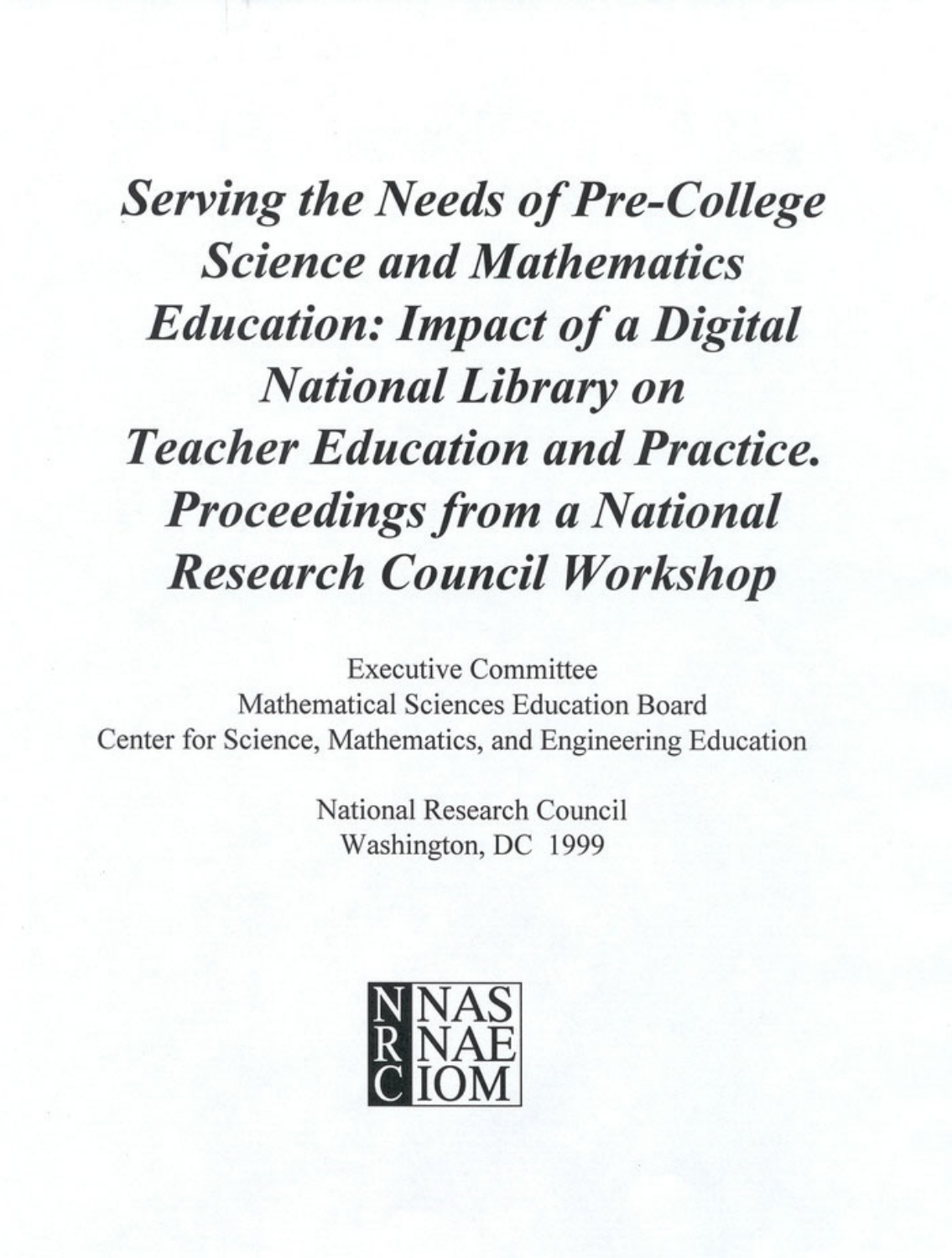# **Serving the Needs of Pre-College Science and Mathematics Education: Impact of a Digital National Library on Teacher Education and Practice.**

i

**Proceedings from a National Research Council Workshop**

Executive Committee Mathematical Sciences Education Board Center for Science, Mathematics, and Engineering Education



National Research Council Washington, DC1999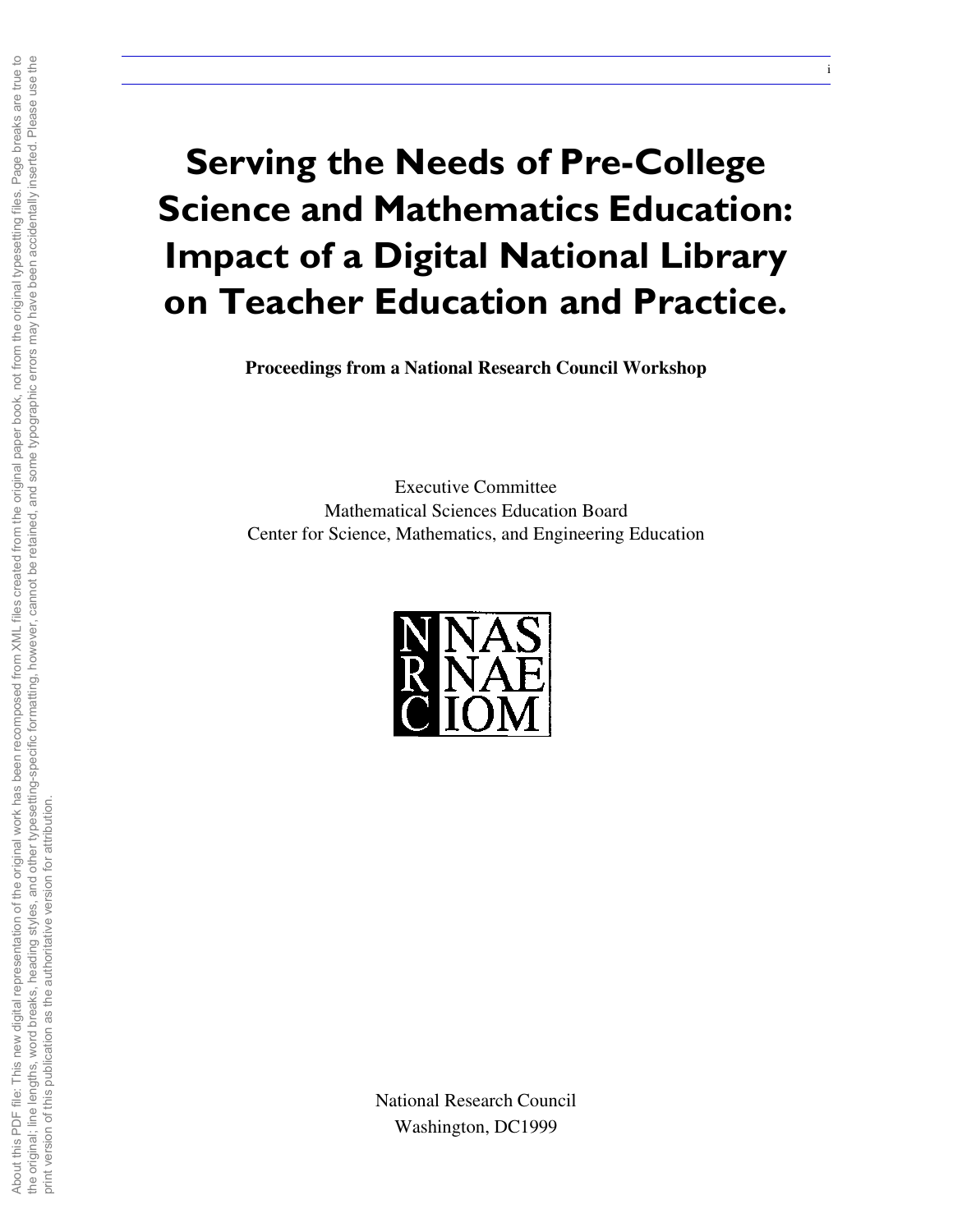NOTICE: The project that is the subject of this report was approved by the Governing Board of the National Research Council, whose members are drawn from the councils of the National Academy of Sciences, the National Academy of Engineering, and the Institute of Medicine. The members of the committee responsible for the report were chosen for their special competences and with regard for appropriate balance. The National Research Council (NRC) is the operating arm of the National Academies, which includes the National Academy of Sciences, the National Academy of Engineering, and the Institute of Medicine. The National Research Council was organized in 1916 by the National Academy of Sciences to associate the broad community of science and technology with the Academy's purposes of furthering knowledge and providing impartial advice to the federal government. Functioning in accordance with general policies determined by the Academy, the Council has become the principal operating agency of both the National Academy of Sciences and the National Academy of Engineering in providing services to the government, the public, and the scientific and engineering communities. The Council is administered jointly by both Academies and the Institute of Medicine. Dr. Bruce Alberts, President of the National Academy of Sciences, and Dr. William A. Wulf, President of the National Academy of Engineering, also serve as chairman and vice chairman, respectively, of the National Research Council. The Center for Science, Mathematics, and Engineering Education (CSMEE) was established in 1995 to provide coordination of all the National Research Council's education activities and reform efforts for students at all levels, specifically those in kindergarten through twelfth grade, undergraduate institutions, school-to-work programs, and continuing education. The Center reports directly to the Governing Board of the National Research Council.

This study by CSMEE's Mathematical Sciences Education Board was conducted under a grant from the National Science Foundation (**DUE-9727710**) to the National Academy of Sciences/National Research Council. Any opinions, findings, or recommendations expressed in this report are those of the members of the Committee and the authors and do not necessarily reflect the views of the National Science Foundation.

Printed in the United States of America.

Copyright 1999 by the National Academy of Sciences. All rights reserved.

print version of this publication as the authoritative version for attribution.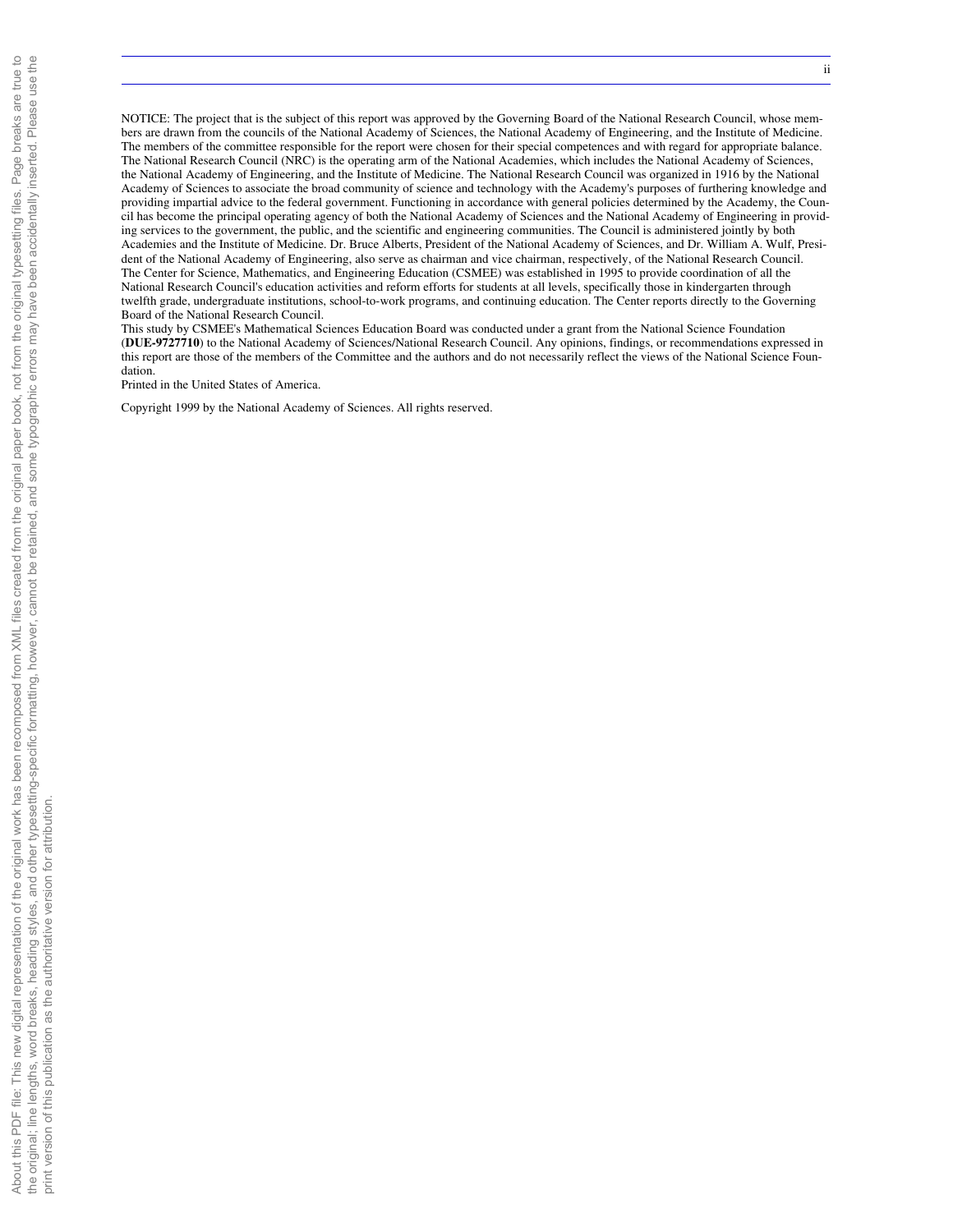# **MEMBERS OF THE EXECUTIVE COMMITTEE OF THE MATHEMATICAL SCIENCES EDUCATION BOARD**

**HYMAN BASS (CHAIR),** Columbia University **JERE CONFREY (VICE CHAIR),** University of Texas at Austin **DEBORAH L. BALL,** University of Michigan **GLENDA T. LAPPAN,** Michigan State University **MARK SAUL,** Bronxville Public Schools **EDWARD A. SILVER,** University of Pittsburgh

# **STAFF**

**JAY B. LABOV**, Director, Division on Postsecondary Policy and Practice, Center for Science, Mathematics, and Engineering Education

**TERRY K. HOLMER**, Senior Project Assistant Center for Science, Mathematics, and Engineering Education

### **REVIEWERS**

This report has been reviewed in draft form by individuals chosen for their diverse perspectives and technical expertise, in accordance with procedures approved by the National Research Council's (NRC's) Report Review Committee. The purpose of this independent review is to provide candid and critical comments that will assist the institution in making the published report as sound as possible and to ensure that the report meets institutional standards for objectivity and responsiveness to the study charge. The review comments and draft manuscript remain confidential to protect the integrity of the deliberative process. We wish to thank the following individuals for their participation in the review of this report:

**MARY COLVARD**, Cobleskill-Richmondville High School

**ARTHUR EISENKRAFT**, Bedford Public Schools

**ENRIQUE GALINDO**, Indiana University

**TOBY HORN**, Thomas Jefferson High School for Science and Mathematics

**MIRIAM MASULLO**, IBM Watson Research Laboratory

**KURT MOSES**, Academy for Educational Development

**JAMES SERUM**, Hewlett-Packard, Inc.

While the individuals listed above have provided many constructive comments and suggestions, responsibility for the final content of this report rests solely with the workshop planning committee and the National Research Council.

 $\overline{\mathbb{C}}$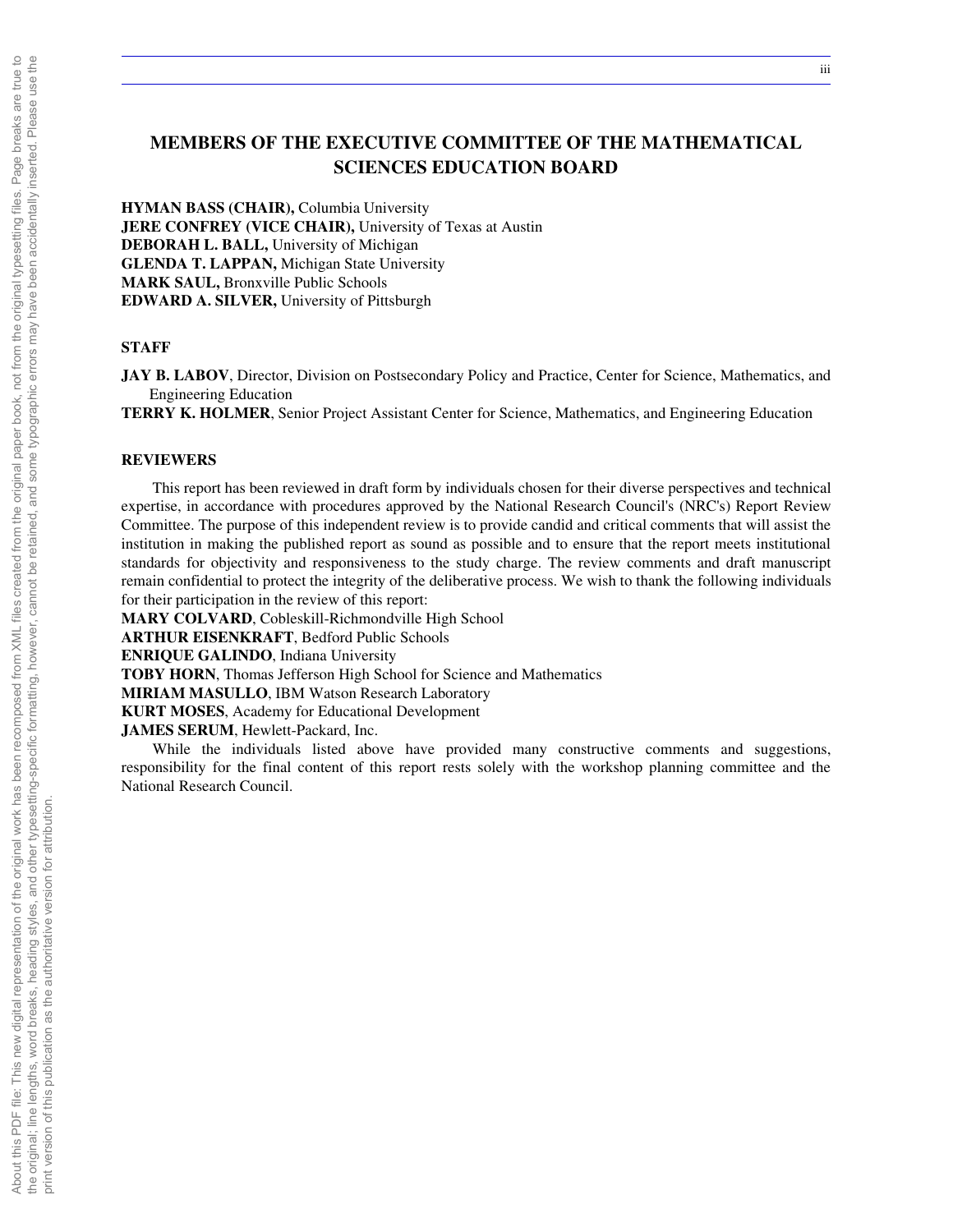About this PDF file: This new digital representation of the original work has been recomposed from XML files created from the original pook, not from the original typesetting files. Page breaks are true to<br>the original; li About this PDF file: This new digital representation of the original work has been recomposed from XML files created from the original typesetting files. Page breaks are true to the original; line lengths, word breaks, heading styles, and other typesetting-specific formatting, however, cannot be retained, and some typographic errors may have been accidentally inserted. Please use the print version of this publication as the authoritative version for attribution.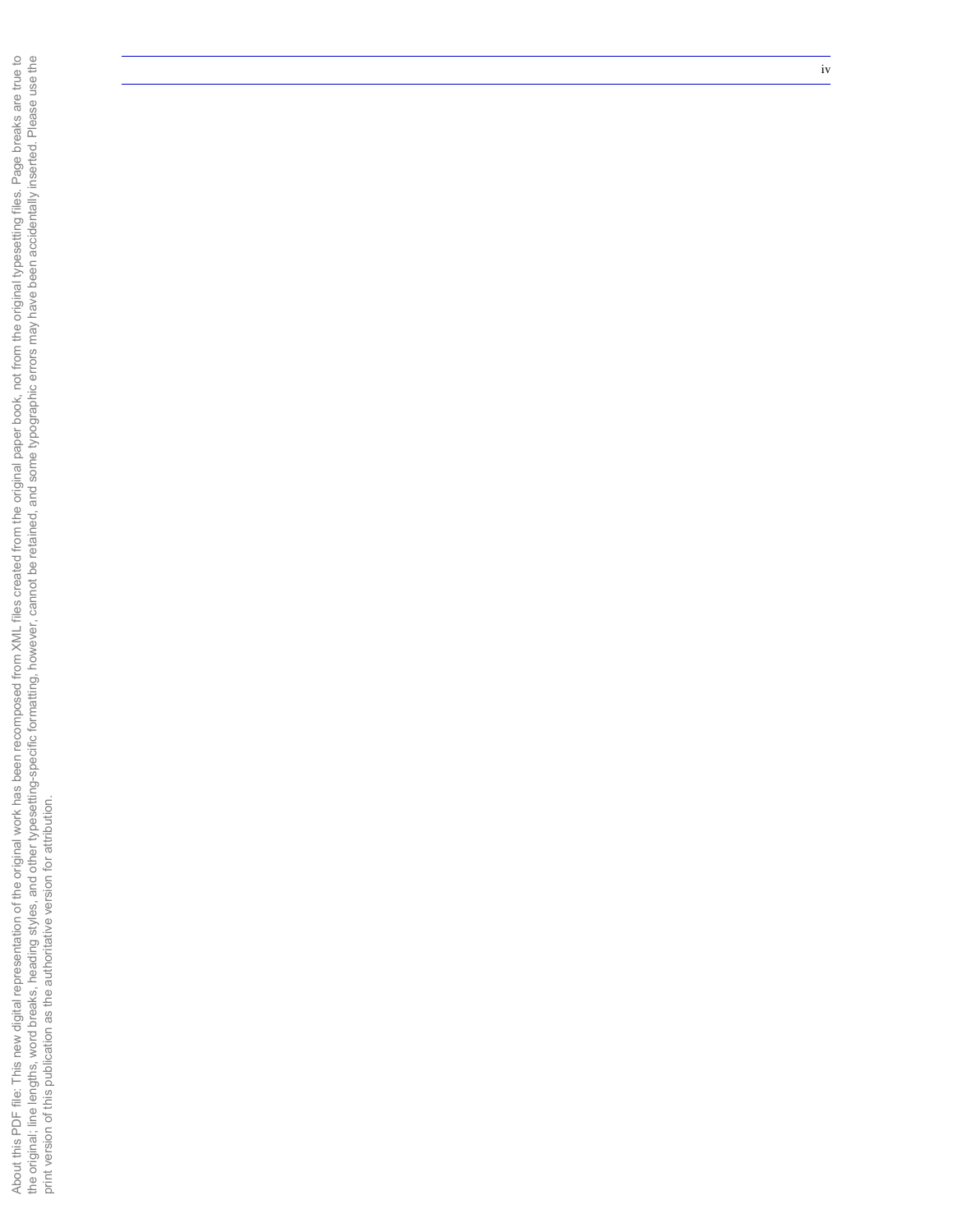# **TABLE OF CONTENTS**

#### **MEMBERS OF THE EXECUTIVE COMMITTEE OF THE MATHEMATICAL SCIENCES EDUCATION BOARD** iii

|                    | <b>BACKGROUND</b>                                                     | 1              |
|--------------------|-----------------------------------------------------------------------|----------------|
|                    | <b>ORGANIZATION OF THE SECOND WORKSHOP</b>                            | 3              |
|                    | WHAT MIGHT THE DIGITAL NATIONAL LIBRARY BE?                           | $\overline{4}$ |
|                    | <b>Introductory Remarks</b>                                           | $\overline{4}$ |
|                    | <b>Examples of Current Systems</b>                                    | $\overline{7}$ |
|                    | Eisenhower National Clearinghouse                                     | 8              |
|                    | <b>Educational Resources Information Center (ERIC)</b>                | 8              |
|                    | Genentech's Access Excellence                                         | 9              |
|                    | National Research Council's Project RISE                              | 9              |
|                    | <b>What the Pre-College Community Needs</b>                           | 11             |
|                    | <b>Specific Issues</b>                                                | 12             |
|                    | Quality and Comprehensiveness                                         | 12             |
|                    | Articulation and Standards                                            | 14             |
|                    | <b>Teacher Education</b>                                              | 15             |
|                    | <b>Funding and Control</b>                                            | 16             |
|                    | <b>VISIONS OF THE FUTURE</b>                                          | 17             |
|                    | <b>LITERATURE CITED</b>                                               | 20             |
| <b>APPENDIX A:</b> | <b>Executive Summary of Original Digital Library Report</b>           | 21             |
| <b>APPENDIX B:</b> | <b>Workshop Participants</b>                                          | 32             |
| <b>APPENDIX C:</b> | <b>Biographical Sketches of Digital Library Workshop Participants</b> | 34             |
| <b>APPENDIX D:</b> | <b>Workshop Agenda</b>                                                | 37             |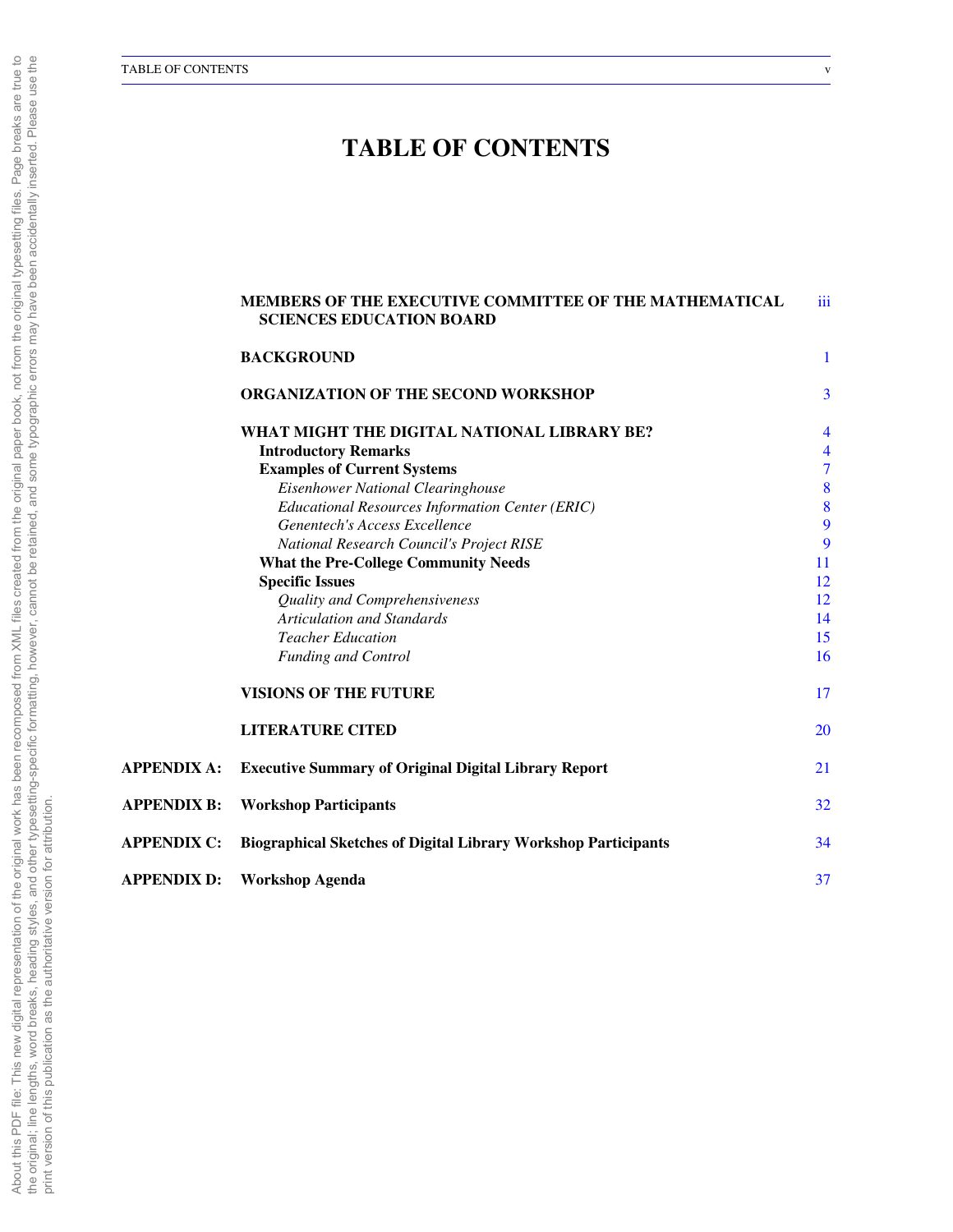# **BACKGROUND**

In 1997, the National Science Foundation (NSF) asked the National Research Council's Center for Science, Mathematics, and Engineering Education (the Center) to study the feasibility and logistics of establishing a digital national library (DNL) for undergraduate science, mathematics, engineering, and technology education. The NSF envisioned that this resource would most likely be available to users via the Internet and would provide a comprehensive resource where users from the many communities involved with the teaching and learning of science, mathematics, engineering, and technology (SME&T) could reliably locate high quality information, materials, and software tools to enhance education. In response, the Center convened a workshop on August 7-8, 1997 with more than 50 people from academe, publishing, scientific societies, information technology companies, and others in attendance.

By the end of that workshop most participants indicated that the idea of a digital national library is sufficiently promising that federal agencies should continue to pursue it. However, workshop participants also acknowledged that many issues needed to be resolved before such an entity could come into existence, including questions of audience, the source of materials in the library, the organization of those materials, methods of funding the effort, the protection of intellectual property, the technology it would use, ways of evaluating materials submitted or included in the library, and the organization or people who would be charged with maintaining and updating the resource..

A central issue that permeated the workshop was who the potential users for a digital national library might be. Workshop participants argued that most other questions about the feasibility and logistics for establishing a DNL hinged on deciding on the likely community of users and then establishing their needs. For example, would users be limited to undergraduate faculty and students, or would the potential user population be much broader, encompassing pre-college students and teachers as well as adult learners of all ages? What materials should be included in such a resource, given the range of potential users? What impact would a digital national library be expected to have on different users?

To address these questions, the report from the steering committee for the workshop (National Research Council, 1998) recommended that the NSF<sup>1</sup>

- Make a concerted effort to bring together in a series of focus groups representatives from all the communities that might be a national library's likely users and service providers.
- Articulate its priorities for content, technological considerations, and economic and legal models before committing to the establishment of an NL.

<sup>&</sup>lt;sup>1</sup> The executive summary from the report that resulted from that workshop (National Research Council, 1998) can be found in Appendix A, page 19).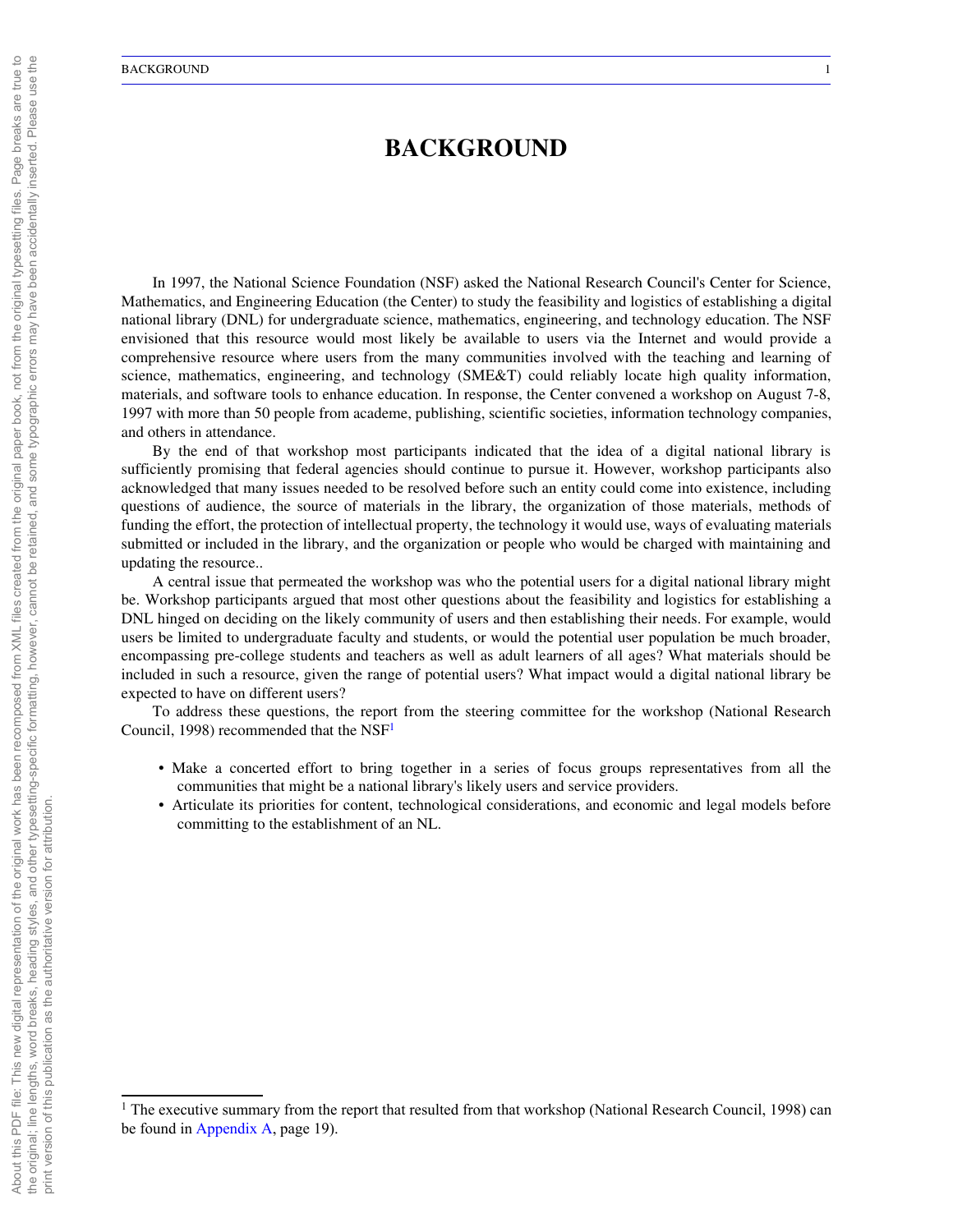- Examine whether the proposed NL should commission the creation and storage of materials vs. developing a sophisticated system of pointers to materials that reside and are maintained elsewhere.
- View such a resource as one that would contribute to improving and inspiring learning of undergraduate SME&T in addition to providing tools and resources to promote more effective teaching of these subjects.
- Appoint a Board of Overseers that is charged to work with a broad spectrum of intended users and other stakeholders before deciding what kinds of materials and in what fields of SME&T should be placed into the proposed NL both initially and over the longer term.
- Emphasize involvement by professional SME&T societies in developing content that could be appropriate for an NL.
- Include in an NL information about and access to projects in undergraduate SME&T education that the NSF and other agencies have supported financially.
- Develop and issue one or more Requests For Proposals (RFPs) to establish an NL for undergraduate SME&T education. The Steering Committee recommended that RFPs for preproposals not be formulated until the NSF sponsors the focus groups described above. Feedback and evaluation of information from these groups of users and providers could then serve as the basis for constructing RFPs that would help eventual awardees to address specifically the established needs and requirements of potential NL users.

Given the Steering Committee's strong emphasis on communicating with potential groups of users prior to committing to any particular design structure for a NL, the NSF asked CSMEE to convene a second workshop with a diverse group of people from the high school mathematics, science, and technology communities. The Center vested responsibility for oversight of this project with the Mathematical Sciences Education Board (MSEB). MSEB is one of four standing boards and committees at the Center<sup>2</sup> and has played a central role in examining ways to improve mathematics education, including the preparation and professional development of K-12 teachers. MSEB appointed Lee Jenkins, a member of MSEB, as the coordinator and facilitator for the project. The workshop was held on September 24-25, 1998.

Most of the focus of this workshop was on science and mathematics for grades 9-12, although for some issues workshop participants<sup>3</sup> also broadened the discussion to include grades K-12. Thus, in this report, text that describes activities or issues that focus solely on teachers or

<sup>&</sup>lt;sup>2</sup> The Center's other standing boards and committees are the Board on Engineering Education, Committee on Undergraduate Science Education, and the Committee on Science Education for Grades K-12.

<sup>&</sup>lt;sup>3</sup> A list of workshop participants is provided in Appendix B. Biographical sketches of workshop participants are listed in Appendix C.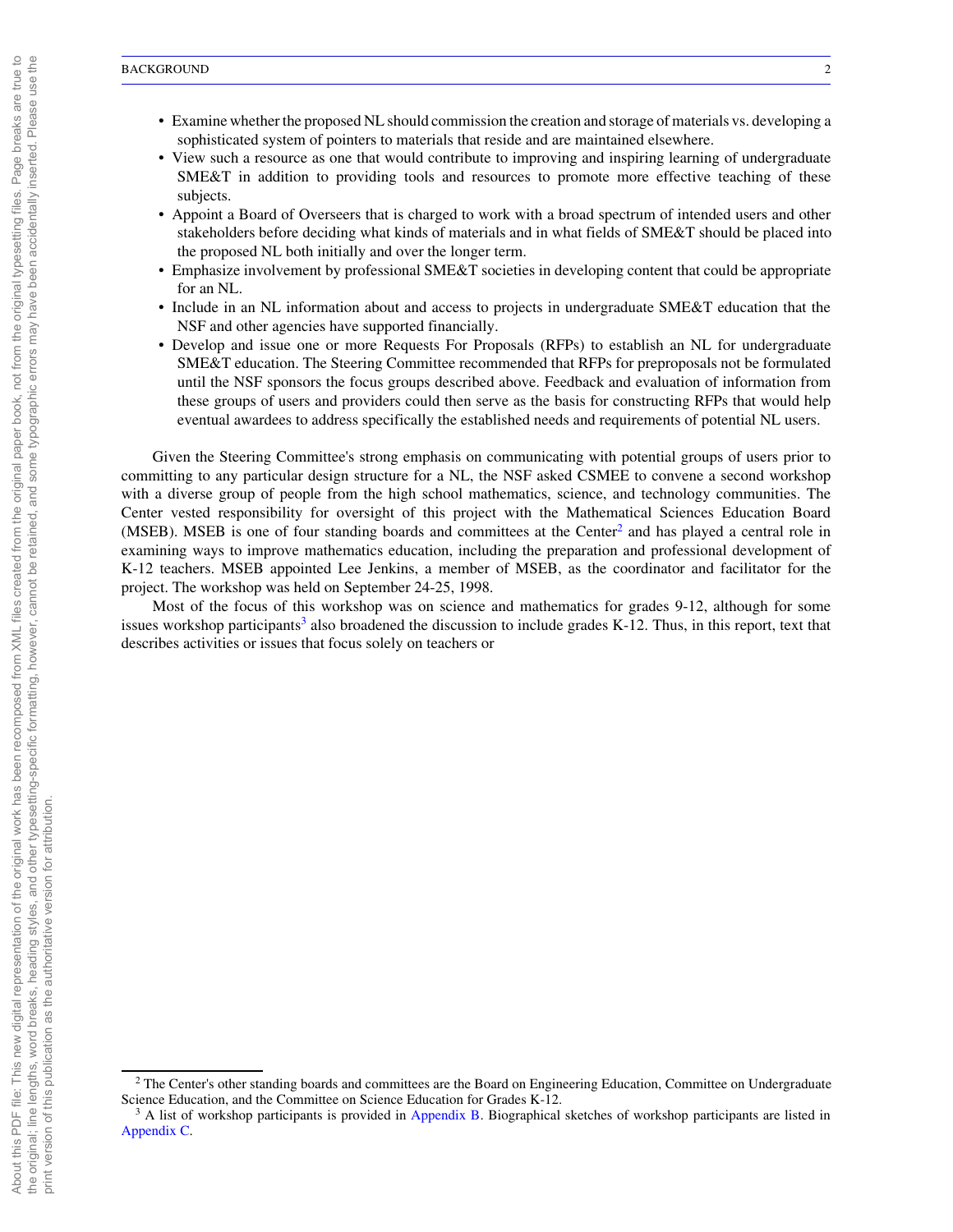students in high school refers to "grades 9-12." The report uses the term "pre-college" to describe issues or information that could extend to grades K-12.

Representatives from these communities were asked to offer their perspectives on several central questions:

- How might a digital national library for undergraduate science, mathematics, engineering, and technology education best serve the needs of high school teachers of mathematics, science, and technology, teacher educators in these disciplines, and professional organizations for teachers?
- What kinds of materials could the pre-college community contribute to the content of a digital national library?
- How can this resource best serve the needs of future pre-college teachers? In other words, how can it be used in pre-service education and for practicing teachers, for continuing development, for teachers of science, mathematics, and technology?
- How can this resource best serve the needs of professional societies and organizations for teachers to do the kinds of jobs that they have to do?
- What materials and resources can this community contribute to a DNL that would be useful to both the pre-college and undergraduate communities was well as for lifelong learners?

This report summarizes the discussion at the workshop, highlighting important issues raised by workshop participants about the use of a digital national library by the pre-college community.

# **ORGANIZATION OF THE SECOND WORKSHOP**

The agenda for the workshop is presented in Appendix D. The first day of the workshop was to be devoted to articulating whether and how members of the high school science and mathematics communities might take advantage of the content of the proposed DNL. Discussion focused on the kinds of information and resources that could best meet the needs of these communities of users, how a DNL could most enhance teaching and learning for pre-service teachers, and how the DNL could engage the broadest spectrum of users from the high school community to utilize this resource. Other issues discussed on Day 1 included:

- 1) the educational and technological barriers that teachers face that would limit their access to and utilization of the proposed DNL, and
- 2) what the designers of the technological aspects of this resource should consider to address these barriers to usage.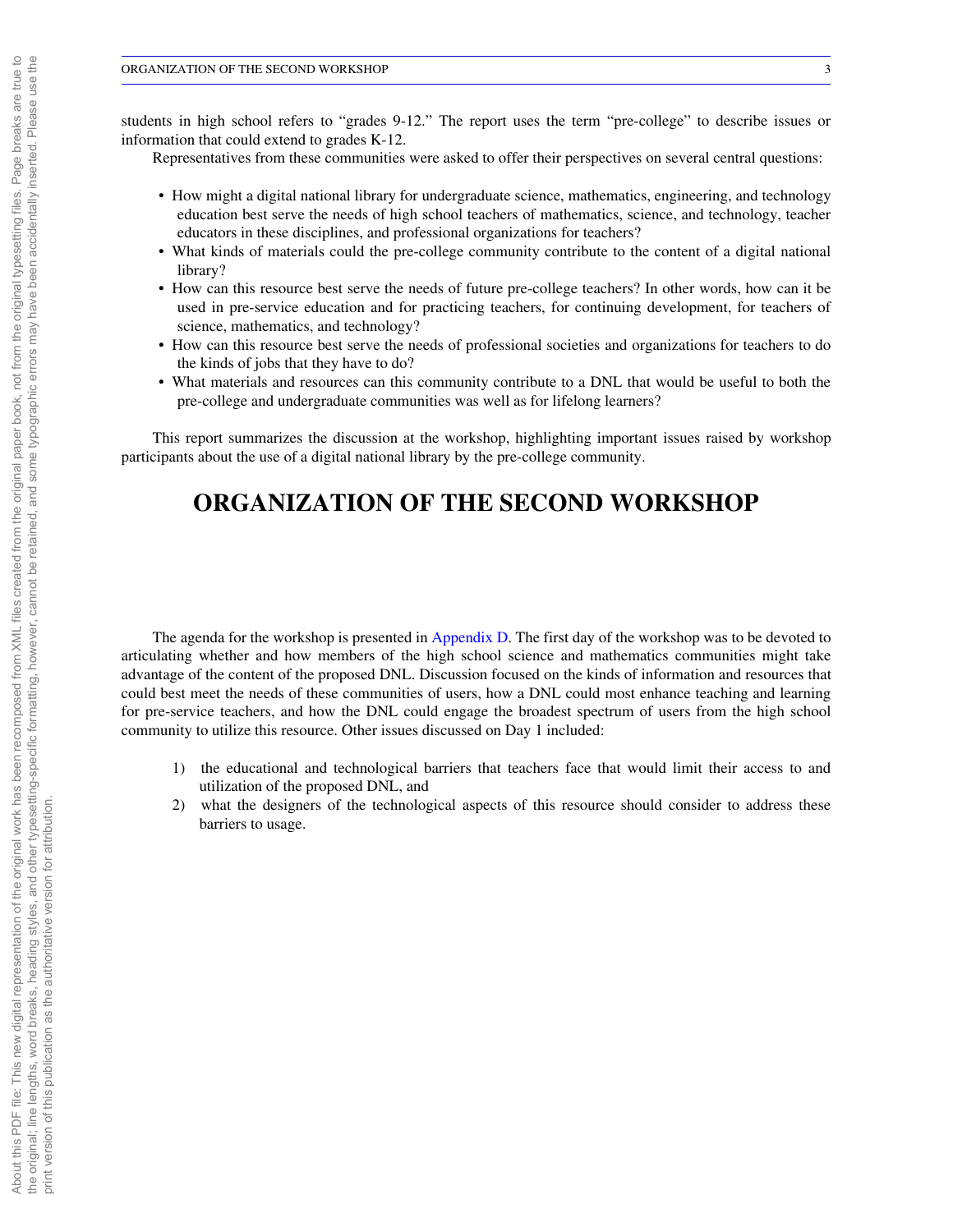Prior to coming to the workshop, each participant was asked to consider the following questions:

*As a potential user (teacher or learner) of a digital national library for science, mathematics, and technology education, what would have to be available in this facility, both in terms of content and services, for you to*

- *1) initially log into this resource, and*
- *2) use it consistently for your teaching or learning?*

For the second day of the workshop, participants were asked to discuss the kinds of electronic products and materials that are currently available in mathematics, science, and technology for high school teachers and students that could enhance the holdings and utility of the DNL for both the pre-college and undergraduate science, mathematics, engineering, and technology communities.

However, discussions of these topics did not proceed linearly as had been originally planned. Consideration of what would be required for teachers to initially log into this resource and to use it consistently became an explicit or implicit part of virtually every topic discussed throughout the two days of the workshop. These issues that had been planned for discussion only during Day 1 attracted so much attention that they continued through much of Day 2.

Similarly, discussion of the kinds of resources that the pre-college community might contribute to a digital national library for undergraduate SME&T education were covered as part of the discussions on Day 1 (see *Examples of Current Systems* beginning on page 7). Because consideration of Day 1's issues extended into much of Day 2, the question about resources that the pre-college community could offer to the NL was considered only in a cursory fashion on the second day.

# **WHAT MIGHT THE DIGITAL NATIONAL LIBRARY BE?**

### **INTRODUCTORY REMARKS**

The workshop began with introductory welcoming remarks by the workshop facilitator, the executive officers of CSMEE, and Dr. Frank Wattenberg, NSF program officer in charge of the Division of Undergraduate Education's digital library initiative. Following those introductions, Jay Labov of the National Research Council next summarized the conclusions of the August 1997 workshop and the ensuing report (National Research Council, 1998) on developing a digital national library for undergraduate science, mathematics, engineering, and technology education (Executive Summary from that original report is reproduced in Appendix A, page 19). Defined most broadly, the library would be a set of electronic resources and associated technical capabilities for creating, searching, and using information that would be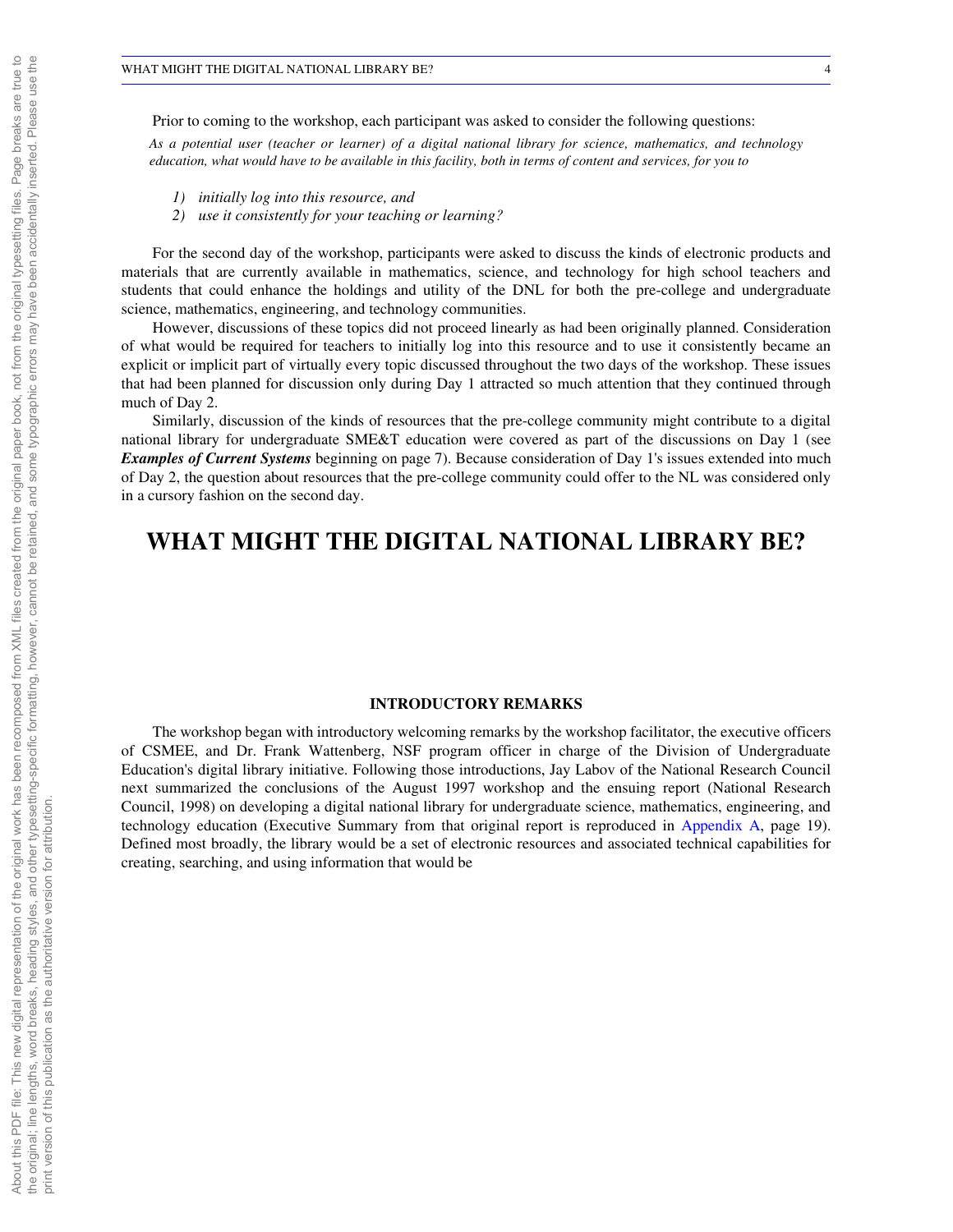Participants at the first workshop initially thought that the community of users would primarily be college faculty. But as the discussion progressed they soon realized that the actual community of users and contributors could be much larger. "It [the user community] could be college students, graduate students, high school students," said Labov. "It could be adults who are lifetime learners. It could be people who are coming back into community colleges and higher education after having worked. And it could be many other groups, such as professional organizations that are trying to serve their memberships by providing various kinds of information for them."

The content of a digital library could be equally diverse. It could range from raw data generated by experimental instrumentation in scientific laboratories or from educational research to peer reviewed articles. Educational materials could include course syllabi, reading lists, lab exercises, or entire textbooks. Furthermore, the content would not be static. Depending on the organization and procedures of a digital library, individual users might modify and improve upon the library's content. **In this sense, remarked Miriam Masullo of IBM, it may not be possible to define a digital library without the idea of a community of users for a working definition of a "user community" as the term is employed in this report, see footnote 2 in Appendix A, page 21). Rather, the library would be defined to a large extent by and for its own identified user community.**

Labov noted that discussion at the previous workshop revolved around a number of difficult questions associated with a national digital library. Among those questions are:

- How would the content in such a library be organized and accessed?
- Should the material in the library be archived in a single location, or should the library merely point to where the material is stored?
- How can the quality of the material in a library be assessed and made public?
- Who would own the intellectual property contained in a digital library?
- How would it be funded, and who would oversee its operations?
- How compatible should the material in the library be with existing hardware and software?
- How could the material be kept up to date, and how long should it be kept in the library?
- How could equitable access to the library be guaranteed to everyone who could benefit from it?
- How should potential users be trained to take advantage of the library?
- How could privacy for users be maintained and protected?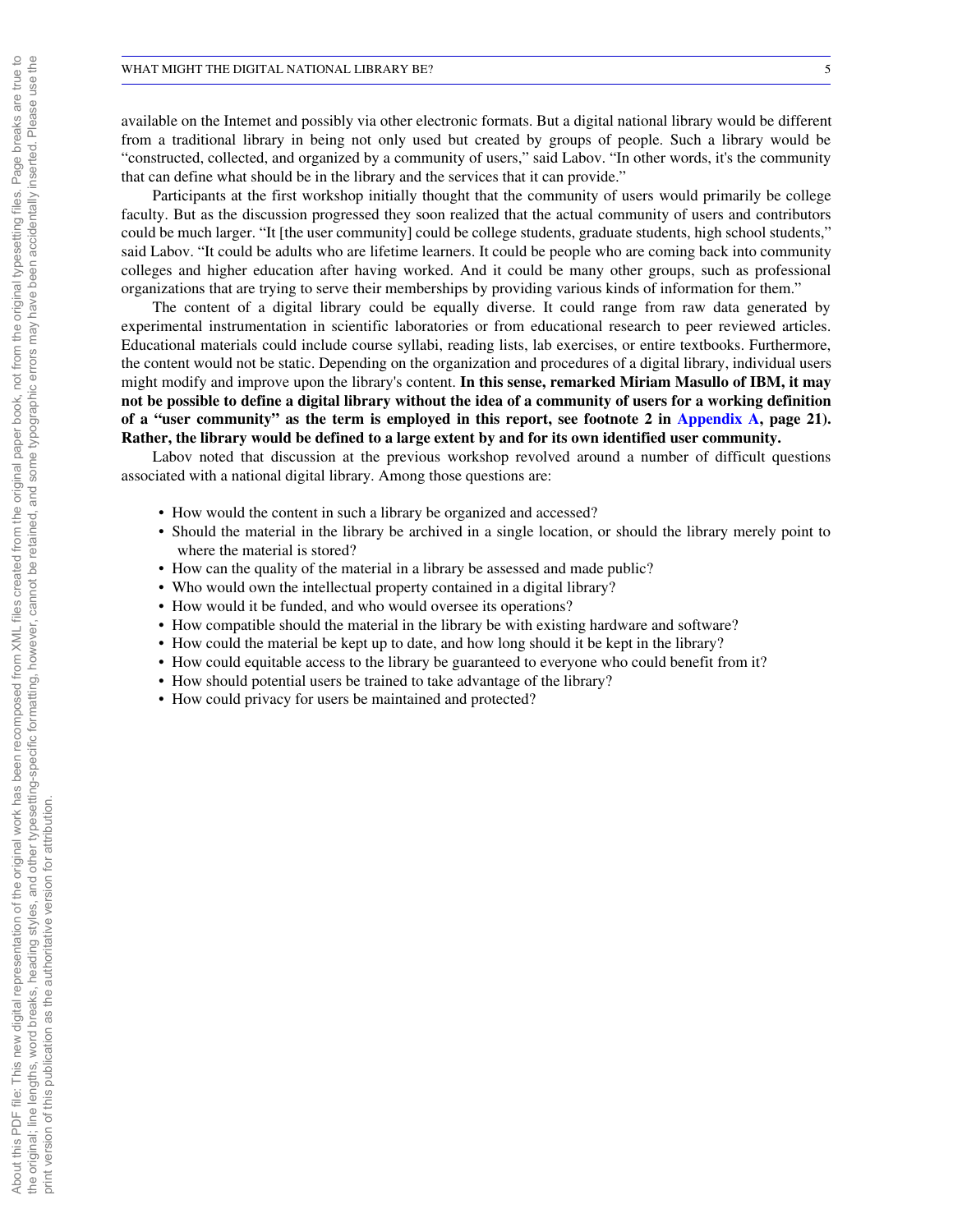Participants at the present workshop acknowledged the difficulties surrounding many of these questions. But they also emphasized the great value that a digital national library would have for the pre-college community. "Electronically-based media offer some dimensions that are very different from paper-based media," said Frank Wattenberg. "They offer the possibility of creating a very rich learning environment, an environment that includes interactive materials, programs, and tools that students can use as well as text-based material. So it's a very active environment. It's also a very connected environment. Students can go off and get primary material. They can get census data. They can get real-time data from Mars."

Other workshop participants pointed to a number of other advantages of electronically based media. They can be interactive, which distinguishes them from more passive media like television. Material available through these media can be extremely current—much more so than information available through documents published in more traditional formats. And students can work together across institutions, countries, and cultures.

The learning experiences available through electronic media can be particularly empowering for students. "One of my seniors became interested in a specific topic in plant science, which we discovered was in a report from in Scandinavia," recounted Toby Horn of the Thomas Jefferson High School in Virginia. "So we went to the National Agricultural Library's website and then requested the report. That child is now majoring in natural resources. This was one of those crystallizing events that he could see: My idea connects with someone else's."

A digital library also would complement other kinds of educational materials. Kimberly Roempler of the Eisenhower National Clearinghouse cited an example of a physics textbook that has a website with links and online projects organized chapter by chapter. Other websites offer supplemental materials that can allow students to catch up with a lesson or go beyond the material presented in a class. A digital national library could make it possible to extend the size and diversity of the community involved in education. For example, it could provide a way of getting parents and families more involved with the schools. "Parents could go into a section dealing with homework, find the concept, and help their child," said Katylee Hoover of the National Science Foundation. It also could support the provision of educational resources for a multicultural society, reflecting different social and educational practices within society. In general, electronic resources could foster the growth of virtual communities organized around common interests.

One of the most important of these communities consists of teachers and teacher educators. Using these tools, teacher educators could remain in touch with their students for many years after graduation. Moreover, students who shared courses and other preservice experiences could maintain contact and engage in discussions with each other more easily than would be possible via other electronic methods such as e-mail. Discussion areas in a DNL for teachers and teacher educators also would facilitate the sharing of information and ideas across universities and school districts on issues of common concern. According to Wattenberg, "We can create virtual communities in which our pre-service teachers are talking with our in-service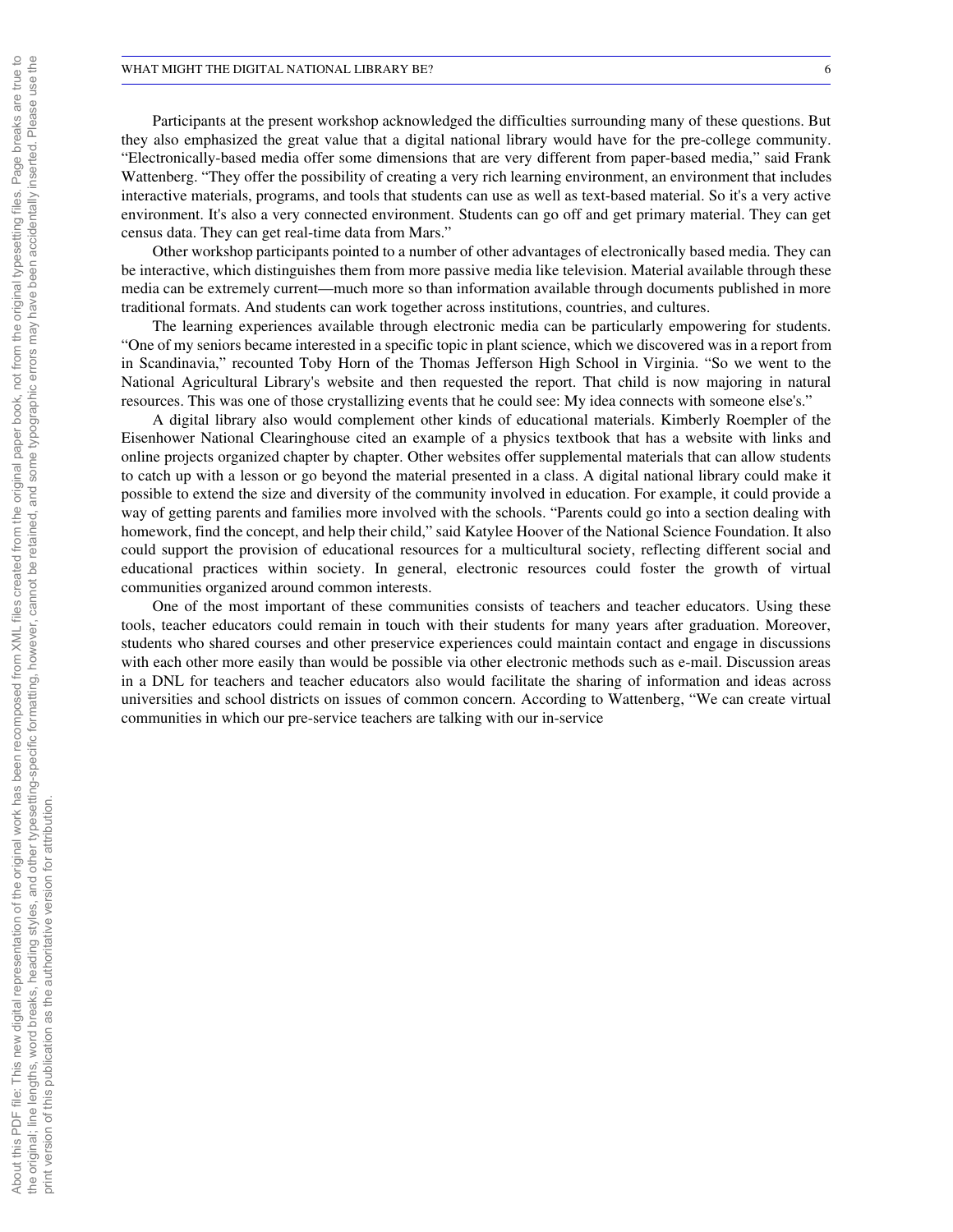teachers, so the pre-service teachers are going to be better prepared for what they are actually going to face in the classroom; and the in-service teachers can keep in touch with the cutting edge in science and mathematics education."

The technical capabilities of a digital national library further increase its potential in education. For example, teachers interested in particular curricular or pedagogical issues could be notified automatically of new offerings in their areas of interest or study. Students could conduct individualized research through the library with a community of other students anywhere in the world.4 If structured properly, search engines could enable users to locate the materials they want even in the midst of tremendous quantities of resources. Assuming that access to the library is equitable, students everywhere would be able to get cutting-edge material. According to Wattenberg, "The NSF has supported an enormous number of very high quality projects that have produced excellent material and simply haven't had the wide impact we would have liked. It's hard for things today to be widely disseminated. The principal means has been publishing. [A digital library] offers another possible means."

As was the case at the original workshop, participants at this workshop discussed the benefits of a digital national library for a number of potential communities of users. These communities include teachers, students, parents, and professional organizations. Although these communities have many interests and needs for resources in common, they also have differing requirements for and interests in the kinds of materials that might be placed in a NL. Current workshop participants did not consider in depth the ramifications of these possible differences in the type of materials or their level of sophistication that different user communities would desire in a NL. However, the fact that discussions at this workshop also included all of these user communities reinforces the issue of defining the breadth of the community of users before beginning to construct this resource.

# **EXAMPLES OF CURRENT SYSTEMS**

Participants at the workshop spent considerable time examining and discussing several websites that could act as models or prototypes of a pre-college extension of the digital national library.

<sup>4</sup> The idea of users contributing their own work and research data to a digital library was specifically addressed in the original workshop. Participants at that workshop proposed that a section of the digital national library be set aside for such a purpose. This section might undergo less rigorous scrutiny by the governing body for content and be available as a public forum for the sharing of data, new reports, and educational software under development. For additional information, refer to points 3 and 6 on page 25 in Appendix A).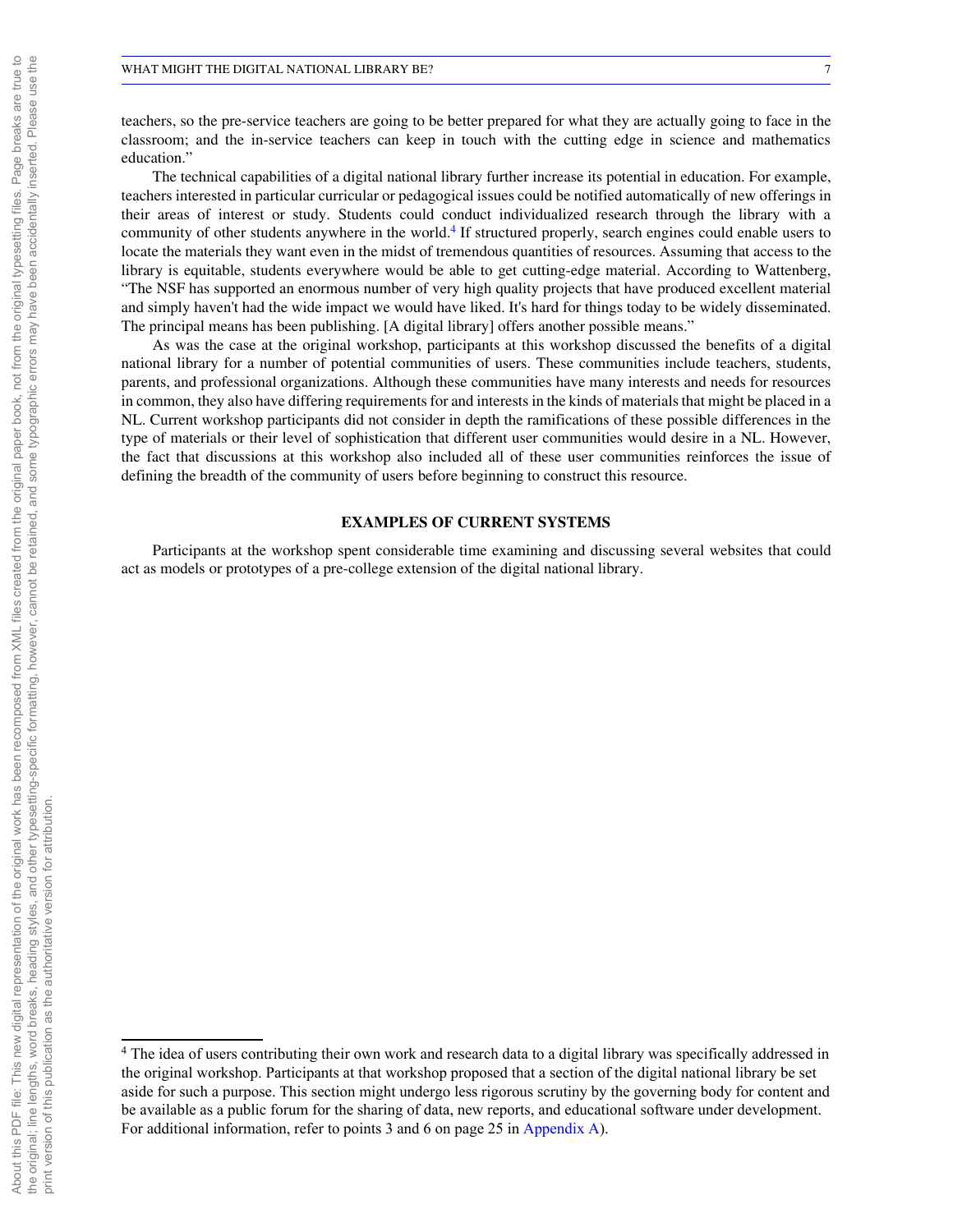### **Eisenhower National Clearinghouse**

One of these websites is maintained by the Eisenhower National Clearinghouse (ENC) for Mathematics and Science Education.<sup>[5](#page-13-0)</sup> The ENC is a centralized site that gathers educational materials and makes them available from its own computers. Content specialists find and acquire the rights to materials, write abstracts for the resources on the site, enter data, and maintain the site catalog—a resource-intensive process that ensures quality while slowing somewhat the provision of resources. A search engine allows users to find the materials in which they are interested. The site is currently getting more than 2 million hits every month, and the clearinghouse expects that number to grow substantially.

ENC also provides links to related and recommended sites. A frequently updated "Digital Dozen" points visitors "to what we think are the best sites and the best resources available," said Roempler, who directs the Instructional Resources Division of the Clearinghouse. Links to regional consortia and collaborators enable users to find local contacts. The budget for the website is about \$4.6 million per year, with funding provided by the Department of Education. The Clearinghouse has limited means for raising money, according to Roempler, and is dependent on continued federal funding. Evaluations of ENC products (including their website) have been conducted through surveys of users, but the actual impact of the resources it provides is difficult to measure.

#### **Educational Resources Information Center (ERIC)**

A somewhat different model is provided by the *Gateway to Educational Materials* (GEM) site, maintained by the U.S. Department of Education's Educational Resources Information Center (ERIC).<sup>6</sup> GEM is a guide to educational material on the Internet. According to the National Library of Education's Keith Stubbs, "we are trying to develop a way to distribute the work so that the authors and creators of material can do some classification and cataloging of their work, and we can then gather that information into this gateway." Like the ENC collection, GEM offers search engines so that users can find specific materials. But unlike ENC, GEM is a distributed model that points to resources that reside on many different computers and computer networks rather than collecting and cataloging those resources.

<span id="page-13-0"></span>At this point, GEM has about 3,000 resources in its database. "That doesn't cover the whole Internet yet," said Stubbs. "But we have a mechanism that could grow if it's handled well." Participation in GEM is voluntary, Stubbs said. There are no financial incentives for being listed in the database. "The incentive is that more people will find you." GEM is one of about 30 websites maintained by ERIC.

<sup>5</sup> Available at: <<http://www.enc.org/index.htm>>

<sup>6</sup> Available at: <http//geminfo.org>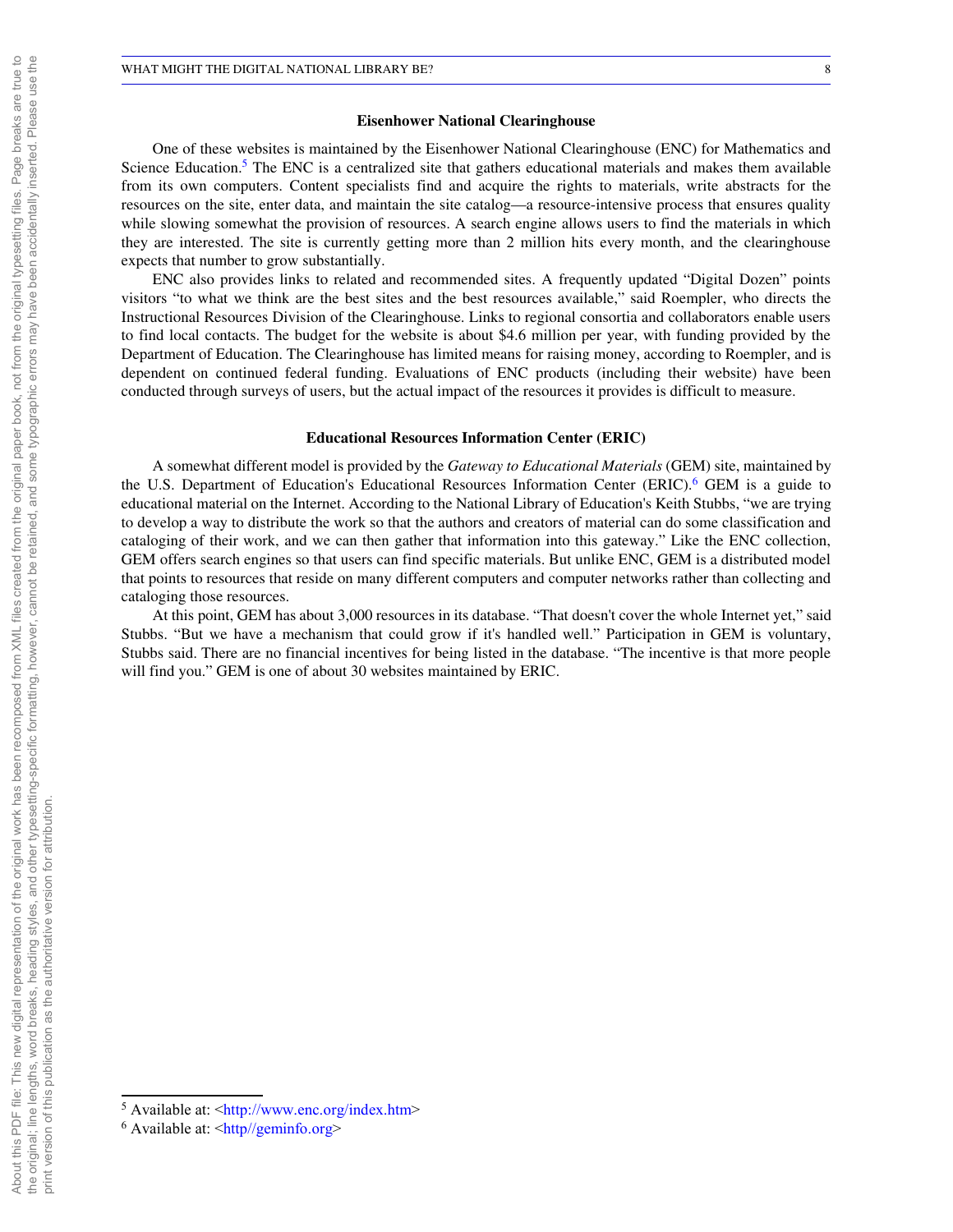Another ERIC website is *Ask Eric,*[7](#page-14-0) which gets about 1,000 questions from teachers each week. There are at least 70 other "ask an expert" services on the Internet, according to Stubbs.[8](#page-14-0)"We are trying to develop a community of these people to share best practices, tools, and knowledge so that people can do referrals," he said.

The Federal Resources for Educational Excellence (FREE) site.<sup>[9](#page-14-0)</sup> FREE is an interagency website of the federal government that is maintained by the U.S. Department of Education. It provides links to hundreds of Internet-based educational resources supported by agencies across the federal government. Resources are listed by subject or can be searched, and the site invites curriculum developers to participate with federal agencies in developing and making available new materials. Content at this website is organized using GEM's subject classification system.

# **Genentech's Access Excellence**

Workshop participants also visited several privately maintained websites. One is *Access Excellence,*[10](#page-14-0) a website supported by Genentech, Inc., that is designed primarily for and by high school biology teachers. About three hundred teachers who competed successfully to become fellows in the program received a laptop, modem, and printer. These teachers provided descriptions of their teaching philosophy, their methods of working with other teachers, and sample lessons. These inputs provided the basis for the site, which is now used by teachers from across the United States. Additional features include a collection of innovative teaching ideas and activities, online forums and internet data collection collaborations where teachers can discuss new ideas and best practices, and news articles and other information useful to biology teachers.

### **National Research Council's Project RISE**

<span id="page-14-0"></span>Project RISE,<sup>11</sup> a website intended to increase the involvement of scientists and engineers in public education, took a different approach to the presentation of exemplary materials. It offered about a dozen examples of exemplary projects that showed the different kinds of roles that scientists and engineers could play in improving pre-college science and technology education. The website also posted articles and other published documents that described how scientists and engineers had gotten involved in pre-college education.

The site was developed with extensive participation from the intended users. A working conference of about 25 leaders of successful partnerships guided the design of the site. The same group field-tested the site to refine it.

<sup>7</sup>Available at: <<http://eric.syr.edu>>

<sup>8</sup> For example, see the Virtual Reference Desk at [<http://www.vrd.org>](http://www.vrd.org)

<sup>&</sup>lt;sup>9</sup> Available at: [<http://www.ed.gov/free>](http://www.ed.gov/free)

<sup>&</sup>lt;sup>10</sup> Available at:  $\langle \frac{http://www.gene.com/ae}{$ 

 $11$  Available at:  $\langle \frac{http://www.nas.edu/rise\rangle}{http://www.nas.edu/rise\rangle}$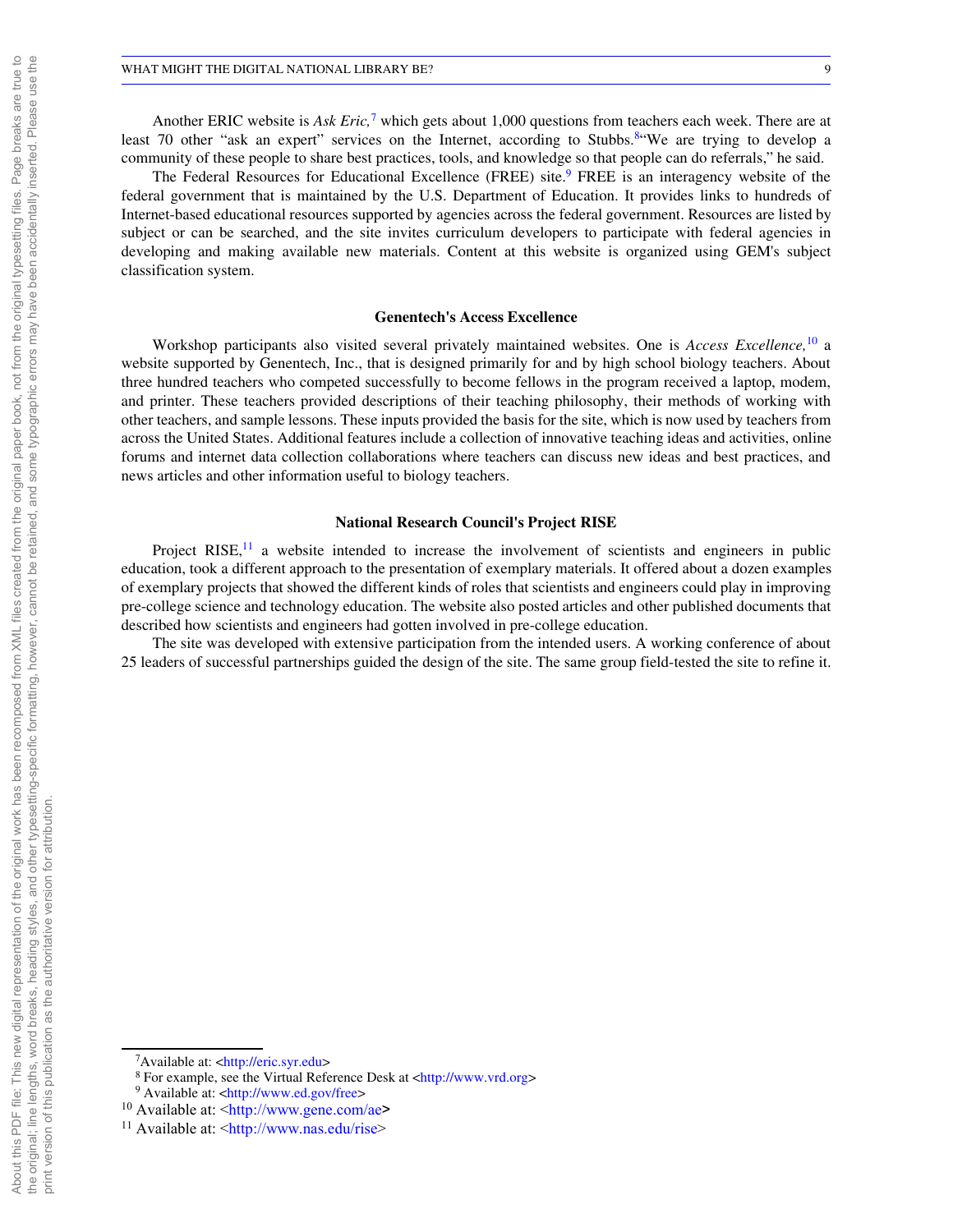One interesting point made about some of the websites examined is that they do not necessarily have to be provided over the web. Self-contained sites like *Access Excellence* or *ENC* can be provided through other means, such as from a CD-ROM or other technology. That removes the need for a user to move from website to website, which always risks a busy signal or nonfunctioning links. More direct access to information also can better match the needs of teachers. Teachers often may download and save information or collect resources from a variety of sources for both immediate or later use in their classrooms. They don't necessarily need realtime access to the information being used. Rather, said Kurt Moses of the Academy for Educational Development, teachers need to control the content, sequence, intensity, level, and behavior of the materials they are using. "Just-in-time information may be fine for banking," said Moses. "But is it fine for teaching?["13](#page-15-0)

<span id="page-15-0"></span>The other advantage of self-contained sites, said Masullo, is that they can help equalize access. A device called a proxy server can function as a predigested web site without the need to pay for real-time connections to the Internet<sup>14</sup>. Digital Broadcast Satellite (DBS) technologies can be used to refresh gateway servers at the rate of some 600 megabytes of content (approximately the content of a CD-ROM) in ten minutes. From those gateway servers, information can be disseminated via standard cable (in addition to the Internet), for broader access. DBS, which is, by definition, wireless also can reach users directly in isolated or remote areas where cable and Internet access are scarce, providing them with rich multimedia and interactive experiences. Such delivery systems could be critical for increasing equity of access to information from a NL. Using satellite or ground-based technology, said Masullo, "overnight I

 $12$  Tuomi indicated that establishing this website cost more than \$250,000 over 24 months. In addition to the costs associated with the building of the site, expenses for this project also included other activities of the project such as workshops to promote the website at meetings of scientific professional societies.

 $^{13}$  In 1999, the National Science Teachers Association (NSTA) opened sciLINKS, a website that provides teachers, students, and parents with digital resources that supplement a number of major science textbooks being used in K-12 classrooms today. SciLINKS offers websites to extend and expand students' understanding of science, breaking science news to add context to classroom learning, science activities, and experts to answer questions. According to the announcement of this new website, "NSTA places sciLINKS icons and codes in textbook margins at key subject areas. By accessing the sciLINKS web site and entering the code, students and teachers are guided to professionally selected web sites that support the particular science subject introduced in the text."

<sup>&</sup>lt;sup>14</sup> A proxy server stores documents or data that are frequently accessed by a defined group of users. The proxy server automatically requests information from the original source only when that source has been updated or has expired. This process reduces network traffic and gives the proxy server's users access to fresh content without waiting. Documents or entire sites can be preloaded into the proxy server. Whole sites can be downloaded during low-traffic periods, for example, so they're available to users when needed. (Modified from a description provided by Netscape's Netcenter: <[http://home.netscape.com/](http://home.netscape.com/proxy/v3.5/index.html) [proxy/v3.5/index.html](http://home.netscape.com/proxy/v3.5/index.html)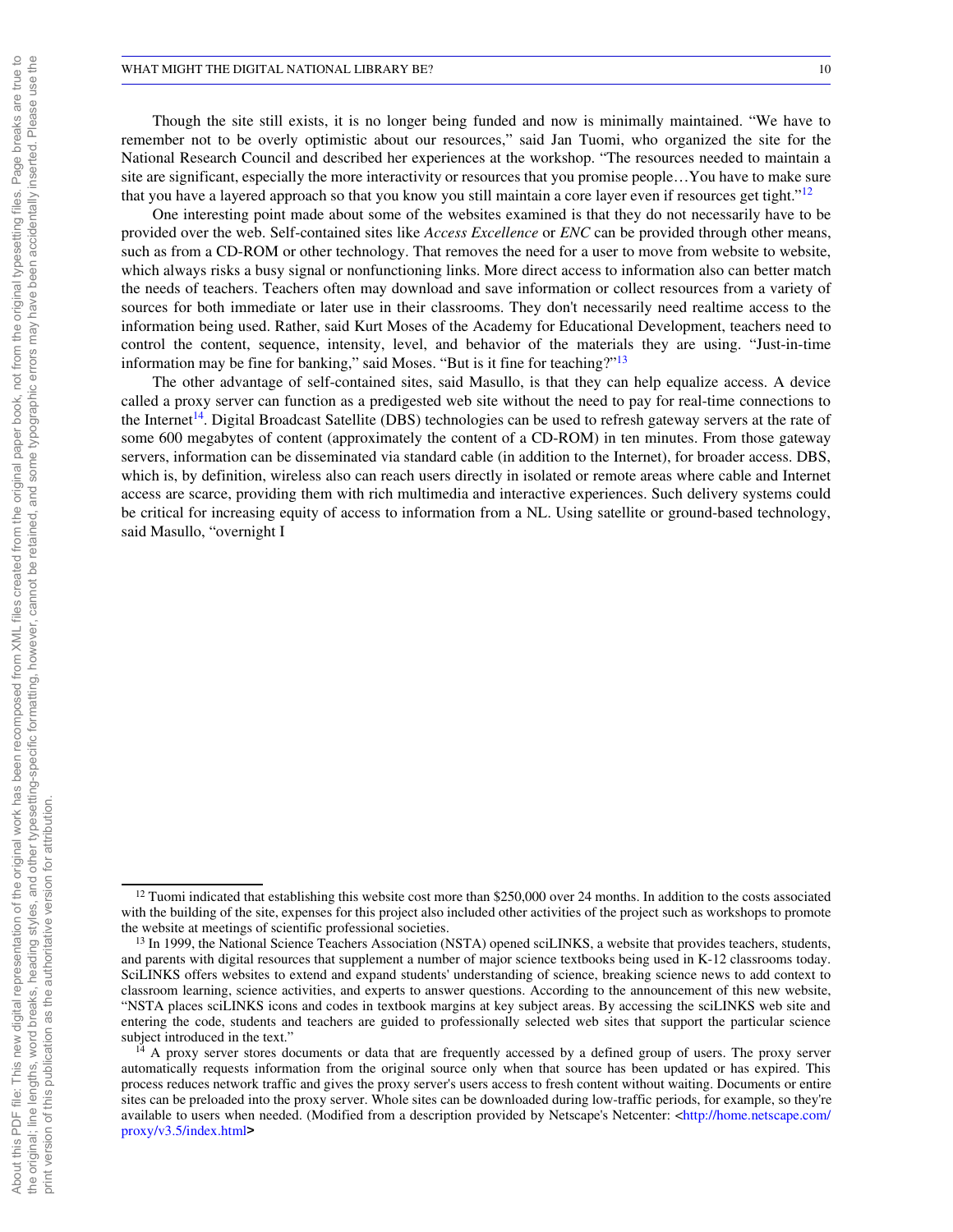can refresh the information in every school in the United States. This country has 48 million students and 3 million teachers. Those are the numbers I want to reach."

Masullo also pointed out that because technological advances are occurring increasingly rapidly, it is important to look beyond current models for producing and delivering content and other resources. Although current thinking for delivery of goods and services from a NL is primarily via the World Wide Web, some new dissemination vehicle may evolve and eclipse current uses of the Internet. Masullo emphasized that people need to dream about how information technology might transform teaching and learning and allow technology to develop in parallel to those visions.

### **WHAT THE PRE-COLLEGE COMMUNITY NEEDS**

Despite the valuable resources available through existing websites, workshop participants expressed that the pre-college community needs additional capabilities from a digital national library. First, this community needs to know what information, resources, and tools are available. Even some of the technologically savvy educators at the workshop did not know about some of the websites examined during the workshop. According to the NRC's Jan Tuomi, the conventional wisdom in industry is that advertising a website takes several times as much money as is needed to build and maintain the site. A given website would need to achieve a critical mass of users and publicity before educators could be assumed to know about it. One possible way of publicizing resources, according to Jenkins, would be through the use of a new URL instead of .org or .com—perhaps .learn or .k12. "Or .fun," suggested Moses.

The design of an electronic resource that meets the needs of the pre-college community also needs to reflect the constraints on teachers' lives and professional practice. "Teachers don't have the time [to explore all of the available resources]," said Donna Davis of the District of Columbia's Public School System. "If they are in a class with kids all day, they don't have the energy to spend three or four hours at night doing web searches. The web is overwhelming because there's so much, and it's not [currently] in any form that is usable. [We need] order out of chaos."[15](#page-16-0) According to mathematics professor Vernon Kays, "We need to come into a site and key in a topic, age, any number of issues, and get the five or six things that are appropriate to that."

<span id="page-16-0"></span>The NSF's Katylee Hoover added, "If teachers are going to use it—pre-service teachers, in-service teachers, primary school teachers—it is going to have to be simple and quick. When I teach a lesson, I want to know the [students'] prior knowledge first. Who knows about this? What do they know? Then, if a teacher already knows about that concept, she should be able to go to the level that she needs quickly."

<sup>&</sup>lt;sup>15</sup> For additional consideration of this issue, see discussion under "Quality and Comprehensiveness, " beginning on page 12.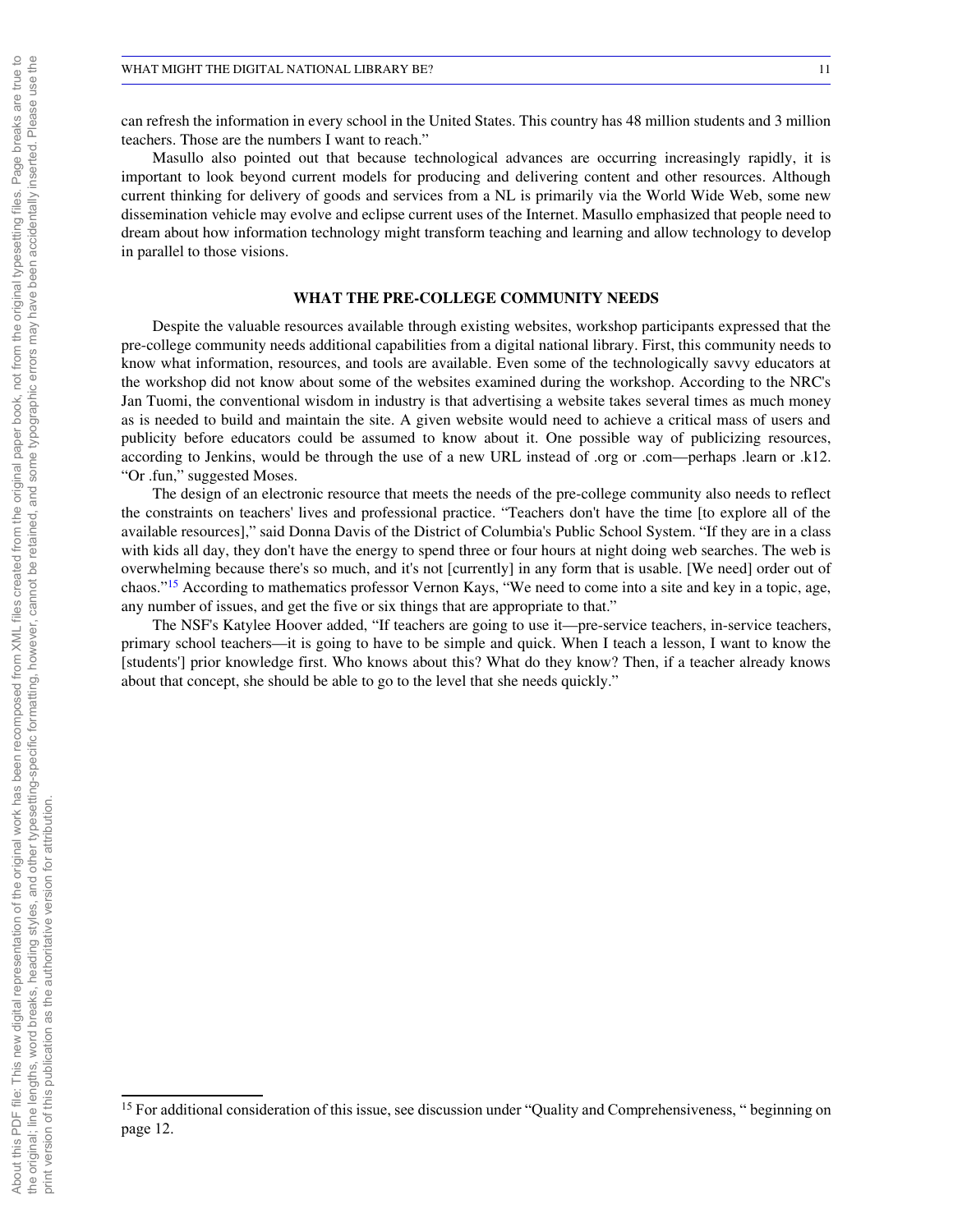Teachers also need incentives to place materials into a national digital library. Perhaps teachers who receive federal grants to develop curricular materials and other resources could be required to do so. More broadly, ways have to be found to involve significant parts of the pre-college science and mathematics communities. "If we want a national resource, we'd better get every teacher and administrator involved," said Masullo. "If you don't give them ownership, they won't share that kind of enthusiasm."

Another element of an effective digital national library is what workshop participants referred to as 'stability.' "Say I'm a teacher," said Wattenberg, "and I spend a lot of time developing some classroom material that uses all these resources. Then, when I come back the next year, all the links are broken and the programs no longer work because I upgraded to Windows 2002. That's a lot of wasted effort. So I need stability."

Stability is related to another issue—that of overseers of a digital library deciding how long to maintain a link or a resource in an electronic database. Should resources automatically be replaced after a certain number of years? And who would make that decision?

Sites also change their rules for access. For example, websites that were once free may begin charging for access as they become more popular. Teachers who depended on those websites for key information may no longer be able to obtain the resources they need.

The organization of knowledge is also an issue. Many teachers want a national digital library to allow learners to achieve multidisciplinary perspectives on problems. Workshop participants indicated that the developers of a digital national library for science, mathematics, engineering, and technology need to concentrate on these disciplines. But the organization of knowledge also should reflect the structure used in other disciplines and at other grade levels so that resources can be combined.

# **SPECIFIC ISSUES**

Beyond the general needs of the pre-college community, several issues attracted particular attention from workshop participants.

### **Quality and Comprehensiveness**

Any collection of materials must draw a balance between the competing demands of comprehensiveness and selectivity. Furthermore, the developers and users of any such collection often have different preferences. Some want to include any document or other resource that might be useful. Others want to have available only the best things selected by someone else. The same considerations would apply in a digital national library. Some teachers want as many resources as possible and prefer to make their own decisions about which ones to use. Others want decisions about quality and usability (e.g., for the grade level they teach) to be made before they access a resource. **"The feedback that I have received from teachers is that they are tired of mediocre resources and want materials that have worked for others, and therefore**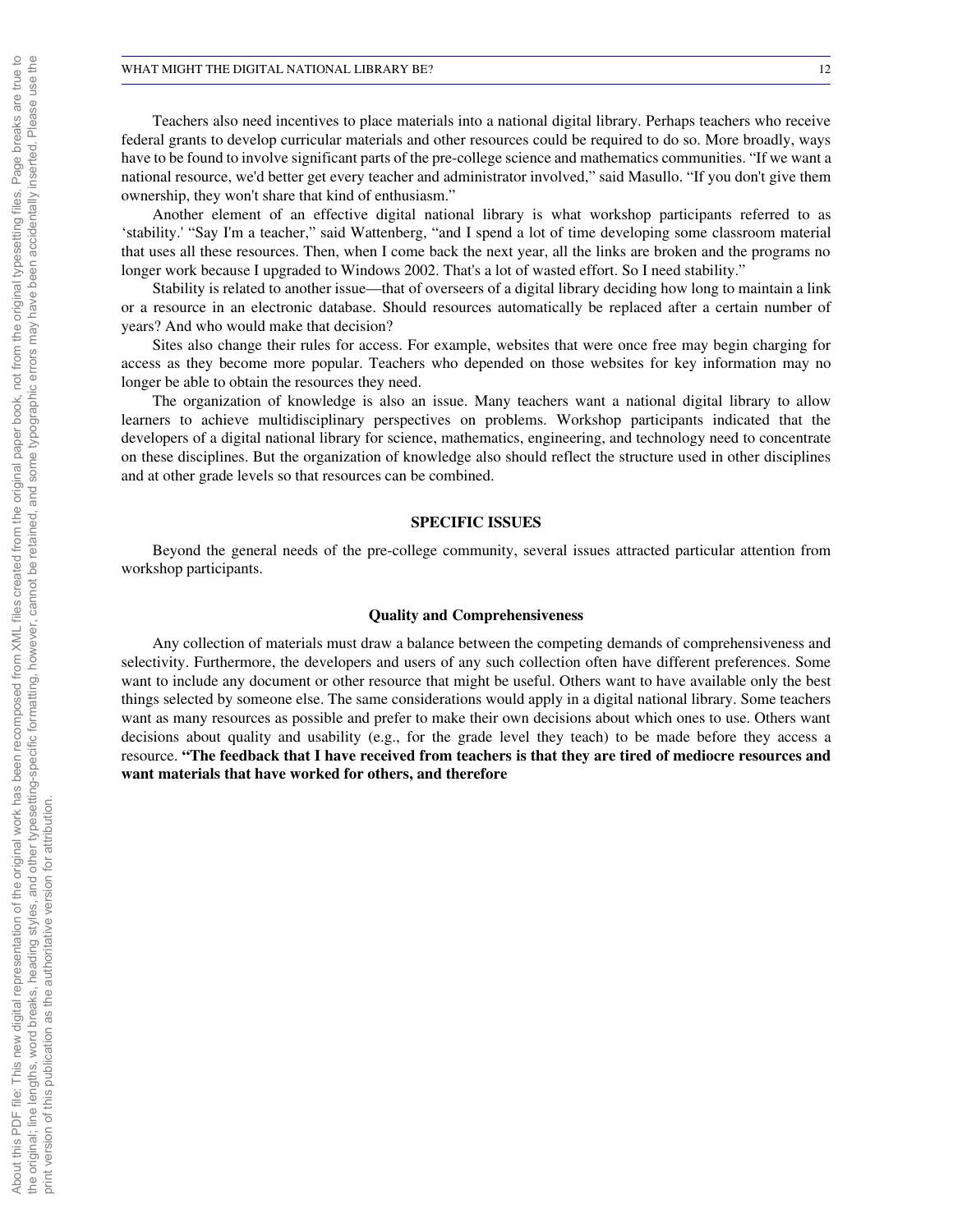A digital library is particularly susceptible to the dilution of quality resources. "The difference between a digital library and a 'traditional' library is that in the traditional library all the junk that people publish doesn't make it to the library," said James Stith of the American Institute of Physics. "In the electronic world, all I need is to type it in and hit send, and it's out there and people can find it...Is the function of the digital library to separate all the stuff that is published from all the stuff that gets in the library?"

A possible compromise is to offer a comprehensive range of materials but to include reviews and recommendations with those resources. For example, one role of professional societies and organizations that represent teachers generally (e.g., National Science Teachers Association, National Council of Teachers of Mathematics) or in specific disciplines (e.g., Association of Biology Teachers, American Chemical Society, American Association of Physics Teachers), might be to provide quality checks, just as many do today with printed materials (for an example of how scientific societies might become involved with such quality checks, see the reference to NSTA's new sciLINKS website in footnote 13 on page 10). Or, materials could be categorized and described by their developers, although the motives of the reviewer would have to be considered. "Are they going to describe things in terms that are descriptive or in terms that are advertising?" asked Stubbs.

Materials also could be categorized according to the amount of review they have received. For example, materials that have been peer reviewed could be in one part of the library, with non-peer-reviewed material in another section. Perhaps another section could include material that has been reviewed by users who have improved upon that material. The obvious drawback of such a scheme is that reviewing inevitably takes time, whereas materials placed directly on the Internet can appear immediately. Decisions about what is placed into the DL ultimately would be the responsibility of the board of overseers for this resource (also see the Executive Summary from report of the first digital library conference, Appendix A, page 25).

Finally, it is unrealistic to expect that everything will be available somewhere on the web. "You're not going to find everything that you need out there [on the Internet]," said Roempler. Some material will need to be added by the community of users in response to recognized needs.

This need for users to add to the content of a NL also raises the issue of how users can most easily gain access to the kinds of tools needed to produce lessons, software, and other products that would be amenable to the digital format of this kind of resource. Would such tools be available through the NL itself? Would contributors be expected to develop products using only certain software authoring tools? Would technical assistance be available to people who wish to develop such tools or products? Who would be responsible for reviewing such products before the NL accepts them for dissemination?

In addition, the hypertext/hyperlink architecture of the World Wide Web is very different in structure from the kinds of curricular materials that teachers have traditionally used for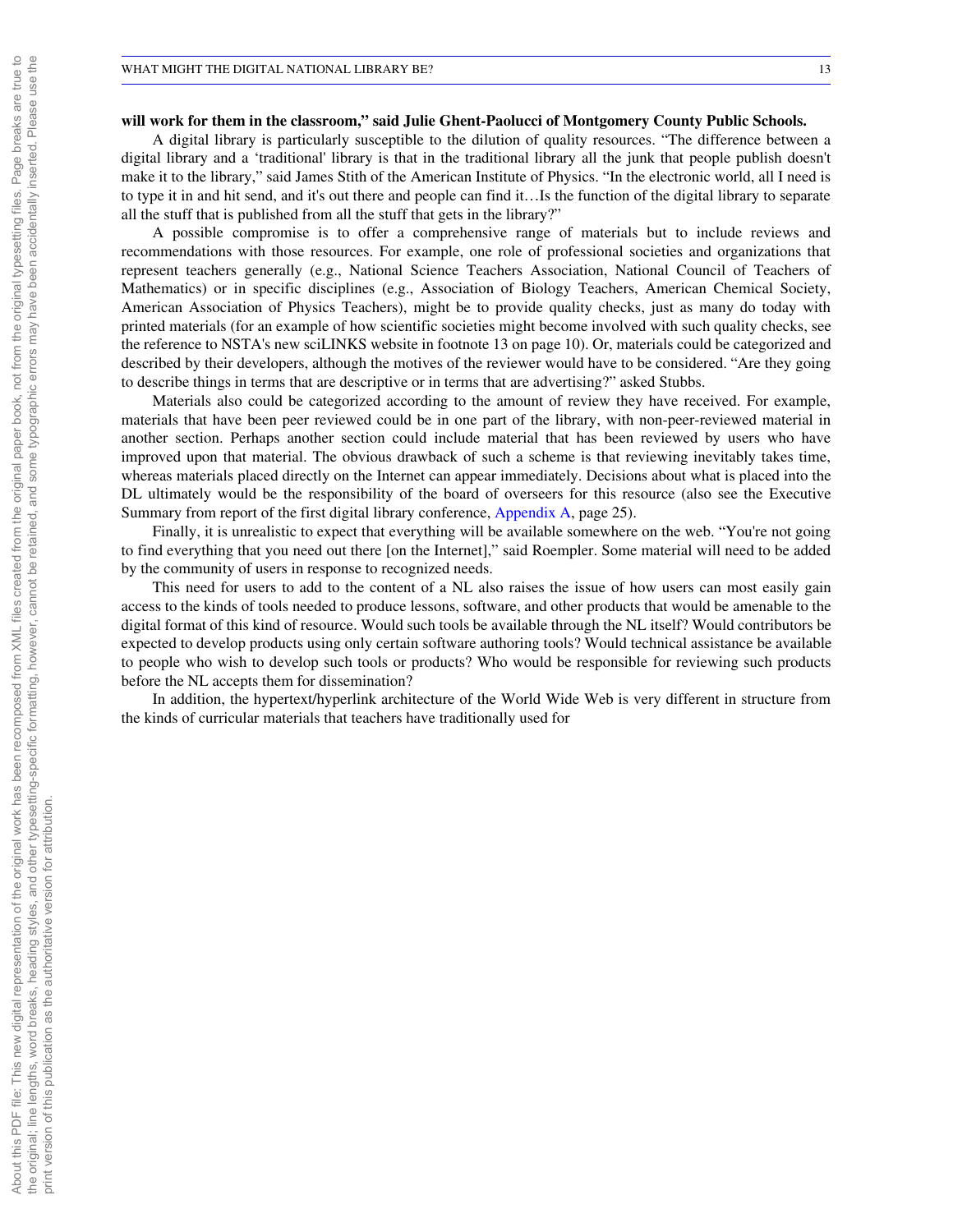teaching. Can new digital curricula be constructed that better match the needs and expectations of teachers and students? Or, will the digital revolution so permeate education that current notions of curriculum and other teaching and learning tools will yield to new paradigms?

### **Articulation and Standards**

A national digital library could help address one important problem in education today—the lack of articulation between different parts of the educational system. The Advanced Placement classes offered in high schools are a case in point, according to Lee Jenkins. Classes for non-science majors in college are another example where articulation between high school and higher education needs improvement. The same kinds of experiences that will build interest in science and mathematics could be used with appropriate modification in both college and high school settings. Also, if students coming into college had a better idea of what was expected of them in science and mathematics, and if college faculty were more familiar about the level of science and mathematics taught in high schools, students who enter college would be more likely to succeed in their study of these disciplines.

<span id="page-19-0"></span>A digital national library could provide a mechanism for college faculty and teachers and administrators, especially in grades 9-12, to discuss such issues, with people from organizations like the College Board and the Educational Testing Service joining in. "We could think of a large number of topics where people who really need to talk with each other are not doing so," said Labov. "We could make it [the digital national library] a forum for national and worldwide discussions of many of the things that we are not talking about in education."

Different communities could learn much from each other in this way. For example, the pre-college community is more accustomed to collaborative enterprises than is the higher education community. Could colleges and universities learn to work more collaboratively by having greater interactions with pre-college teachers? "I have spent my whole life in universities," said Wattenberg. "There is no equivalent to teacher leaders in universities, at least none that I know. There may be some things that we can learn here for undergraduate education from [such models in grades] K through 12."

Another feature of a digital national library is that it could support the drive for educational standards. **Virginia, for example, is providing links from its standards document on the web to sites that support those standards. Other states and professional organizations that are involved with standards have already made their documents available on the Internet**[16](#page-19-0) **or are likely to do so in the near future. This linkage between national and state standards and curriculum frameworks and educational resources could provide one approach to accountability.** "As an administrator, you hold your teachers responsible for the syllabus and the curriculum and certain landmarks," said Masullo. "By

<sup>16</sup> E.g., National Science Education Standards (National Research Council, 1995)[:060;http://www.nap.edu/](http://www.nap.edu/readingroom/enter2.cgi?ED.html) [readingroom/enter2.cgi?ED.html](http://www.nap.edu/readingroom/enter2.cgi?ED.html);*Benchmarks for Science Literacy* (American Association for the Advancement of Science, 1993): [<http://project2061.aaas.org/tools/](http://project2061.aaas.org/tools/)>; Mathematics Standards and the forthcoming Standards 2000 (National Council of Teachers of Mathematics (1988 and in preparation): [<http://www.nctm.org](http://www.nctm.org)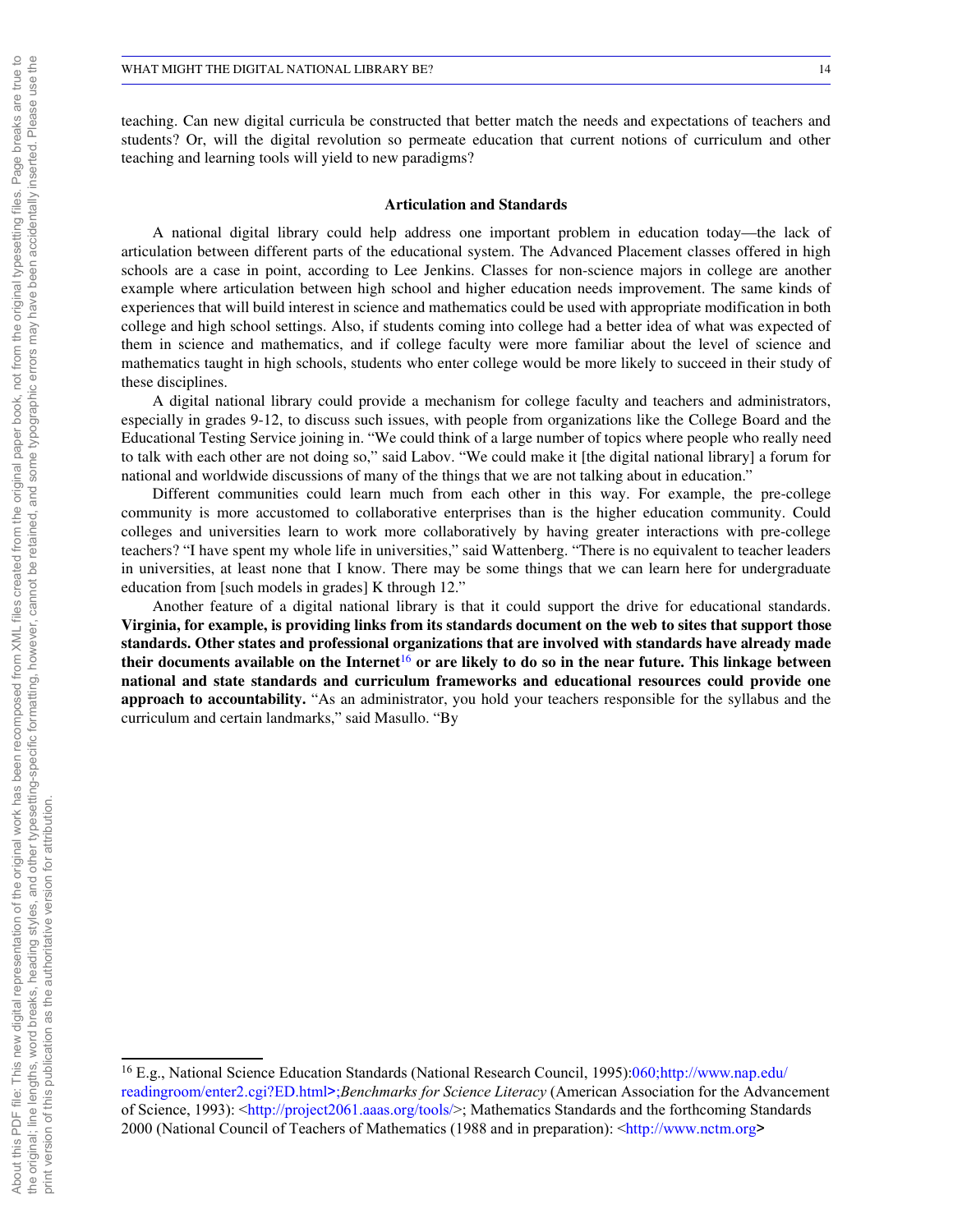linking standards to particular educational resources, administrators and the public could have more confidence that those standards were being achieved."

#### **Teacher Education**

Modern information technology offers multiple avenues to teacher education. For example, teacher facilitators could be available electronically to interact with individual teachers or groups of teachers. The Eisenhower National Clearinghouse offers such a service focused specifically on teacher leaders within schools.

The capabilities of the new technologies also may foster teacher education. For example, a national digital library could offer video clips of teachers delivering virtually any kind of lesson imaginable (e.g., such as those produced for the Third International Mathematics and Science Study). Teachers should be able "to click on something and watch a person teach that concept," said Jenkins. "We have incredible talent in teaching. So many of the problems that we have in education, have been addressed or solved by someone. But, in too many cases, nobody else knows that a particular problem has been addressed someplace else."

Teacher education requires cultural and social changes as well as technological advances. For one thing, teacher education needs to become more coordinated. Today, professional development opportunities usually are disconnected, so that teacher education does not build on itself.

<span id="page-20-0"></span>The cultural assumptions surrounding teacher education also need to change. "We still have the old turn-ofthe-century factory view—that of the teacher isolated in the classroom," observed Kays. "Until we can get teachers who instead of teaching five or six or seven courses a day are only teaching four courses a day, or three courses a day, with time to collaborate, with time to go out and get this kind of information, very little will be done." At this point, says Kays, the Internet "is a wonderful resource if you are willing to spend 12 or 14 hours a day dedicated to what you love to do."

However, even if a national digital library were available to pre-college teachers, it would have little effect on the education that students receive in schools if teachers do not know how to use it.<sup>17</sup> The construction of such a library therefore highlights the importance of teacher education. Teachers need to know how to move from place to place within a library and gather information. If a particular hardware or software platform is needed to use a resource, they have to be able to accommodate those demands. "That's going to require training," said Labov, "and districts don't necessarily have the funds to do that."

<sup>&</sup>lt;sup>17</sup> Two reports that were released several months after this workshop document the lack of training for both future (Moursund and Bielefeldt, 1999) and practicing teachers (CEO Forum on Education and Technology, 1999).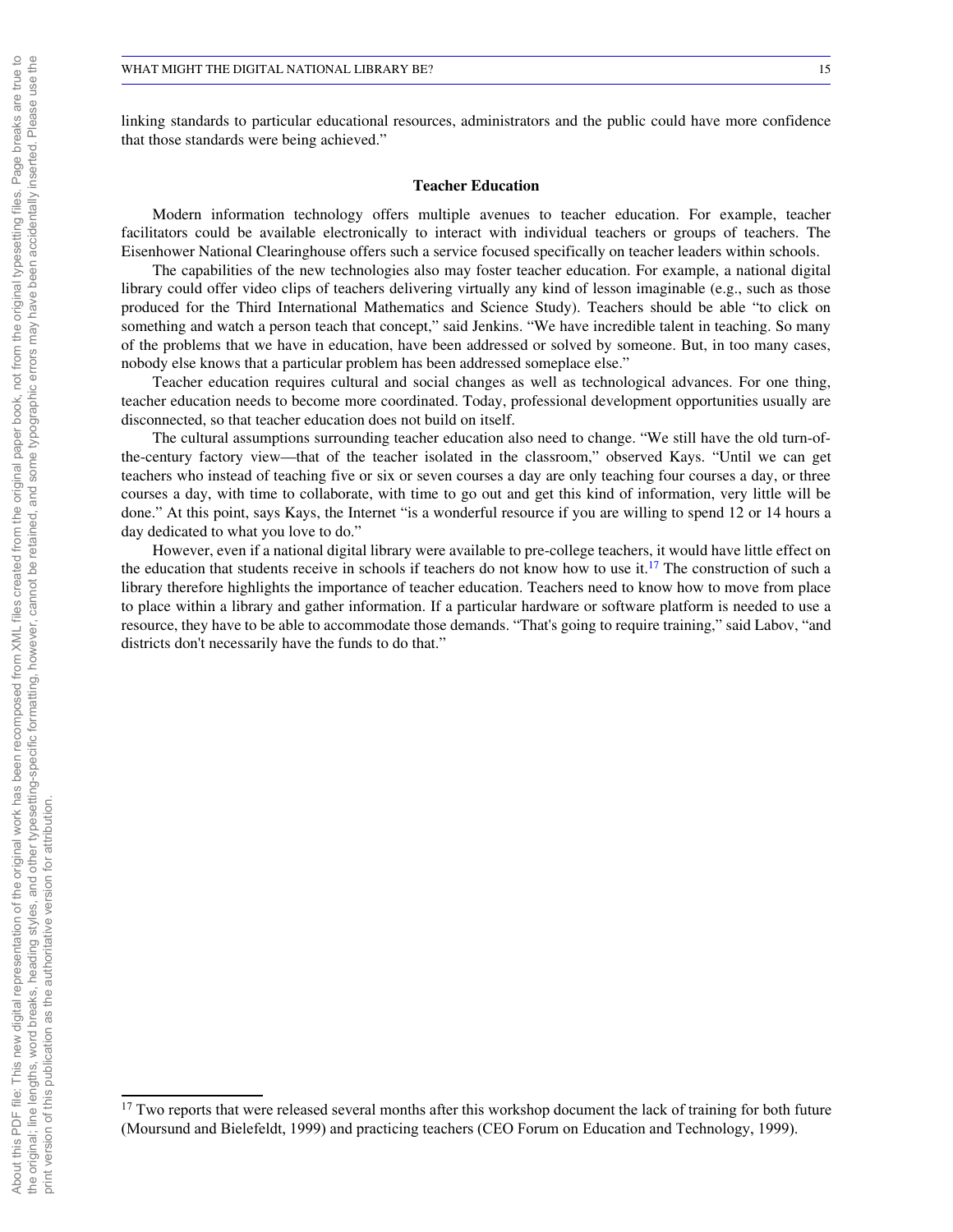As in other professions, many current teachers are not comfortable with computer technologies and require much more than a list of directions to get started. As Roempler pointed out, "I've had people who don't even understand how a mouse works." Some school districts are requiring that new teachers entering the system demonstrate competency in computer technologies.<sup>[18](#page-21-0)</sup>

Although more teachers are learning to use computers on their own, specific incentives offer one way to get teachers up to speed with a particular technology. Some programs offer teachers the continued use of a computer after completing a training session. In other cases, summer programs can get teachers started with computers. Requiring teachers to use computers also can get results. "Some teachers will resist and resist using e-mail until that's the only way they can get information," Jenkins pointed out. "Maybe the bulletin doesn't appear on paper anymore—if teachers want it, they've got to open up their computer. Or teachers can't turn in their attendance reports on a little slip anymore—they would have to turn on the computer and turn it in."

<span id="page-21-0"></span>Once teachers do get started, they tend to increase their use of information technologies. "It's like anything else," said Davis, "you use what you need. Once they become comfortable with email and other activities they will then begin to find uses for the technology in their classrooms." According to Horn, "Teachers have to start someplace. If it's something that can grow and become helpful to one teacher, it eventually will become helpful to many teachers." Participants acknowledged that education in the use of computers and electronic communications needs to span the entire career paths of teachers, from pre-service education to the continuing education of veteran teachers. In colleges and universities, schools of education as well as arts and science faculty need to consider how to better integrate computers into the education of future teachers. Alternative certification programs for teachers also need to incorporate computer training. Because of teacher shortages in many parts of the country, many people now are being hired into teaching without the formal background usually required of new teachers, yet both these teachers and their more senior colleagues may need to know how to use a national digital library.

# **Funding and Control**

Workshop participants viewed the source of funding for a digital national library as a major uncertainty. "Accessing the volumes we'd need for a good, intelligent, graphically rich environment takes a lot of money." Masullo said. "Let me go farther than that. It requires a very large and steady infusion of dollars to sustain that kind of access."

One possibility is that a national digital library would be funded entirely from public sources. The danger of public funding is that project money could be discontinued after five to

<sup>&</sup>lt;sup>18</sup> For example, workshop participant Toby Horn pointed out that this requirement is now a part of the hiring record for teachers in the Fairfax County, VA school system.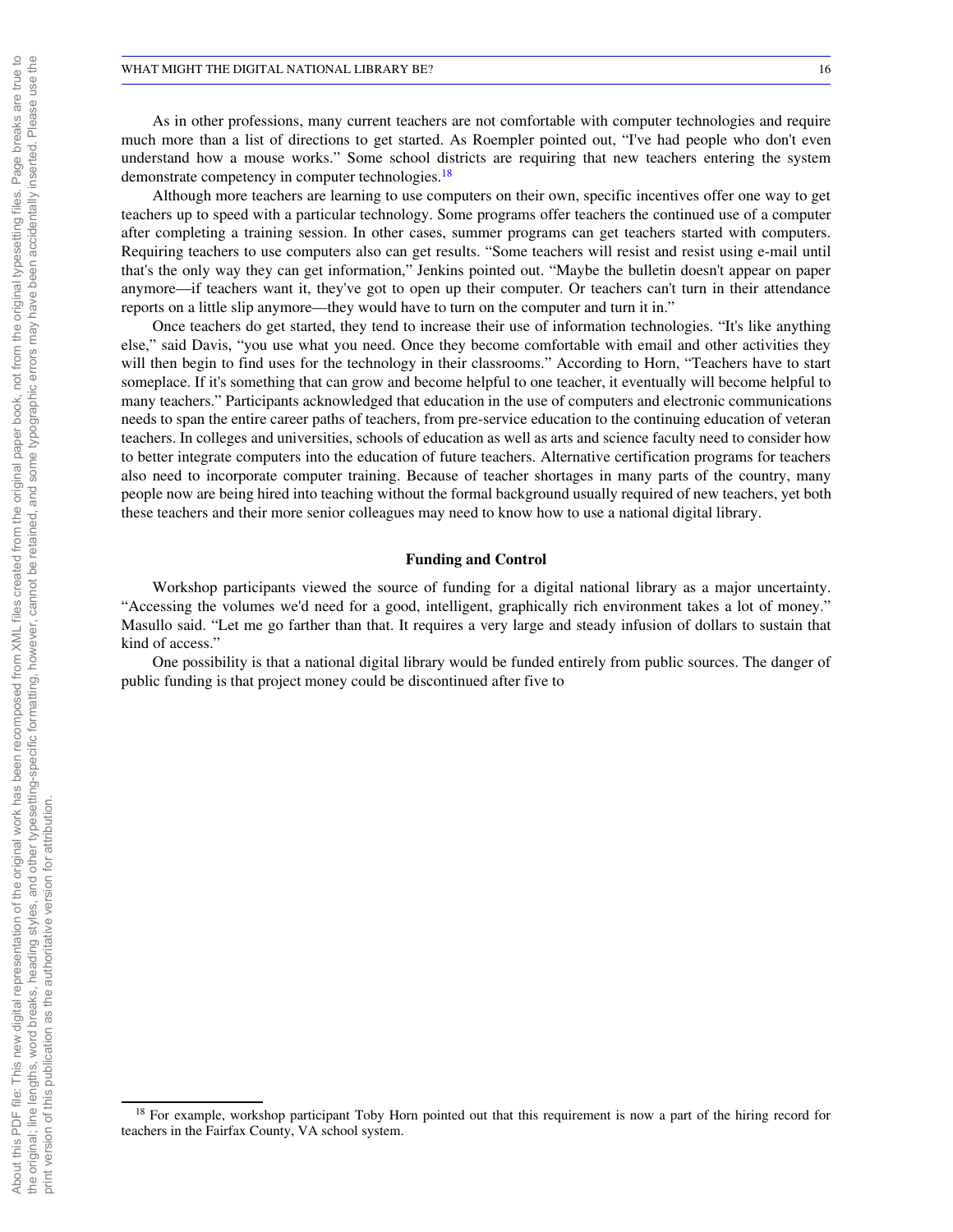ten years, leaving teachers without resources on which they may have come to depend. Support would therefore have to be ongoing, as, for example, is the case with government's support of the Smithsonian Institution.

Workshop participants also discussed several business models that might provide continuing, stable funding for a digital national library. One model is to charge teachers or schools for use of the library, although teacher Ghent-Paolucci pointed out that teachers are unlikely to be willing to pay more than a modest amount for such services. Another would be to charge for connect time or use, as with current long-distance services. But such charges are not a customary way of providing public services such as library services in this country. Participants emphasized that even modest charges to individuals would discourage utilization and could further exacerbate inequities in access to such resources.

Some participants suggested that a national digital library could very well establish its own model for continued support. "Nets can and frequently do encourage grassroots movements," said Moses. "How? By allowing people to 'end-run' around rigid institutions...Instead of looking through this little keyhole, people now have a whole new view of the world." The economics of digital services also will change as today's bandwidth limitations to schools, businesses, and homes ease. Already, some schools offer their teachers free Internet access at home to make it easier to use digital services. If bandwidth increases without concomitant increases in charges, such access will be even easier to provide.

The issue of incentives for teachers to use and contribute to the library is an important one, according to several participants. For example, one way to encourage teachers to use a digital national library would be to link it to the credentialing process. "Right now the only ways to be able to improve your position that school districts recognize are: go through a university system and get credit, go to a conference, or publish a book or paper" said Horn. "If contributions to a digital national library were recognized and rewarded as professional accomplishments, teachers would have much greater involvement with the system."

Related to the issue of funding are a number of questions surrounding control over the contents and operations of a digital national library that were also raised at the 1997 NRC workshop. Would a library be governed by the government or by a board of directors? Or would control be distributed, as is the case with the Internet today? Who would dictate the system standards to guarantee interoperability? And who would make decisions concerning what the library would contain or how materials are reviewed and cataloged?

# **VISIONS OF THE FUTURE**

To summarize their deliberations, workshop participants devised the following objective for a national digital library that could be used by the pre-college community: Such a system should provide comprehensive resources for quality teaching and learning in science, mathematics, engineering, and technology. The participants also encapsulated their thinking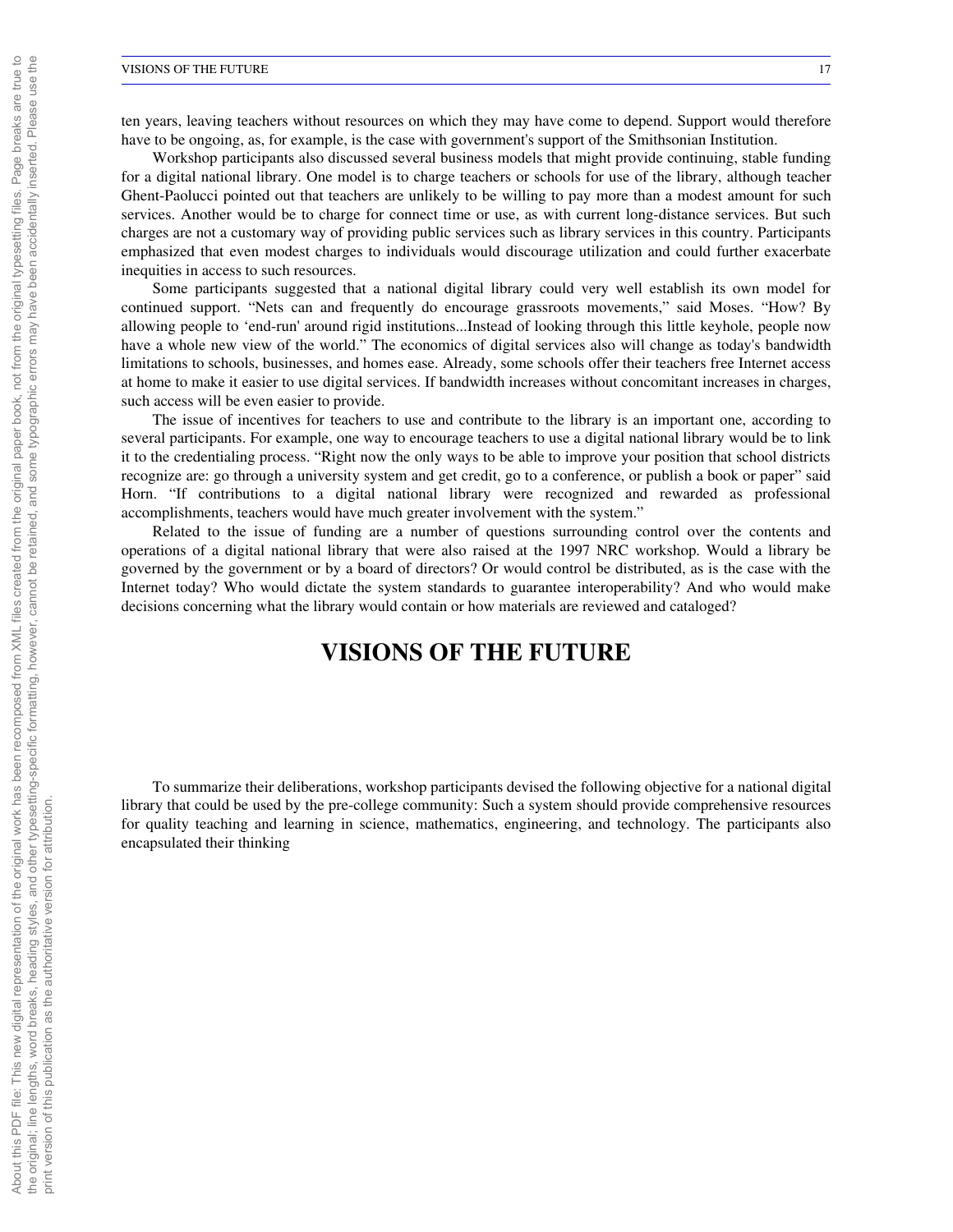about what would contribute to such a resource (Figure 1, page 19). Among the considerations that should guide the design and content of the library are the following:

- Connections to classroom practice and classroom settings Information technology should be designed to facilitate teaching and learning by taking into account current and future physical settings in schools and developing curricula (e.g., those based on national and state standards).
- Evidence of what works in improving science, mathematics, and technology education for the pre-college grades — Continual assessment of whether the materials, tools, and other resources available to various communities of users are actually improving student learning.
- Connections to professional development—Materials and other resources that enable teachers to expand their knowledge, understanding, and appreciation of science, mathematics, and technology both for personal learning and for expanding their ability to teach these subjects effectively.
- Connections to educational standards and real world applications—Resources that enable teachers and students to explore the latest applications and implications of science, mathematics, and technology and to locate information about employing national and state standards of teaching and learning to their classrooms.
- Articulation among educational levels (such as between the content of AP courses and first-year college and university classes)—Resources that could be used by both high school and college faculty to make the transition between the pre-college and undergraduate years more seamless.
- Ties to student interests—Easy access to information that can be individualized to the interests and talents of different students while illustrating fundamental concepts in science, mathematics, or technology.
- Illustrations of best practice—Text, audio, video, and software tools that can demonstrate to new teachers and provide insight to practicing teachers about alternative ways to present information, concepts, and skills to students in a variety of learning settings and situations.

Despite the many questions that continue to surround a digital national library, workshop participants were extremely optimistic when asked to envision what might be expected in the foreseeable future. Lessons could be clearly tied to standards while still being able to meet the needs of different groups of students. Information would be connected across disciplines, allowing teachers and students to range further across the curriculum. Resources would be embedded within the research base on teaching and learning, so that students and teachers could take advantage of current best practices that are informed by scholarly research on improving education.

Teachers and faculty could communicate easily and quickly about issues of teaching and learning. Communities of teachers would form during pre-service education and remain intact throughout teachers' careers. Assessments would be available to measure students' increased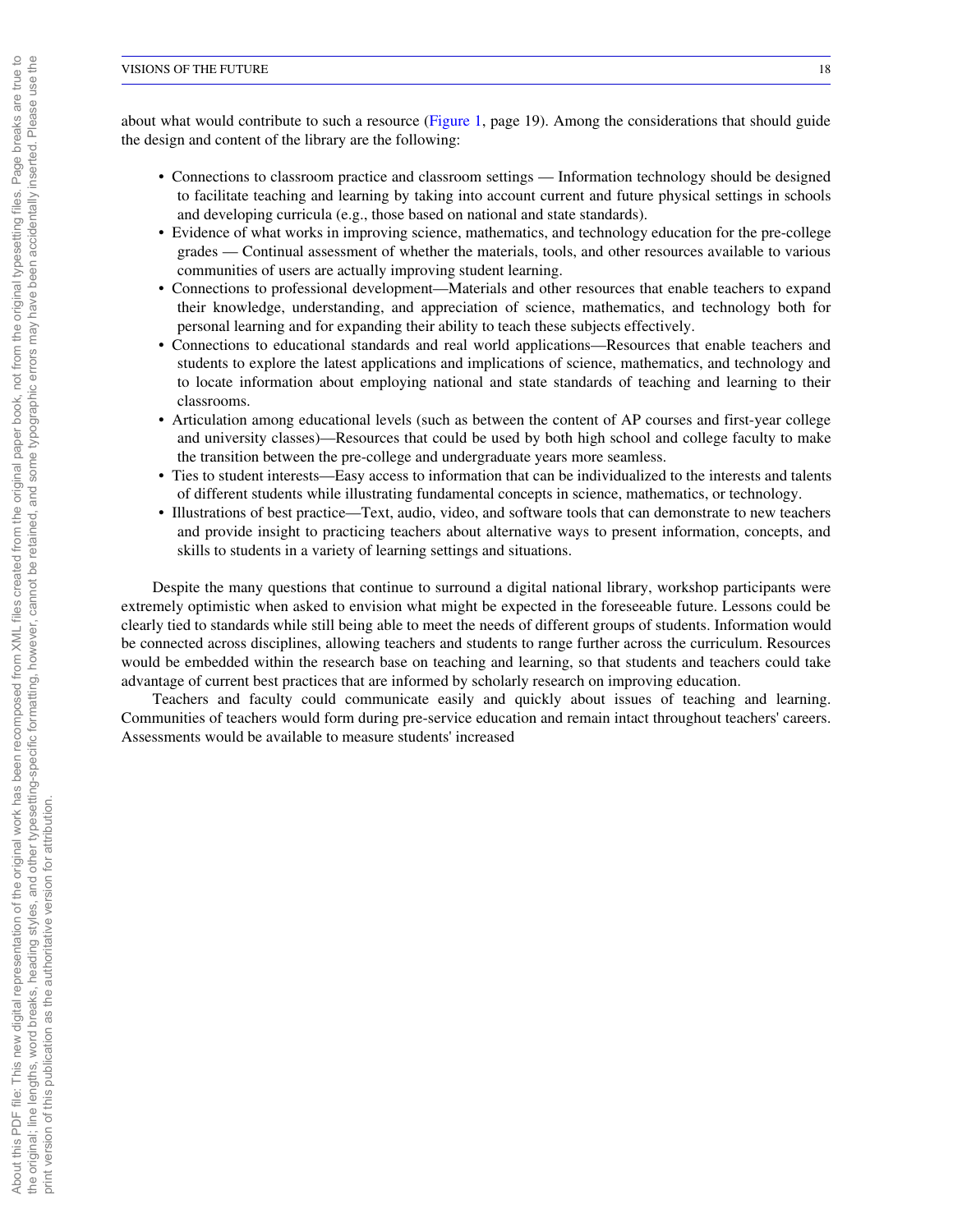interest and capabilities in science, mathematics, engineering, and technology as well as teachers' increased ability to produce those improvements.



**Figure 1:** The primary objective of a digital national library for the K-12 community (to the right of arrow) and examples of the kinds of information, materials and tools that might be placed into this resource to reach the objective.

The challenge facing a national digital library is immense, said Wattenberg. It is no less than, first, to improve the quality of education and, second, to ensure that the highest quality education reaches every student. Yet the potential of a digital national library to fundamentally change the ways that science, mathematics, and technology are taught in the nation's schools and postsecondary institutions is sufficiently great to meet that challenge. Workshop participants look forward to seeing this vision of a digital national library that provides resources, materials, and connections among the science, mathematics, engineering, and technology communities realized as quickly as possible.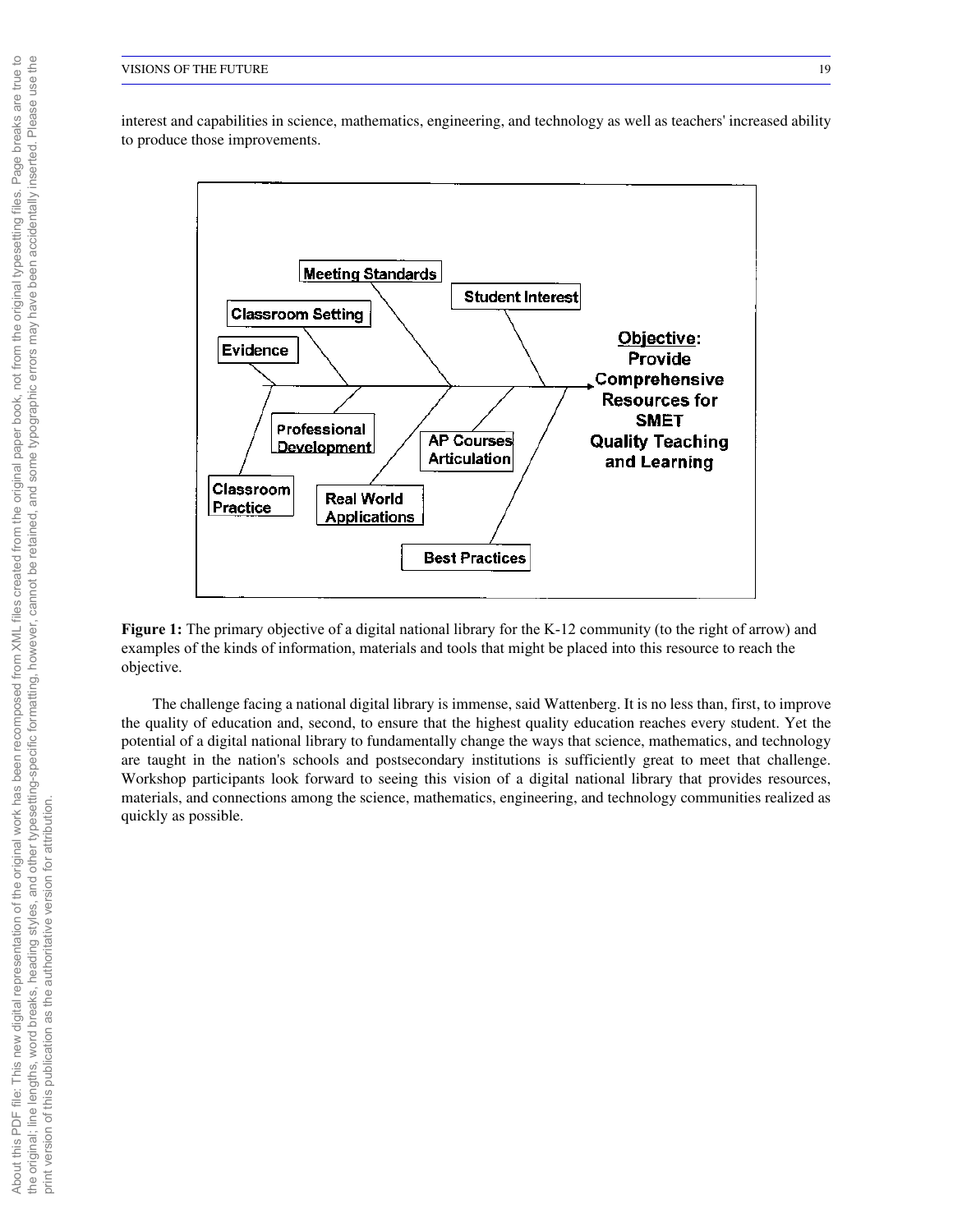# **LITERATURE CITED**

American Association for the Advancement of Science. 1993, *Benchmarks for Science Literacy.*Washington, DC: American Association for the Advancement of Science.

CEO Forum on Education and Technology. 1999. *Professional Development: A Link to Better Learning.* CEO Forum School Technology and Readiness Report. Washington, DC: CEO Forum on Education and Technology. Also available at: [<http://ceoforum.org>](http://ceoforum.org)

Moursund, D., and Bielefeldt, T. 1999. *Will New Teachers be Prepared to Teach in a Digital Age?: A National Survey on Information Technology in Teacher Education*.Santa Monica, CA: Milken Exchange on Education Technology, Milken Family Foundation.

National Council of Teachers of Mathematics. 1989. *Curriculum and Evaluation Standards for School Mathematics.*Reston, VA: National Council of Teachers of Mathematics.

National Research Council. 1995. *National Science Education Standards.*Washington, DC: National Academy Press.

National Research Council. 1998. *Developing a Digital National Library for Undergraduate Science, Mathematics, Engineering, and Technology Education: Report from a National Research Council Workshop.*Washington, DC: National Academy Press.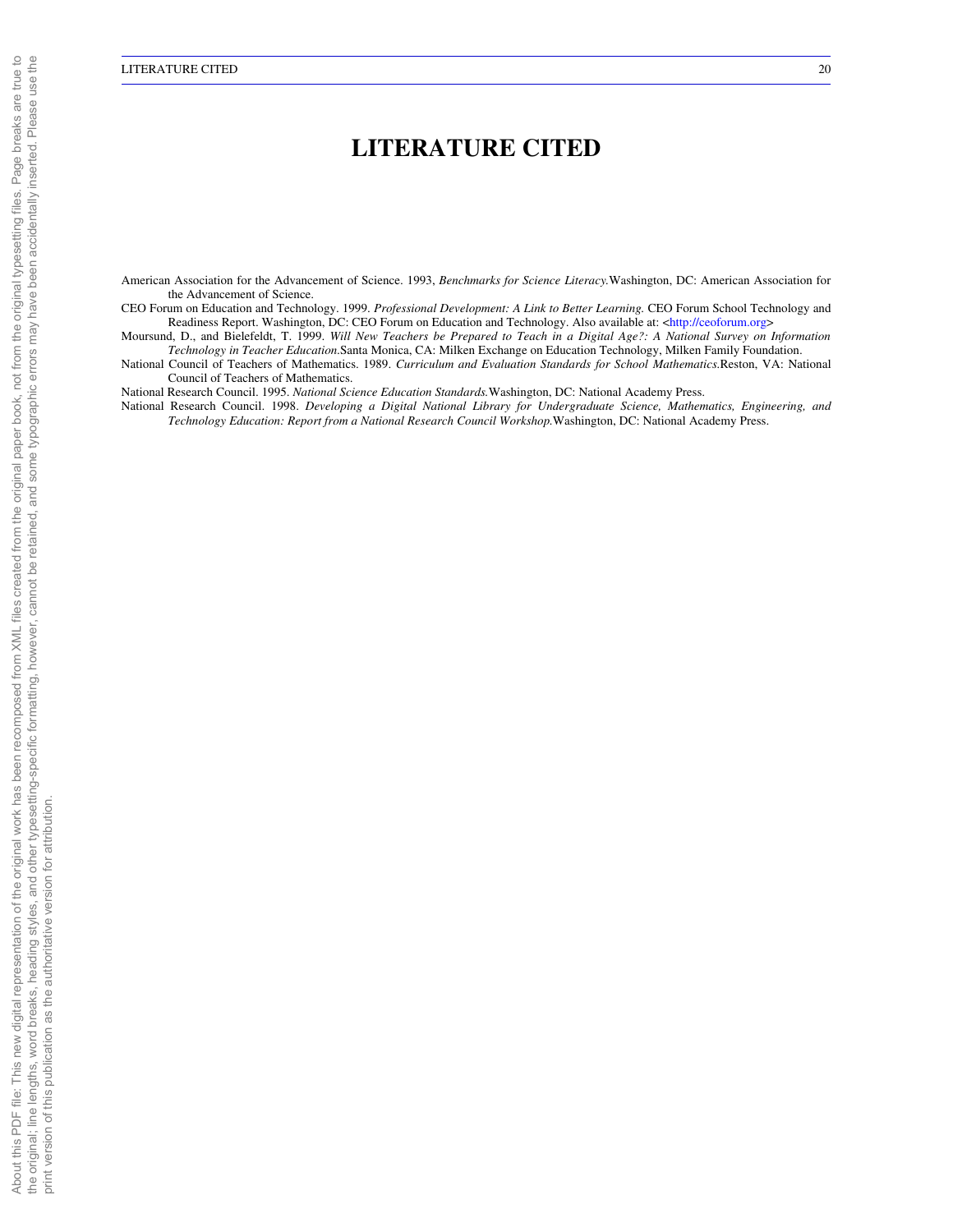# **APPENDIX A**

# **Executive Summary of Original Digital Library Report**

# **DEVELOPING A DIGITAL NATIONAL LIBRARY ON UNDERGRADUATE SCIENCE, MATHEMATICS, ENGINEERING, AND TECHNOLOGY EDUCATION: EXECUTIVE SUMMAR[Y\\*](#page-26-0)**

<span id="page-26-0"></span>A central role of the National Science Foundation (NSF) is to support the improvement of science, mathematics, engineering, and technology (SME&T) education for all students in the United States at all grade levels. In its quest to catalyze and sustain educational reform at the undergraduate level, the NSF issued a report in 1996 on the status of undergraduate SME&T education (National Science Foundation, 1996b). That report called for fundamental changes in the ways in which SME&T subjects are taught and urged the agency to sponsor the development of "a national electronic library for validating and disseminating successful educational practices" (National Science Foundation, 1996b, page 72) and to "provide specific problem training sessions for faculty across institutions, in topics such as how to do inquiry and collaborative learning in large 'lecture' classes, how to assess learning outcomes, and how to document learning gains at the departmental and institutional levels" (National Science Foundation, 1996b, page 72).

Digital libraries<sup>1</sup> are currently under construction for a number of scientific research communities with support from the NSF, the National Aeronautics and Space Administration (NASA), and the Department of Defense's Advanced Research Projects Agency (DARPA). The Library of Congress also is developing a digital library to disseminate its vast holdings more readily. Given the potential of digital libraries to provide rapid access to large amounts of information and the research base on digital libraries that these other projects already had

<sup>\*</sup> Page numbers in this executive summary refer to those in the full report, National Research Council, 1998. *Developing a Digital National Library for Undergraduate Science, Mathematics, Engineering, and Technology Education: Report of a National Research Council Workshop.* Washington, DC: National Academy Press.

<sup>&</sup>lt;sup>1</sup> Dr. Christine Borgman, UCLA, offered the following definition as determined by participants at the UCLA/NSF Workshop, "Social Aspects of Digital Libraries": "[Workshop participants] determined that digital libraries encompass two complementary ideas: 1. Digital libraries are a set of electronic resources and associated technical capabilities for creating, searching, and using information. In this sense they are an extension and enhancement of information storage and retrieval systems that manipulate digital data in any medium (text, images, sounds, static or dynamic images) and exist in distributed networks. The content of digital libraries includes data, metadata that describe various aspects of data (e.g., representation, creator, owner, reproduction rights), and metadata that consists of links or relationships to other data or metadata, whether internal or external to the digital library; and 2. Digital libraries are constructed— collected and organized— by a community of users, and their functional capabilities support the information needs and uses of that community. They are a component of communities in which individuals and groups interact with each other, using data, information, and knowledge resources and systems. In this sense they are an extension, enhancement, and integration of a variety of information institutions as physical places where resources are selected, collected, organized, preserved, and accessed in support of a user community. These information institutions include, among others, libraries, museums, archives, and schools, but digital libraries also extend and serve other community settings, including classrooms, offices, laboratories, homes, and public spaces." (Borgman et al., 1996) This report is available on line at [http://www.gslis.ucla.edu/DL/UCLA\\_DL\\_REPORT.html.](http://www.gslis.ucla.edu/DL/UCLA_DL_REPORT.html)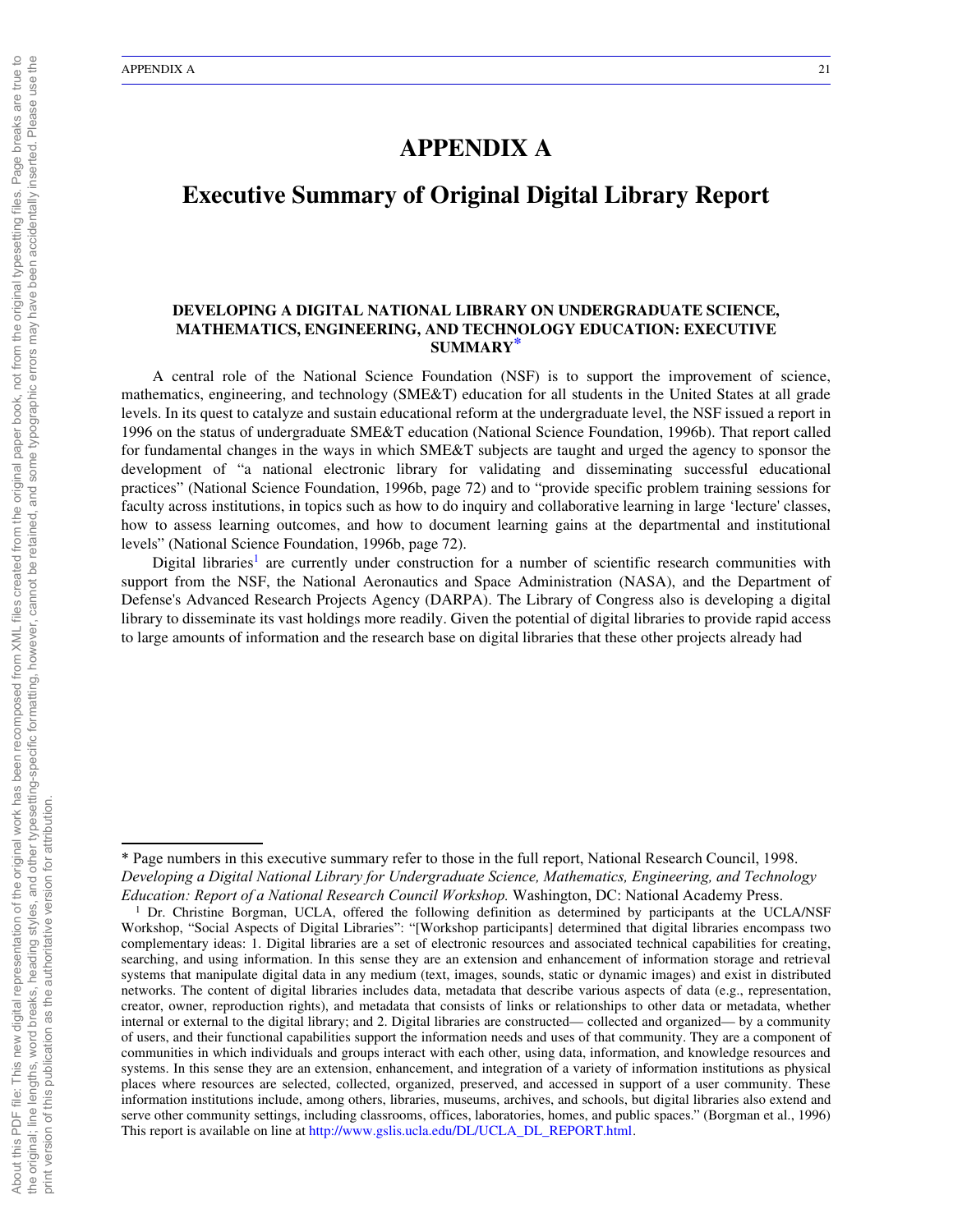#### APPENDIX A 22

generated, the NSF's Division of Undergraduate Education asked the National Research Council's (NRC) Center for Science, Mathematics, and Engineering Education (CSMEE) to undertake a study that would 1) explore the feasibility of establishing a digital National Library for undergraduate SME&T education and 2) examine various challenges that would have to be overcome in order to build a library that is both educationally innovative and cost effective.

In collaboration with the NRC's Computer Science and Telecommunications Board (CSTB), CSMEE responded to NSF's request by forming a project steering committee consisting of representatives from the NRC's four postsecondary boards and committees (Mathematical Sciences Education Board, Board on Engineering Education, Committee on Undergraduate Science Education, and the Committee on Information Technology). The Steering Committee, in turn, commissioned ten "white papers" from individuals with expertise in SME&T education, technological aspects of digital libraries, library science, and economic and legal aspects of this rapidly evolving area of knowledge and research. These commissioned papers (revisions of which are reprinted in Appendix A of this report) served as the basis for plenary and break-out discussions at a workshop that was held at the National Academy of Sciences on August 7-8, 1997. Some 50 guests from academe, digital library initiatives, private laboratories, private foundations, research and teaching libraries, and the commercial publishing sector participated in this workshop.

### **ISSUES CONSIDERED**

The issues that these papers and workshop participants considered are diverse and exceedingly complex. They include the following:

### **Curricular, Pedagogical, and User Issues**

(e.g., Who is the potential user population? What types of materials should be included? What impact can be expected?)

# **Logistic and Technology Issues**

(e.g., What kinds of editorial oversight are needed? What kinds of technology are currently available to build such a national library (NL)? How can a multi-year project like this adapt to new technologies that may emerge?)

#### **Economic and Legal Issues**

(e.g., How can we estimate or measure the costs and benefits of establishing an NL? What are the long-term financial implications? How could intellectual property, copyright, and "fair use" issues be resolved?)

At the workshop, Steering Committee Chair Jack Wilson also charged participants with trying to arrive at answers to the following cross-cutting questions: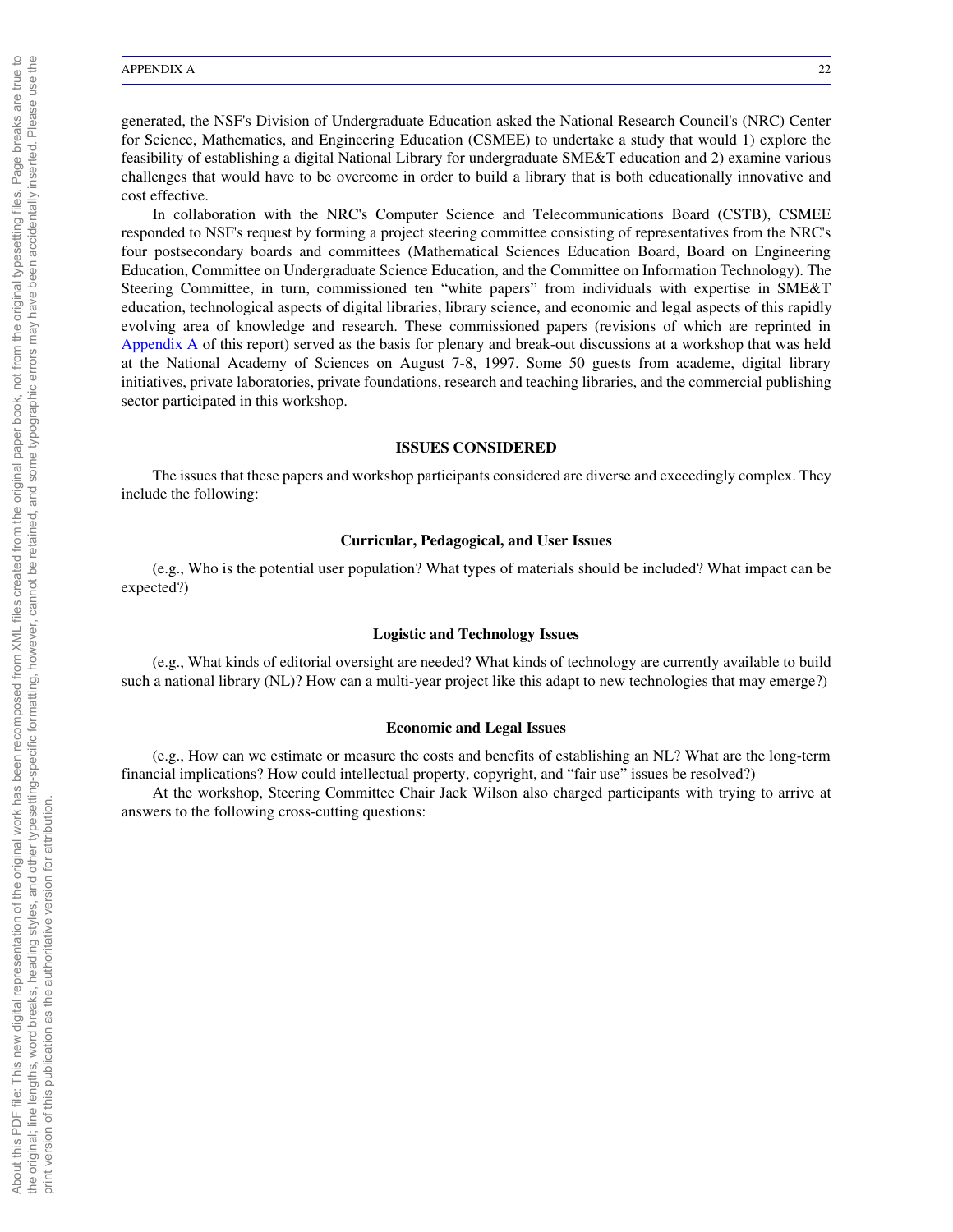Is an NL a good idea for improving undergraduate SME&T education?

Is an NL a better idea than other initiatives that might compete for the same funds?

If the NSF does commit to supporting the proposed NL, then what kinds of information and issues will it need to consider so that the project can be undertaken efficiently and cost effectively?

Accordingly, this report provides a detailed summary of the presentations at the workshop and a synthesis of the discussions that were generated there. The report also identifies those issues on which workshop participants were able to reach substantial agreement and those which remained unresolved by the conclusion of the meeting. The report presents the conclusions of members of the Steering Committee who attended the workshop and provides a number of recommendations to the NSF from the entire Steering Committee about both the value and feasibility of proceeding with this project.

### **OVERVIEW OF CONCLUSIONS**

The conclusions of the workshop are organized here by major issues addressed.

### **Users and Needs**

These issues pervaded the entire workshop. A broad agreement developed that faculty engaged in SME&T education would be included among the primary users targeted by an NL. Workshop participants also concurred that the central focus of an NL should be to improve and enhance learning of SME&T.

Nevertheless, there was considerable divergence of opinion about the extent to which an NL also should provide learning resources directly to undergraduate students and possibly other users (e.g., advanced high school students, adults engaged in distance learning through a university program, lifelong learners seeking information on specific topics, or those wishing to increase their understanding and appreciation of SME&T in general). There also was a divergence of opinion about how often these "student users" would access an NL.

Most workshop participants agreed that the establishment of an NL could potentially be a useful tool for improving undergraduate SME&T education. However, some workshop participants noted that a large part of the SME&T teaching community has not yet felt a sense of urgency about the need for reform. Indeed, for the most part, participants believed that the workshop discussions had not made a convincing case that an NL was an essential component of SME&T education reform. However, some workshop participants and commissioned papers pointed out that, in addition to providing high-quality materials for improving learning of SME&T, an NSF-sponsored initiative to support an NL could have an important impact on undergraduate SME&T education by underscoring and showcasing the importance of educational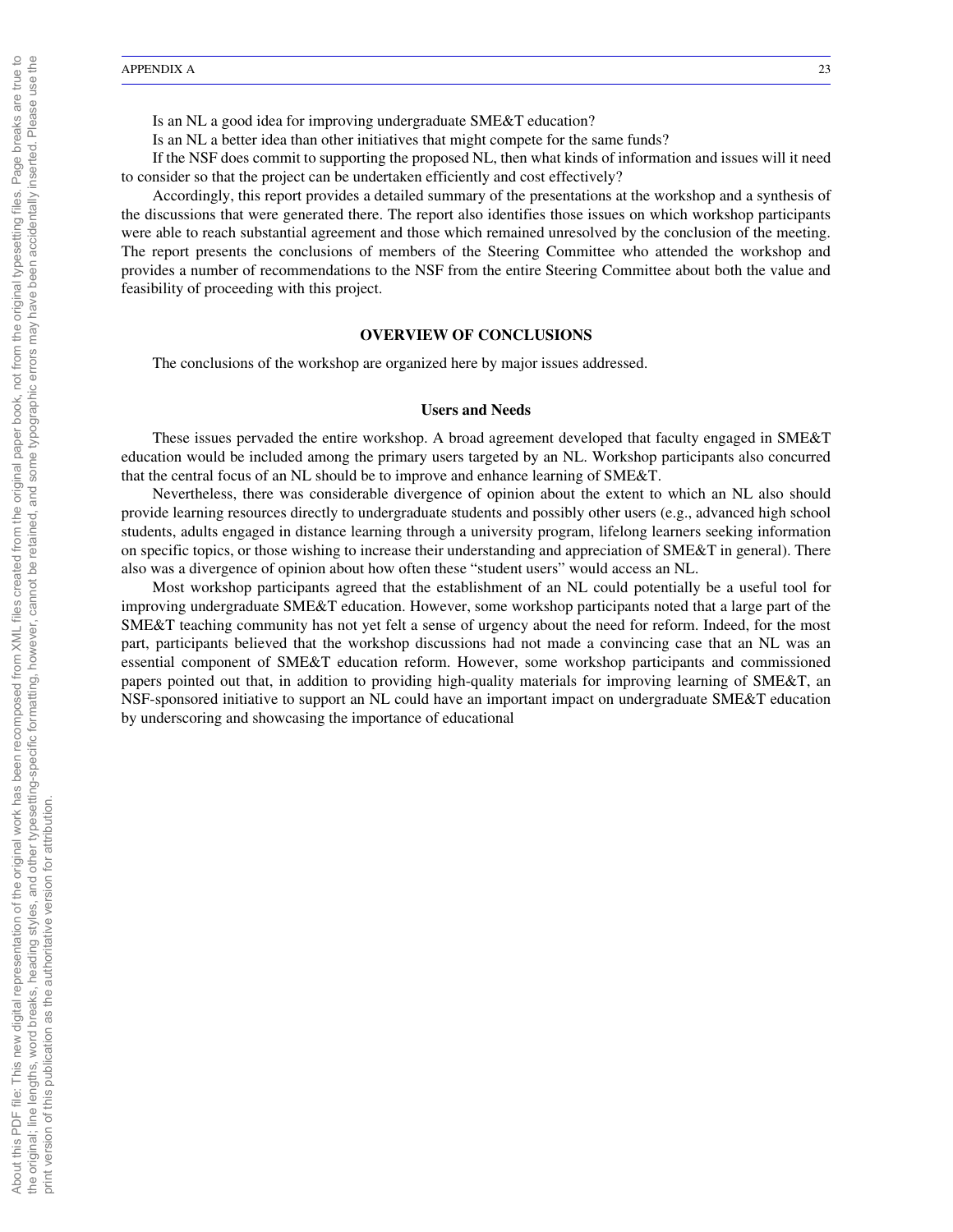reform in highly tangible ways. On the other hand, funds used to support an NL would then not be available to support other educational initiatives, and there is no current analysis available that indicates the relative efficacy of an NL compared to alternatives.

Because only a few science and mathematics teaching faculty and undergraduate students were present at the workshop (a list of workshop participants and their institutional affiliations is provided in Appendix C; biographical sketches of workshop participants are in Appendix D), it is not clear to what extent the proposed NL actually would be utilized by faculty to improve their teaching of SME&T courses or by other stakeholders of a larger NL. Input and advice from potential users also will be critical for designing and developing an NL's content.

### **Content**

There was considerable discussion about what kinds of information the proposed NL should contain. Workshop participants agreed that an NL could offer a large variety of materials, such as digitized text (e.g., from professional journals, course syllabi, student works-in-progress, reports about the outcomes and evaluation of SME&T education projects that have been funded by NSF and other grantmaking agencies), videos and still images, instructional software and simulations, and anything else of relevance that could be stored digitally. However, there was little agreement about which classes of these materials an NL should make available, either immediately or in the future. In part, these disagreements were related to the issue of who the primary users of an NL will be. Thus, defining the intended audience for any NL initiative will aid in making decisions about its content. Discussion focused on several important issues related to content:

- 1. Should an NL commission and store discipline-based source content or serve primarily as a cataloging resource that electronically "points" users to information stored on other computers and hard copy? A broad agreement developed that, at a minimum, an NL should contain pointers to useful materials. Pointers are much less expensive to create and maintain than stored source content, more easily allow for contributions from a wider spectrum of interests and organizations in the SME&T community, and minimize current legal challenges related to intellectual property rights, copyright law, and licensing agreements. However, an NL could face several important constraints if it were to rely exclusively on the use of pointers rather than commissioning and storing at least some materials. Until consistently reliable software is available to enable an NL's registry to update the addresses of materials stored elsewhere on the Internet, tracking the location of materials will be problematic. An NL's ability to catalyze development of or to exert quality control over materials specifically suited to this medium could be very limited. Also, an NL's holdings should reach a "critical mass" of quality materials that will attract wide usership; whether the quality and quantity of materials currently on the Internet is sufficient to reach this "critical mass" in different subject areas must be determined.
- 2. Should an NL simply make materials available (either directly or by pointing to other Web sites), such as traditional libraries do now, or allow users to add materials to a library? Contributed materials might include such items as new teaching tools and modules or annotations (e.g., reviews, comments by users, supplemental information) about materials already available from an NL.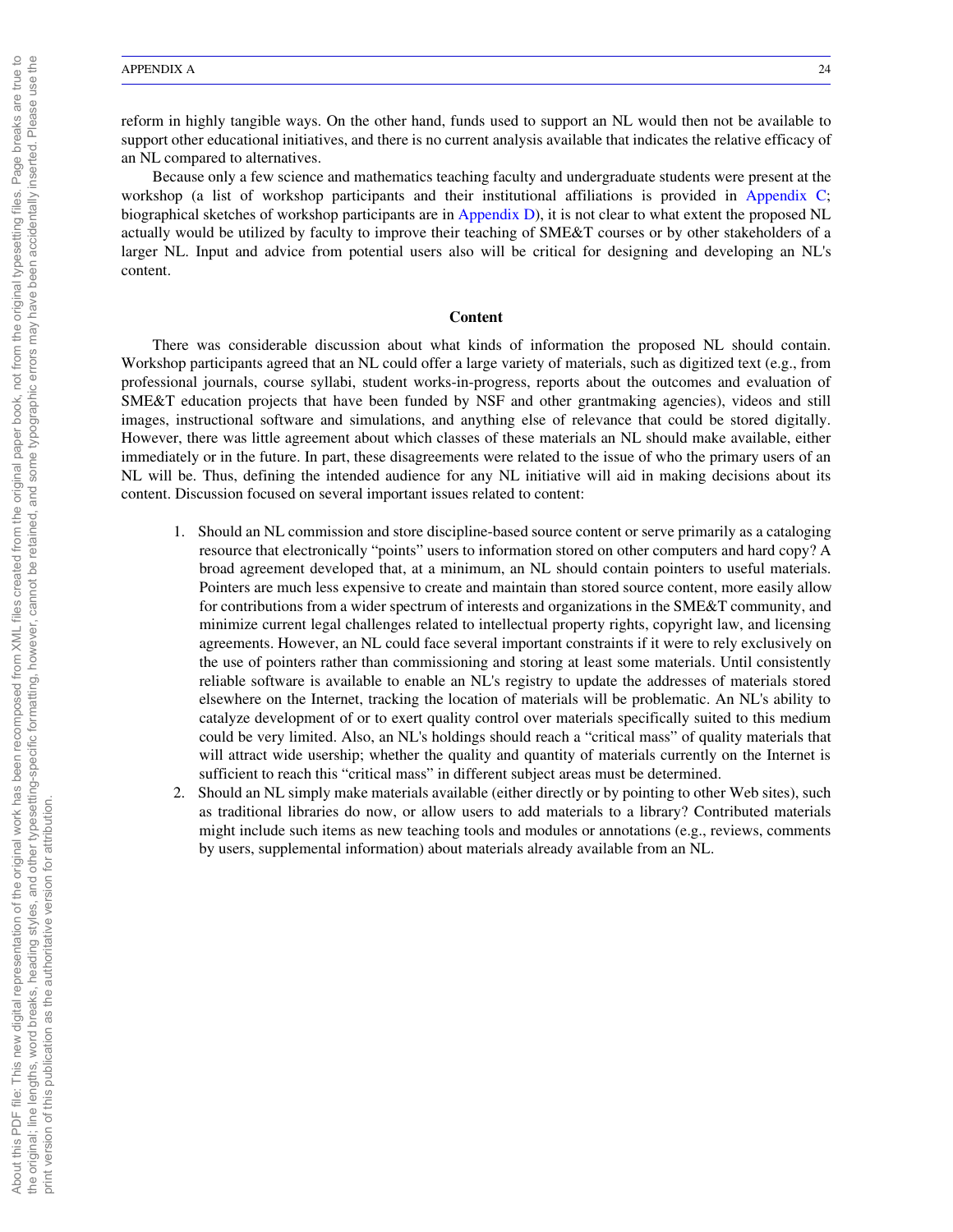APPENDIX A 25

- 3. Who should exert editorial oversight of the proposed NL's contents? What types of standards should be established for accepting materials for an NL? Minimum standards and strategies for including materials and the level of editorial oversight would likely be very different if an NL were simply to point to other resources rather than storing and disseminating them directly to users. Different standards also would have to be developed for accepting materials that have undergone peer review vs. materials that have not been subjected to such scrutiny (e.g., course syllabi, courseware applications, annotations and discussions about other materials included in the proposed NL). The workshop participants broadly agreed that some mechanism for distinguishing formally reviewed from unreviewed material would be necessary, both from the standpoint of the user and for the credibility of the proposed NL itself.
- 4. Who should create content for an NL? Here there was fairly broad agreement that creators could include faculty, publishers, professional societies, and students. The issue of who creates content for an NL also relates to the issue of "critical mass." If the information in an NL is not sufficient in quantity or quality, user disappointment followed by disuse are likely consequences. All of these issues have implications for what materials are placed into an NL and how long they are archived.<sup>2</sup>
- 5. What kinds of tools will be needed to facilitate browsing and searching of an NL by users? Experience with currently available search engines for the Internet clearly indicates that simple keyword searches, though sometimes useful, are inadequate when searching through large volumes of information. Development of interactive, "intelligent" tools that facilitate searching for materials, especially those that have been designed to exploit an NL's specific electronic capabilities, should be an important component in any design of an NL for undergraduate SME&T education.
- 6. Is the proposed NL a library? Most workshop participants agreed that an NL for undergraduate SME&T education certainly would embrace many of the characteristics of traditional libraries. However, this resource also could incorporate many other features not found in traditional libraries, such as the capacity for the NL's users to add materials and to work interactively with and upgrade materials already in the NL. Thus, workshop participants suggested, and the Steering Committee concurs, that a better set of descriptors be devised to reflect more accurately this resource's vision and objectives and to convey better to users how it might be utilized.

# **Economic and Legal Issues**

In addition to focusing on the potential value or desirability of an NL for undergraduate SME&T education, the workshop also addressed a number of economic and legal issues. These

<sup>&</sup>lt;sup>2</sup> In this report, "to archive" and "to serve an archival function" mean to preserve in readable form over the long term any material determined to have enduring value. "To store" and "to preserve" are used in this report in a technological sense, as in to save copies off-line of material no longer in active use but possibly desirable at some future date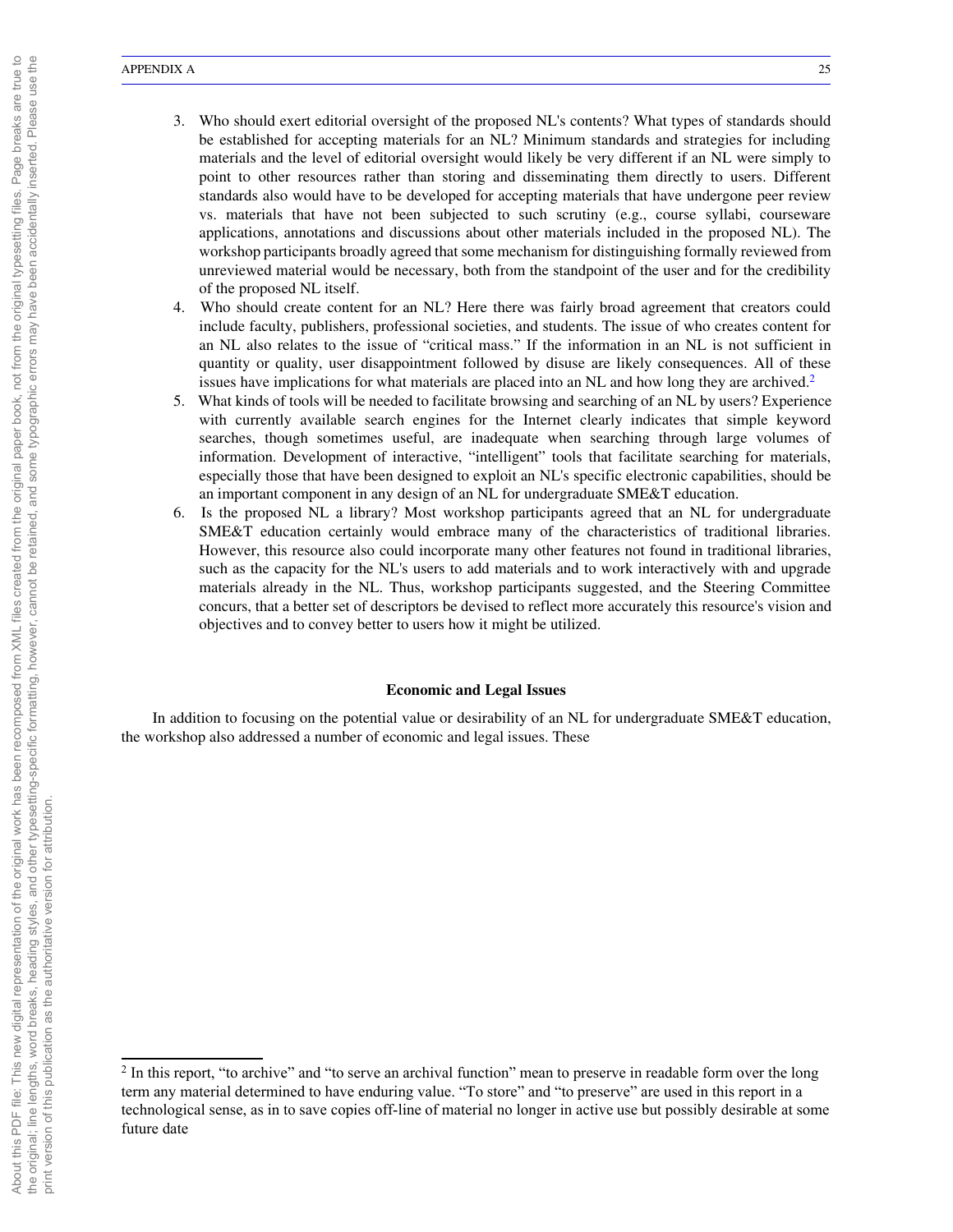topics were considered by workshop participants primarily in the context of the implementation and deployment of this resource. The following issues were raised.

- 1. Economic issues: While government agencies and private foundations might provide key start-up funding for an NL, workshop participants agreed that this resource would eventually need to become financially self-sustaining. However, there was no general agreement about how best to address questions of economic viability and sustainability.
- 2. Legal issues: Workshop participants identified a number of legal issues that would need to be solved before the proposed NL could become operational. These include
- Intellectual Property (IP). IP issues in the context of an NL are similar to those that any online provider of content faces. However, inclusion of some types of material (e.g., course notes) may not be as problematic as other materials because remuneration to the authors or developers is not necessarily involved.
- Liability. NL materials that involve some potential risk to users (e.g., instructions for performing undergraduate laboratory exercises) may involve liability for those responsible for administering the proposed NL initiative or for the authors and creators of materials to whom an NL points.
- Privacy. To the extent that students use materials or information found in an NL (e.g., an online diagnostic test), well-meaning faculty may be interested in the extent and nature of such usage. Obtaining such information might impinge on students' expectations for privacy.

Workshop participants concluded that these issues could not be solved independently for the proposed NL. Rather, a regime of general law and practice will evolve as online publishing and dissemination of information becomes more extensive. An NL for undergraduate SME&T education will have to be flexible enough to accommodate a wide range of possible legal regimes and challenges.

- 3. Technology issues: Workshop participants discussed many technology-related issues, including
- The need for an NL to be oriented to satisfying user needs rather than to being a vehicle for advancing the creation of technology or research about digital libraries. Any technologies employed by an NL also should be developed and deployed to accommodate the needs of users. Associated with this requirement, some workshop participants questioned the conventional wisdom of making the proposed NL available exclusively via the Internet. Because some institutions of higher education in the United States and other parts of the world do not now enjoy access to the Internet and others have only limited access through data lines that would require too much time for the downloading of large applications or data sets, important issues of equity and access must be considered carefully and addressed. Other formats, such as CD-ROM sets, might be considered as components of vehicles for disseminating information from any NL initiative (although interactivity could be compromised compared to access to the Internet).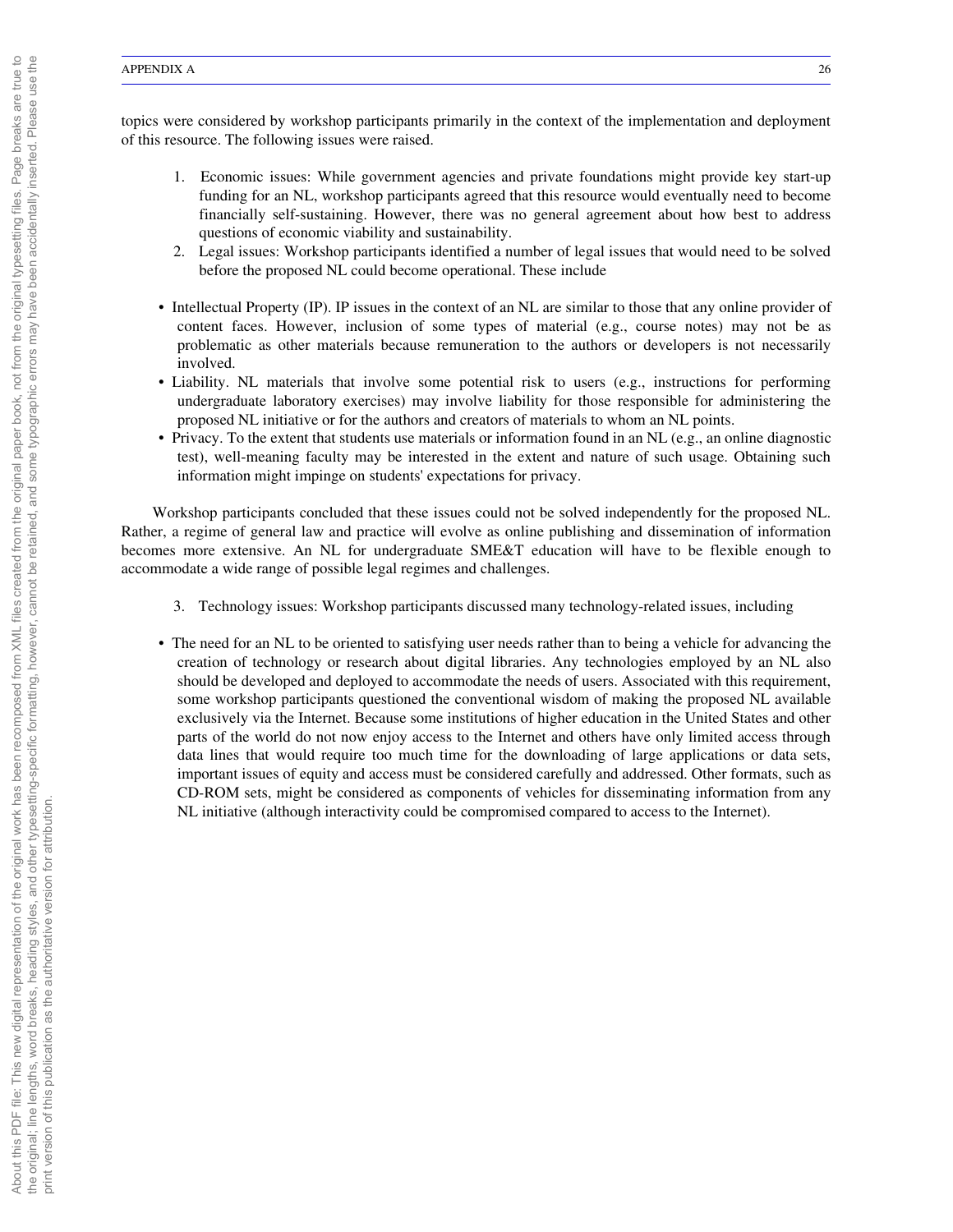Workshop participants also noted that the development of Internet II could possibly restrict access to an NL only through selected colleges and universities.<sup>3,4</sup> Again, equity of access should be an important consideration in any discussions of delivery systems for this NL.

- An NL for undergraduate SME&T education should employ technologies that are adaptive, flexible, and responsive to unforeseen user needs and problems. New applications and modules should be designed to operate with software that is widely available for other applications (e.g., commonly used spreadsheets). This design would reduce the time required for users to learn how to work with such materials. An NL initiative also will need to deal with content prepared to run on older computers and software platforms that may be incompatible with newer hardware and software platforms.
- Technology employed in the proposed NL should be developed with advice and oversight from the professional communities who are most knowledgeable about how people both organize and use information: librarians and social and behavioral scientists. Without these informed perspectives, an NL is not likely to optimize opportunities for teaching and learning.

# **STEERING COMMITTEE RECOMMENDATIONS**

Workshop participants generally agreed that the idea of an NL for SME&T education was sufficiently promising that the NSF should pursue it further, and the Steering Committee concurs. Although workshop participants did not agree on specific next steps, the Steering Committee makes the following recommendations based on information in the commissioned papers and presentations and discussions at the workshop to guide the NSF's planning for an NL initiative and its issuance of one or more request for proposals (RFPs). The Steering Committee recommends that these steps be acted upon sequentially. The recommendations that are

<sup>3</sup> President William Clinton's announced goals for the Next Generation Internet initiative are as follows: 1. Connect universities and national labs with high-speed networks that are 100 to 1,000 times faster than today's Internet. These networks will eventually be able to transmit the contents of the entire Encyclopedia Britannica in under a second; 2. Promote experimentation with the next generation of networking technologies. For example, technologies are emerging that could dramatically increase the capabilities of the Internet to handle real-time services, such as high-quality videoconferencing; and 3. Demonstrate new applications that meet important national goals and missions. Higher speed, more advanced networks will enable a new generation of applications that support scientific research, national security, distance education, environmental monitoring, and health care. Smith and Weingarten, 1997.

<sup>&</sup>lt;sup>4</sup> A reviewer of this report, who must remain anonymous under the Report Review Guidelines of the National Research Council, wrote to disagree with the workshop discussion regarding lack of wide accessibility to Internet II: This person indicated that his institution has had access to the Very Broadband Network Service (VBNS), the precursor of Internet II, for some time. The institution has a switch that routes outgoing messages to the VBNS or the Commodity Internet (Internet I), depending on the destination. No one on the Commodity Internet has had problems reaching this reviewer or others at this university. The reviewer acknowledged that there may be issues of performance between Internet I and II, particularly if streaming audio or video applications are developed, but this reviewer does not believe that access will be an issue.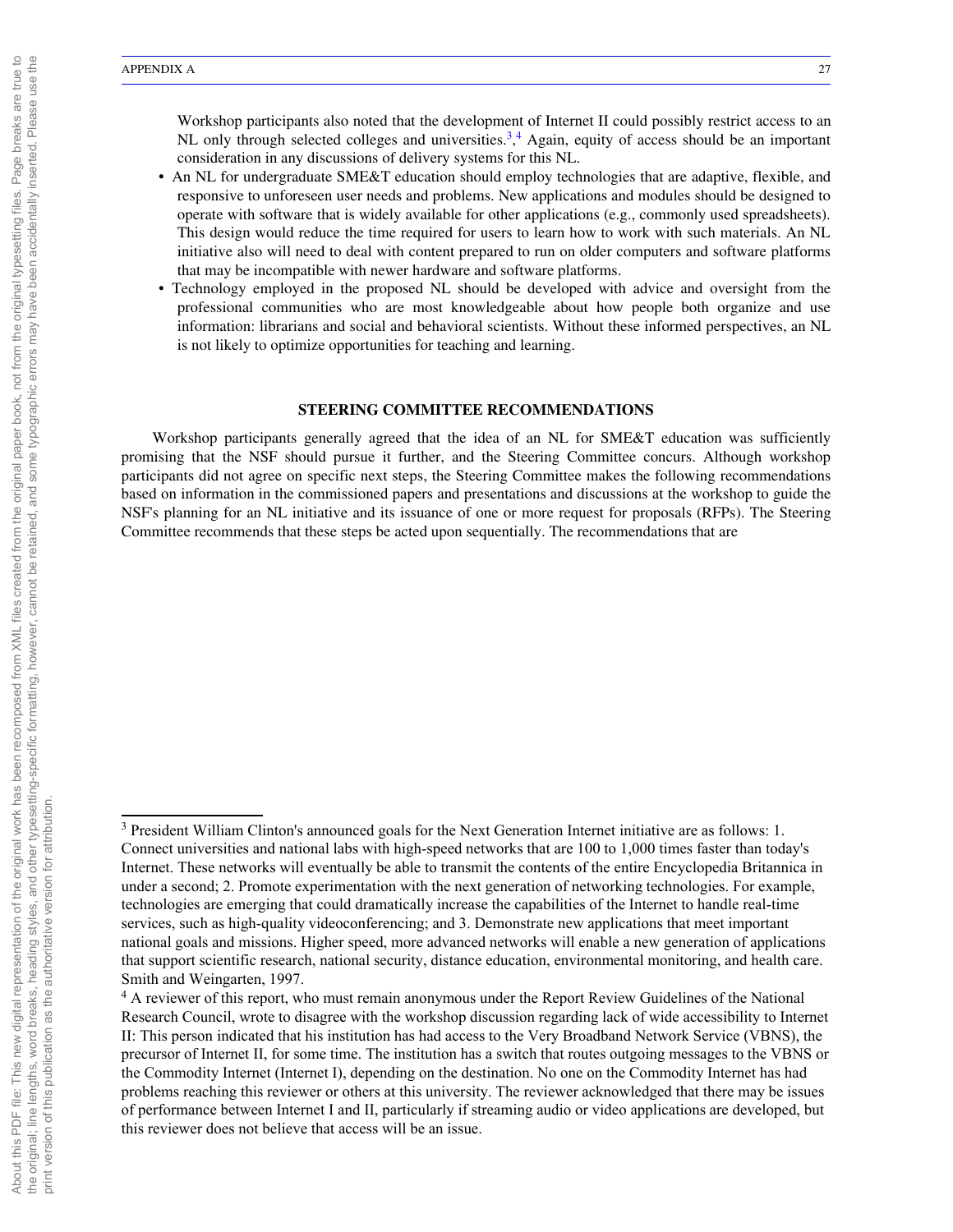summarized below parallel the discussion in the "Synthesis and Conclusions" sections of the report, and readers should consult that section for additional details. The following text is cross-referenced to relevant text in that section.

1. Clarify the potential customers of an NL for undergraduate SME&T education (page 47)

1.1 Because workshop participants were unable to delineate the stakeholders or to specify the content for this proposed NL, the NSF should do so. The level of funding that the agency can devote to this project may dictate the breadth of the proposed NL's users, and that, in turn, may help with content decisions. However, the Steering Committee recommends that, prior to making final decisions about this issue, the NSF should make a concerted effort to bring together in a series of focus groups representatives from all communities that might be an NL's likely users and service providers. Focus groups should be small and should be structured to encourage participants to discuss freely 1) their requirements for resources and tools that would help them improve teaching and learning of undergraduate SME&T, and 2) the ways in which the digital National Library could address those requirements. At a minimum, participants in these focus groups should include

- College and university SME&T faculty from all types of postsecondary institutions, including two-year colleges, undergraduate liberal arts colleges, predominantly undergraduate comprehensive universities, and research universities.
- College and university SME&T faculty at different stages of their academic careers.
- College and university faculty involved with research and practice in science and mathematics education, including the preparation of future K-12 teachers.
- SME&T faculty from middle- and high-schools across the United States.
- Undergraduate students from different types of colleges and universities. This group should include both "traditional" and "non-traditional" students.
- Graduate and postdoctoral students who are likely to enter careers in academe also should be consulted since they will define future needs of faculty.
- Librarians.
- Social and behavioral scientists with expertise in organizational constructs and in the ways in which people learn new information.
- Computer and information system specialists with specific experience with digital libraries.
- Directors of college and university information technology services.
- Representatives from the commercial publishing sector.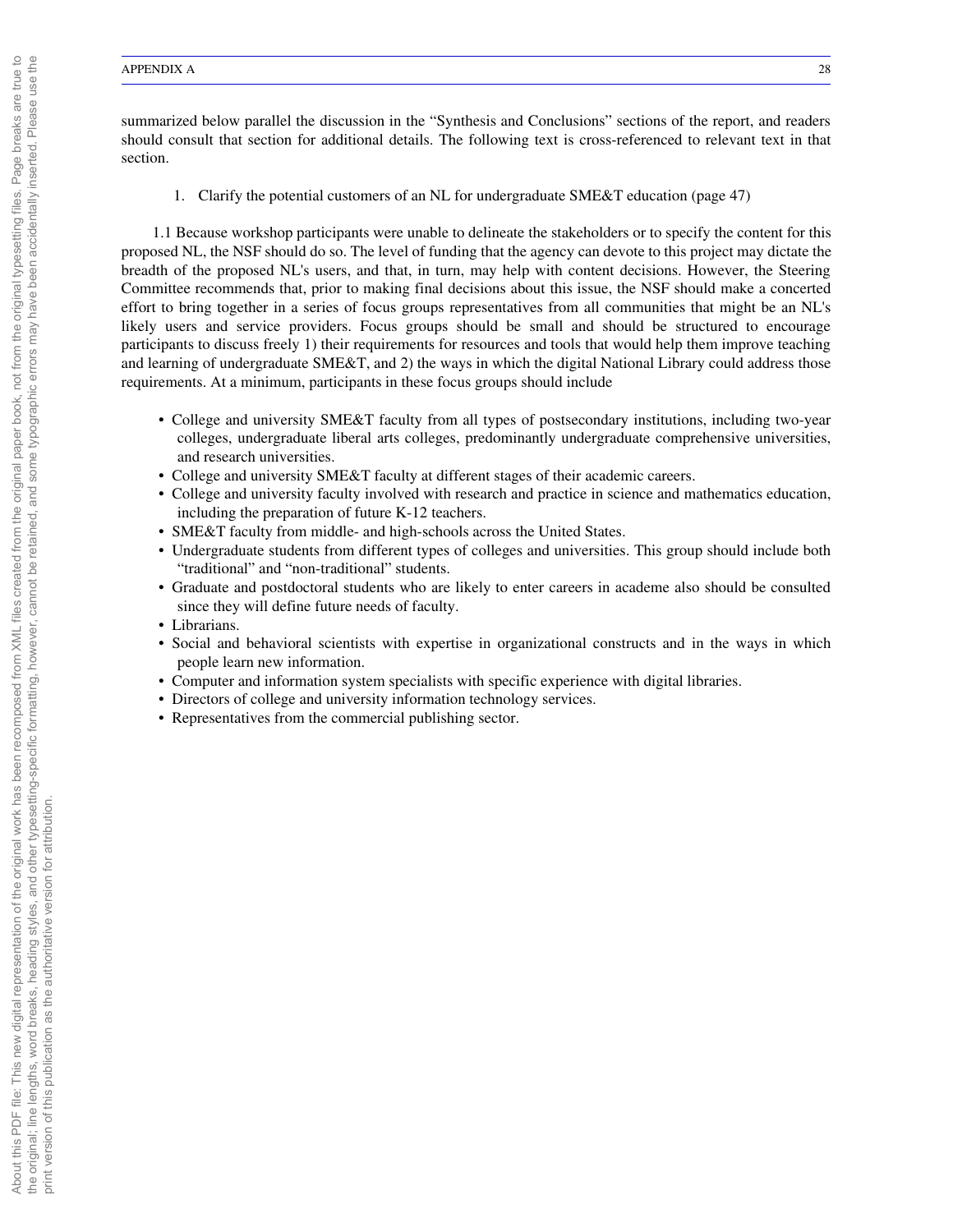- Representatives from professional SME&T societies.
- Representatives from the private non-profit sector, such as foundations.

1.2 The Steering Committee suggests that two different types of focus group meetings be held. Some focus groups should concentrate on receiving input from single communities, especially SME&T faculty and students. Others should involve people from many or all of the aforementioned sectors in crosscutting sessions, with the primary objectives of having convenors listen and respond to the ideas and expressed needs of potential users.

1.3 The Steering Committee recommends that NSF also might employ the services of one or more professional organizations to organize these focus groups, to facilitate discussions within the groups and to prepare an independent assessment of user needs and desires based on the group discussions.

2. Articulate priorities for content, technological considerations, and economic and legal models before committing to the establishment of an NL (page 48)

The Steering Committee can offer no specific recommendations about whether the proposed NL should commission the creation and storage of materials vs. developing a sophisticated system of pointers to materials that reside and are maintained elsewhere. Differences in cost between the two systems, evolving legal precedents with respect to copyright and fair use of materials, and the emergence of new technologies that may overcome some of the limitations of pointing to information stored elsewhere all must be factored into the final structure of an NL. Moreover, these parameters are likely to change during the development phase of the project. Ongoing advice from appropriate experts in all of these fields is warranted if the project proceeds.

2.1 The Steering Committee recommends that the proposed NL be viewed primarily as a resource for improving and inspiring learning of undergraduate SME&T rather than merely as a means to promote more effective teaching of these subjects. If an NL is to be a central component of current efforts to reform and improve undergraduate SME&T education, it must offer more than teaching tools alone. The NSF should appoint a Board of Overseers consisting of acknowledged experts in SME&T education, library sciences, and digital libraries that is charged to work with a broad spectrum of intended users and the other stakeholders before decisions are made about what kinds of materials should be placed into the proposed NL. If an NL initiative cannot afford to support all areas of SME&T, then the Board should decide on the initial areas of focus and look to expand coverage as the project develops.

2.2 Steering Committee members also agree with many workshop participants and recommend that an NL should strive to focus on collecting or pointing to materials that either are inaccessible through other media formats or are so innovative that they are unlikely to be commercially available or viable in the short-term. Because a "critical mass" of materials is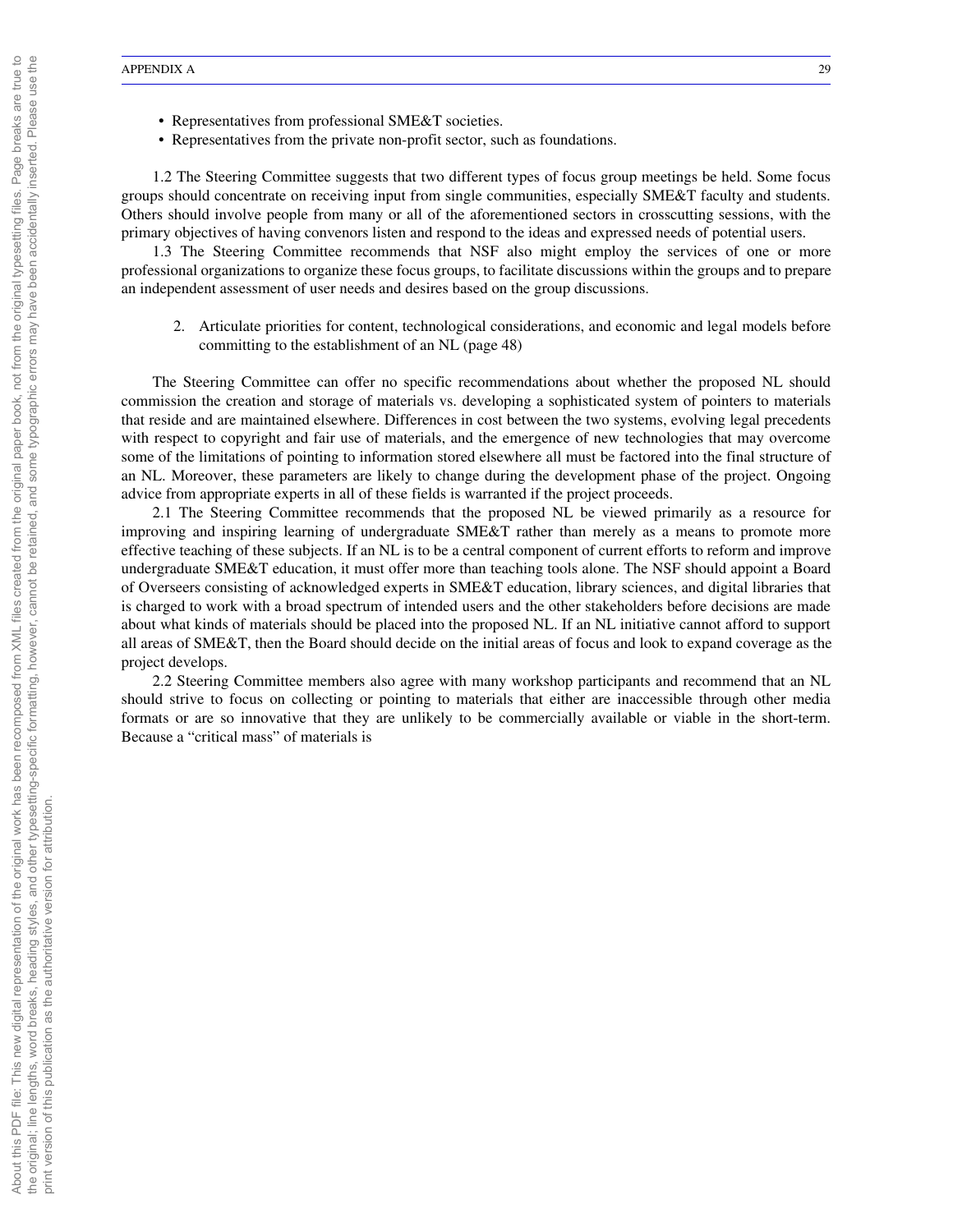#### APPENDIX A 30

vitally important to the success of an NL, the acquisition of such innovative new materials will likely need to be balanced with more traditional materials, at least initially.

2.3 The Steering Committee recommends that the NSF emphasize involvement by professional SME&T societies in developing content that could be appropriate for an NL. Many of these organizations already have produced materials that might be incorporated into an NL at little or no cost. By promoting the development of these kinds of teaching and learning tools and by officially recognizing their members who do so, professional societies could become key catalysts in changing the culture of higher education to embrace as legitimate scholarly activities the promotion and evaluation of teaching and the promotion of effective learning by students.

2.4 The Steering Committee recommends that an NL should provide information about and access to projects in undergraduate SME&T education that the NSF and other agencies have supported financially.

2.5 The Steering Committee recommends that the NSF also seek a new, more encompassing descriptor for this project. Workshop participants recognized, and the Steering Committee concurs, that "Digital National Library" or "National Library"—the terms that have been most commonly used to describe this entity—may be more confusing than enlightening to anyone who envisions the potential stakeholders in this project and the services it may provide. Any NL initiative is likely to transcend the functions of many conventional libraries. A more appropriate descriptor might help to focus the higher education community on the need for such a resource and its importance.

#### 3. Develop and issue one or more RFPs to establish an NL for undergraduate SME&T education

As the NSF receives additional input from stakeholders about the goals of and need for an NL (via Recommendations 1 and 2), the scope and potential cost of the project should become clearer. During the workshop, Steering Committee Chair Jack Wilson charged participants with trying to arrive at answers to the following major crosscutting questions: 1) Is an NL a good idea for improving undergraduate SME&T education and 2) Is an NL a better idea than other initiatives that might compete for the same funds? If the NSF is convinced on the basis of its explorations that it can answer these questions in the affirmative, then the question of how to implement this project should become the central focus. Options for proceeding at that point would include

Option 1: Undertaking a single, large initiative that would result in an operational NL within several years.

Option 2: Undertaking several smaller initiatives for shorter periods of time (12-24 months). These initiatives might be competitive and operate independently of each other or they might be components of some larger cooperative agreement. These various models for establishing an NL could then be evaluated against each other, with a final coordination of best practices that might lead to a single, integrated project.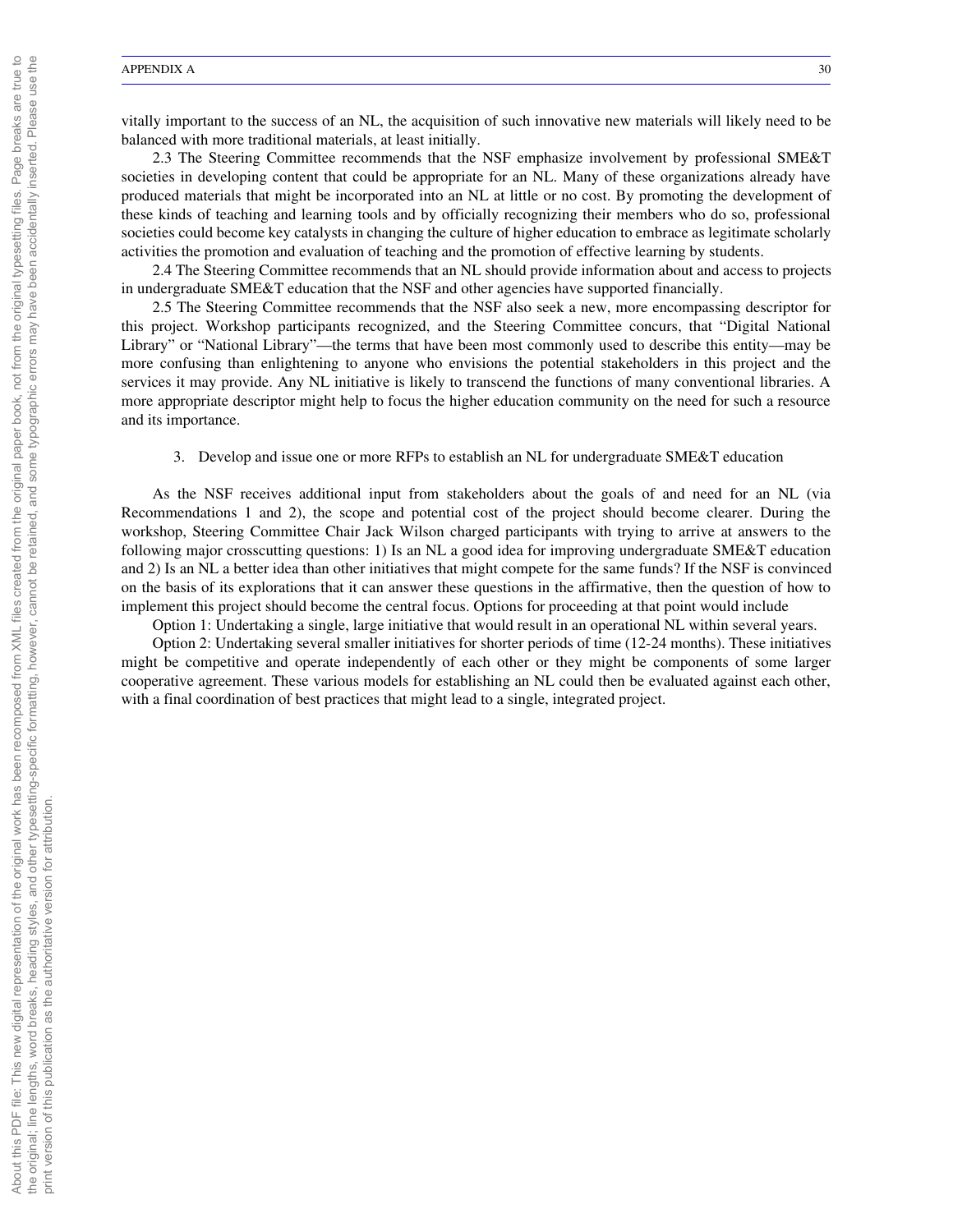#### APPENDIX A 31

3.1 Given the tremendous complexity of this project and the number of communities that must be directly involved if it is to have any chance for success, the Steering Committee recommends that NSF consider adopting Option 2. Steering Committee members envision that the smaller initiatives suggested in Option 2 might be incorporated into a program similar to those that the NSF's Division of Undergraduate Education has sponsored in recent years to change the ways in which chemistry and calculus are taught. Optimally, this new initiative would incorporate many similar components, including those delineated in Recommendations 3.2 and 3.3 below.

3.2 The Steering Committee recommends that the NSF, in following through with Recommendation 3.1, should develop an RFP articulating the need for and issues involving the establishment of an NL as outlined in this report. The RFP would encourage diverse groups of stakeholders to focus on some subset of the issues. Collaboration among stakeholders and interdisciplinary approaches to address the questions posed here would be encouraged. Preproposals could be sought, with funds then awarded to successful groups to encourage them to develop full proposals. Depending on the funds available, the NSF might then award larger contracts to one or more groups to tackle specific issues or sets of issues. Each of these final awardees would be expected to inform each other of their progress and problems through routine communications, reports, and through meetings of teams convened on a regular basis (at least annually).

3.3 Because the central concern of workshop participants was to define the users of and the need for an NL for undergraduate SME&T education, the Steering Committee recommends that RFPs for preproposals not be formulated until the NSF sponsors the focus groups described above. Feedback and evaluation of information from these groups of users and providers could then serve as the basis for constructing RFPs that would help eventual awardees to address specifically the established needs and requirements of potential NL users.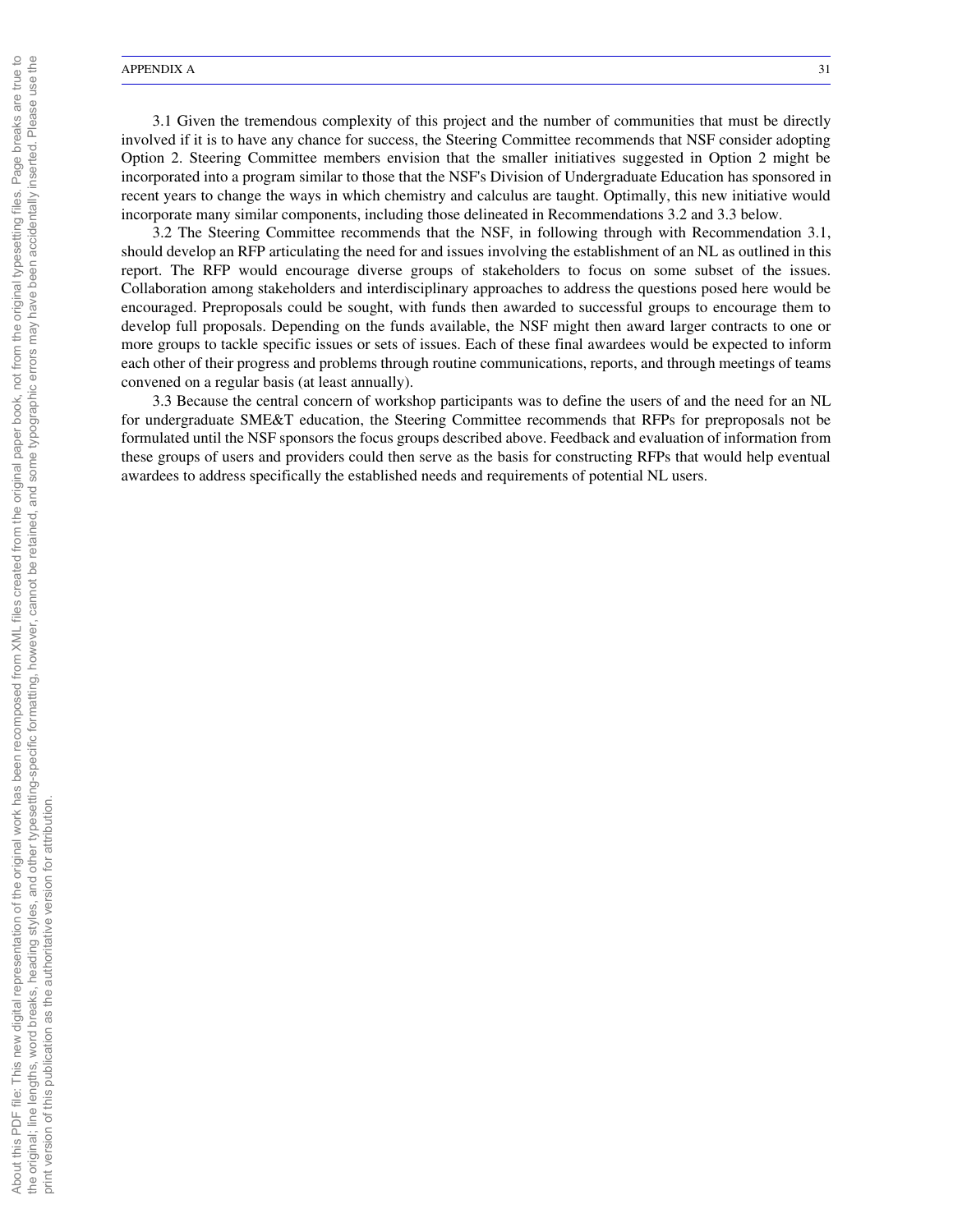# **APPENDIX B**

# **Workshop Participants**

**Lee Jenkins** (Workshop Facilitator) Superintendent Enterprise School District Redding, CA

- **Donna Davis** Technology Coordinator District of Columbia Public Schools W.B. Patterson Elementary School Washington, DC
- **Julie Ghent-Paolucci** Biology & Anatomy/Physiology Teacher Richard Montgomery High School Rockville, MD 20852
- **Toby M. Horn** Science and Technology Division Manager Thomas Jefferson HS for Science and Technology Alexandria, VA
- **Vernon Kays** (Representing the American Mathematical Association of Two-Year Colleges) Richland Community College Decatur, IL
- **Miriam Masullo** Director of Educational Technology National Action Council for Minorities in Engineering New York, NY
- **Kurt D. Moses** Vice President & Director, Systems Service Division Academy for Educational Development Washington, DC
- **Kimberly Roempler** Associate Director for Instructional Resources Eisenhower National Clearinghouse Columbus, OH
- **James Stith** Executive Director American Institute of Physics College Park, MD
- **Keith Stubbs** Director Division of Resource Sharing and Cooperation National Library of Education U.S. Department of Education Washington, DC

# **NRC/NAS STAFF**

**Rodger Bybee** Executive Director Center for Science, Mathematics, and Engineering Education **Joan Ferrini-Mundy** Associate Executive Director Center for Science, Mathematics, and Engineering Education **Brad Findell** Program Officer Center for Science, Mathematics, and Engineering Education **Donna Gerardi** Director NAS Office on the Public Understanding of Science **Terry Holmer** Senior Project Assistant Center for Science, Mathematics, and Engineering Education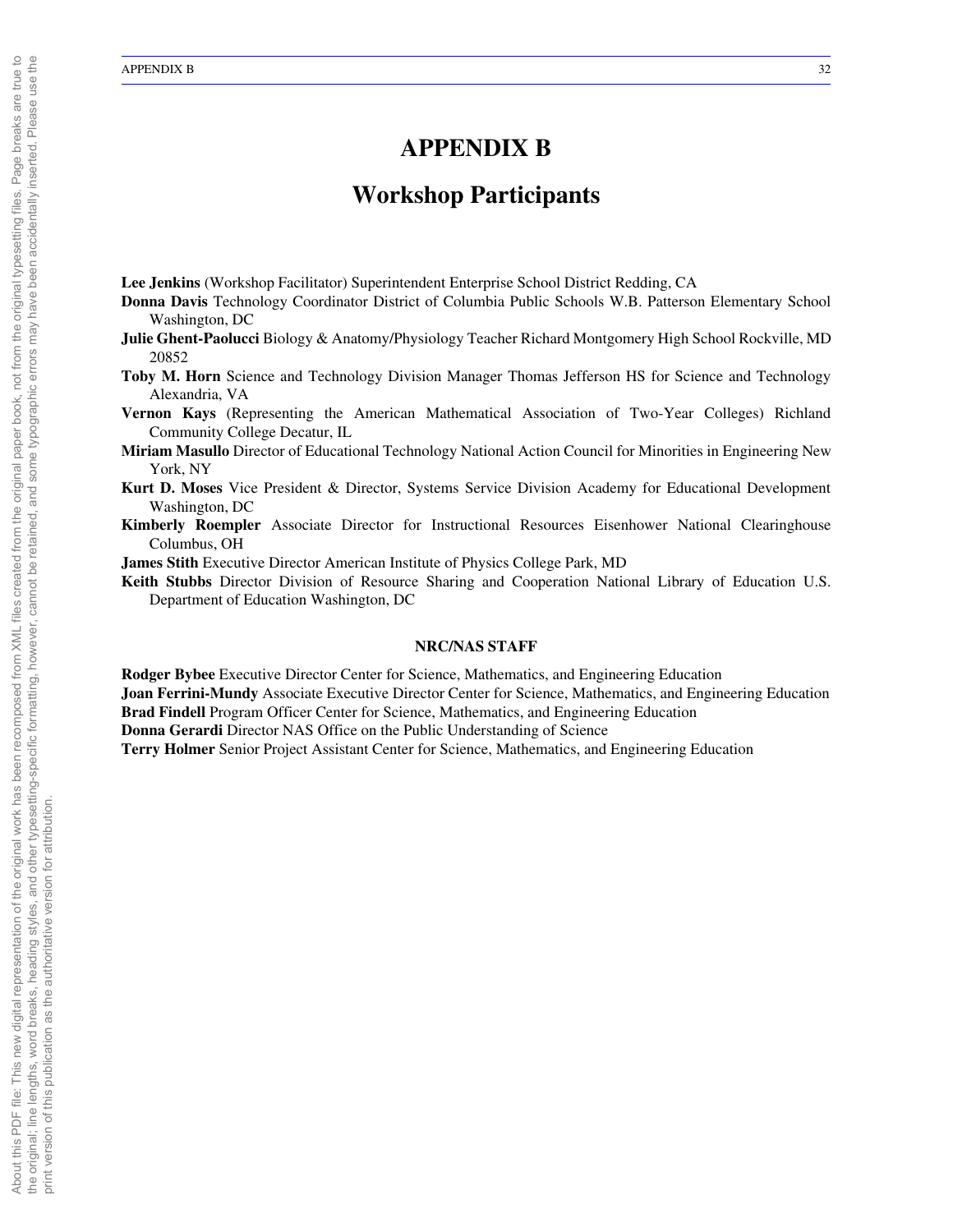**Jay Labov** Project Study Director, Center for Science, Mathematics, and Engineering Education **Harold Pratt** Senior Staff Officer Center for Science, Mathematics, and Engineering Education **Jan Tuomi** Senior Staff Officer Center for Science, Mathematics, and Engineering Education

# **NSF STAFF (OBSERVERS)**

**Katylee Hoover** Division on Undergraduate Education **James Lightbourne** Division on Undergraduate Education **Joan Prival** Division on Undergraduate Education **Frank Wattenberg** Division on Undergraduate Education

<sup>\*</sup> **Biographical sketches of invited workshop participants are found in Appendix C (page 34)**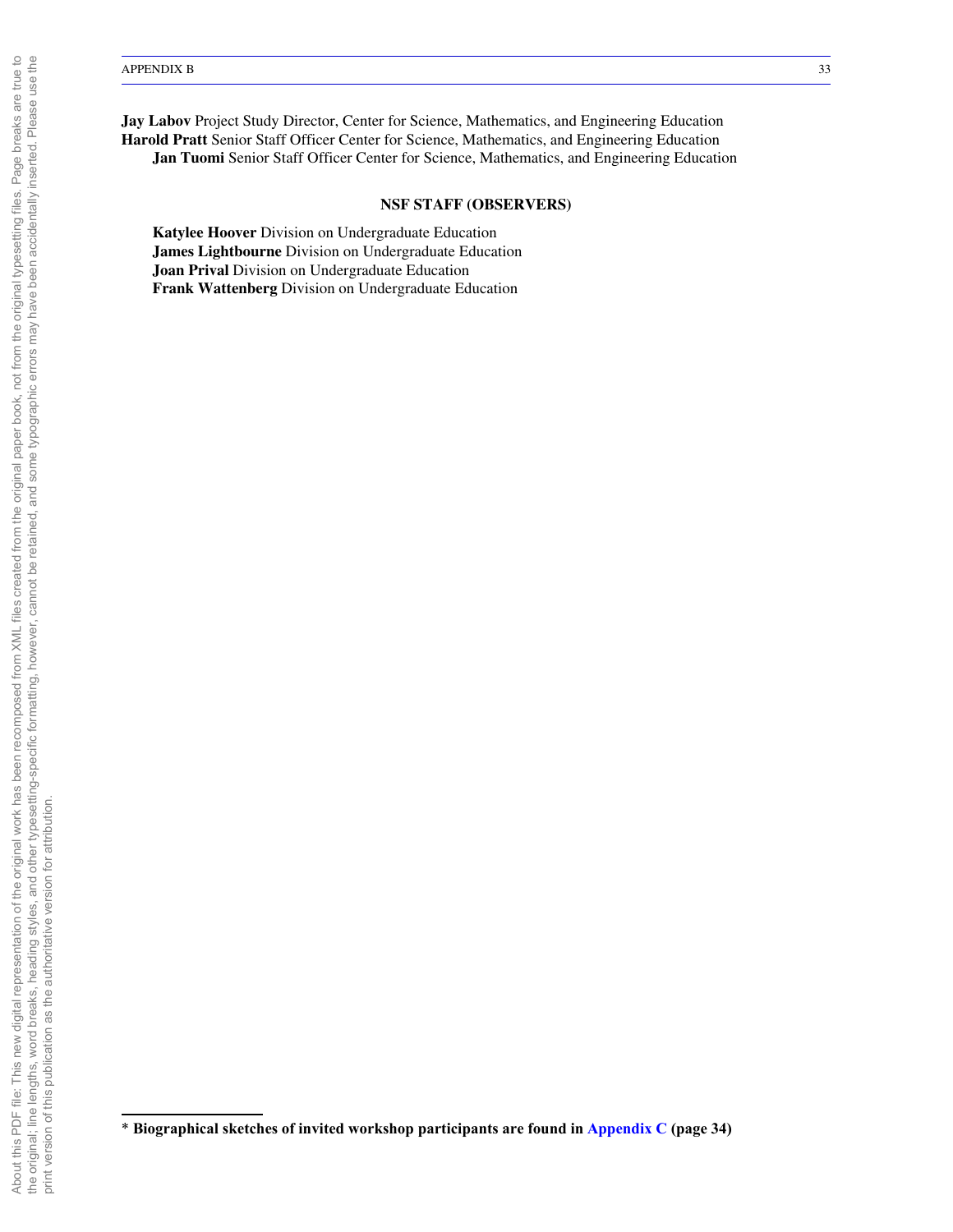# **Biographical Sketches of Digital Library Workshop Participants**

**Donna Davis** is a technology coordinator with the District Of Columbia Public School System. Donna has worked as a technology coordinator for the past 6 years. Her work includes training teachers on successful integration of technology into the curriculum, writing technology integrated curriculum for science and other areas and working with businesses and other community partners to bring technology to schools. Donna has an undergraduate degree in Elementary Education and master's degrees in Early Childhood Education and Guidance and Counseling. She has had extensive training in computer science, Over the past three years she has worked in over fifty District of Columbia Public Schools assisting with the effort to get schools connected to the Internet. Philadelphia Public School System, EarthWatch International, Bell Atlantic and Carnegie Institute are just a few of the organizations she has worked with on technology training and technology curriculum writing. Donna is one of the founders and on the board of directors of Tech Corp-DC.

**Julie Ghent-Paolucci** is an anatomy/physiology and biology teacher at Richard Montgomery High School in Montgomery County, Maryland. She has taught high school biology classes of all levels, from ESOL to AP/IB, for 15 years. She is currently working on curriculum development to incorporate various technologies, including appropriate software and Internet usage, as well as biotechnology and virtual labs. Julie has a BS in zoology and a BS in secondary science education from the University of Maryland. She is a former Howard Hughes Medical Institute (HHMI) intern, and has done graduate research in curriculum development for high school biology.

**Toby Horn** is Division Manager for Science and Technology at Thomas Jefferson High School for Science and Technology in Alexandria, VA. A scientist who became a precollege teacher, Dr. Horn has expertise in issues associated with student academic preparation for school-to-work through mentorship, teaching science through doing science, and with the preparation and practice of science teaching. She was invited by the Howard Hughes Medical Institute (HHMI) to serve as a panelist in a discussion on "Rethinking Science Teacher Training" at the recent meeting of Project Directors for HHMI undergraduate education initiatives.

**Lee Jenkins** has served as a teacher, administrator, college professor and superintendent during his 32 years in public education. His interest in mathematics education began in the 1960's when he was introduced to mathematics manipulatives. His publications include ten books for teachers in the use of various manipulatives. Currently Dr. Jenkins is a frequent speaker on quality management at regional and national meetings. He addressed audiences at the last four Governors' National Quality and Education conferences sponsored by Colorado, Minnesota, New Mexico and Virginia. His latest publication, from the American Society for Quality Control, is entitled *Improving Student Learning: Applying Deming's Quality Principles in* Classrooms. The book chronicles his years of learning and applying quality principles within the Enterprise School District since 1990.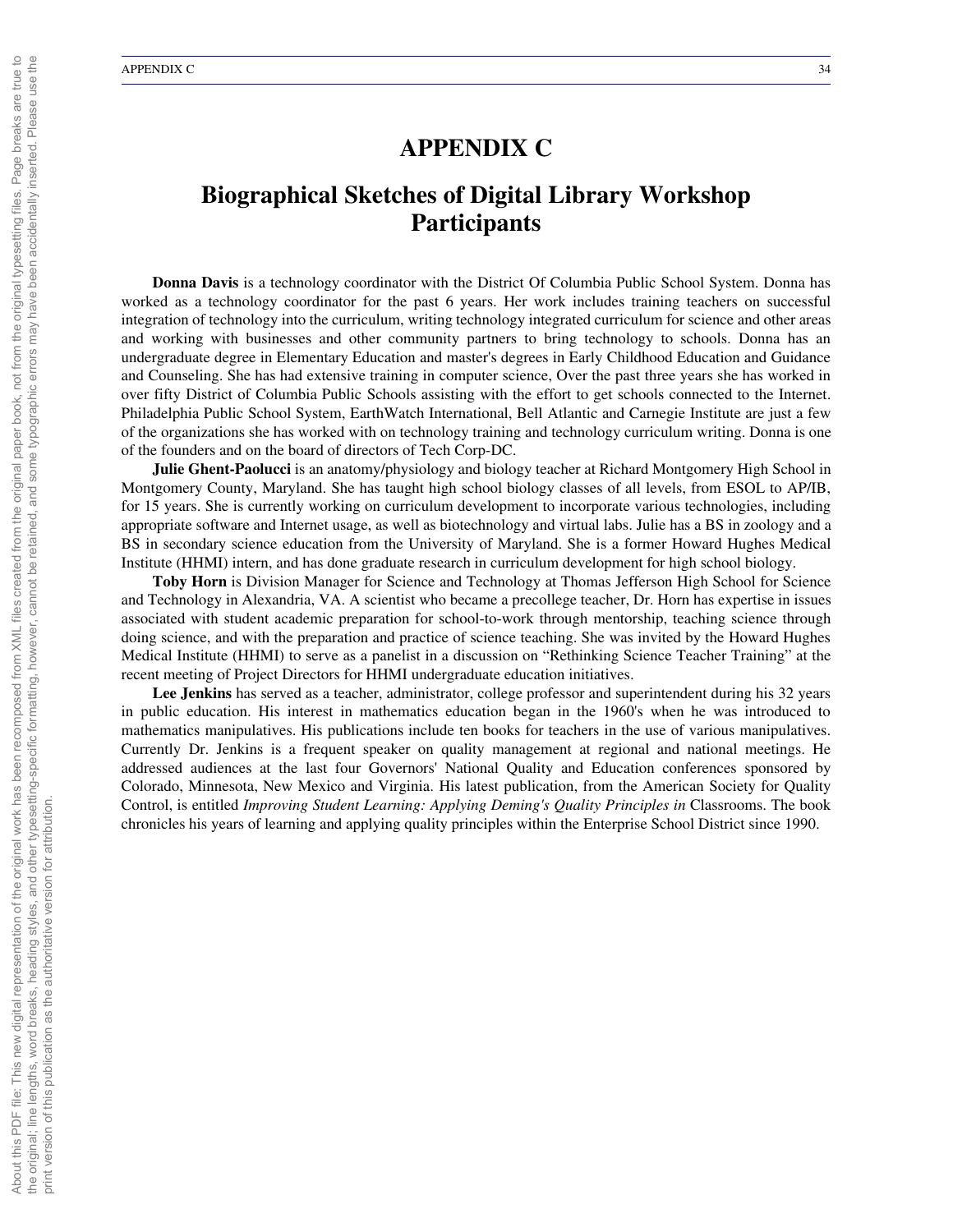#### $APPENDIX C$  35

**Vernon Kays** is an Assistant Professor of Mathematics, Richland Community College, Decatur, Illinois. Dr. Kays has been actively involved with the work of AMATYC, NCTM, MAA, ISMAA, IMACC, and ICTM. Chair Electronic Services Committee and Vice Chair Foundations Committee AMATYC. Co-Chair IMACC Annual Conference and Chair IMACC Web site and data base committee. Graduate Student at University of Illinois Champaign-Urbana in the Community College Leadership Program. Master of Mathematics - Statistics from University of Illinois - Springfield. Taught for four years in middles schools as a mathematics and science teacher. Received award from INPUT for adapting a high school geometry course for community colleges using technology and collaborative learning. Dr. Kays also has been developing Tech-Prep connections between local high schools and the community college.

**Miriam Masullo** is a native of Cuba, who arrived the USA in the early 60's as a child refugee and lived and attended school in the African-American section of Harlem in New York City. She obtained all her academic degrees by attending The City College of New York (CCNY) as an evening student while working full time and raising a family as a single parent.

She received a bachelor's degree, majoring in Engineering Science, Architecture and English Literature, two Masters degrees, in Computer Science and Philosophy, and a Ph.D. in Computer Science for her interdisciplinary research with the Departments of Computer Science and Educational Psychology, from The City University of New York.

She is now a Research Staff Member (RSM), the most prestigious research position at the Thomas J. Watson Research Center, IBM's world-class Yorktown Heights Research Center. She came to this position 14 years ago, with a long held personal interest in education and 16 years of experience in both systems analysis and network engineering from the telecommunications industry.

Dr. Masullo serves in the New York State Curriculum and Assessment Committee for Math, Science and Technology, and has represented IBM Research at the National Science Education Standards effort sponsored by the National Research Council, and has participated in National Research Council initiatives relating to resources for science education. More recently she participated in the National Research Council workshops on Digital Libraries and undergraduate engineering education.

She is currently on faculty loan assignment from IBM to the National Action Council for Minorities in Engineering (NACME), as Director, Educational Technologies.

**Kurt D. Moses**, Vice President and Director, Systems Services Division, Academy for Educational Development has been working in educational reform for both K-12 and tertiary education for the last 25 years. During his work in the U.S. as well as with 38 countries overseas, he has encountered substantial problems, particularly in science and mathematics, with access to current bibliographic resources, and adequate support to make new knowledge available, even to researchers. He has been involved with national efforts in seven countries to upgrade national library capacity, and recently in Mexico with several initiatives aimed at public university access to scientific material. AED itself has supported several international initiatives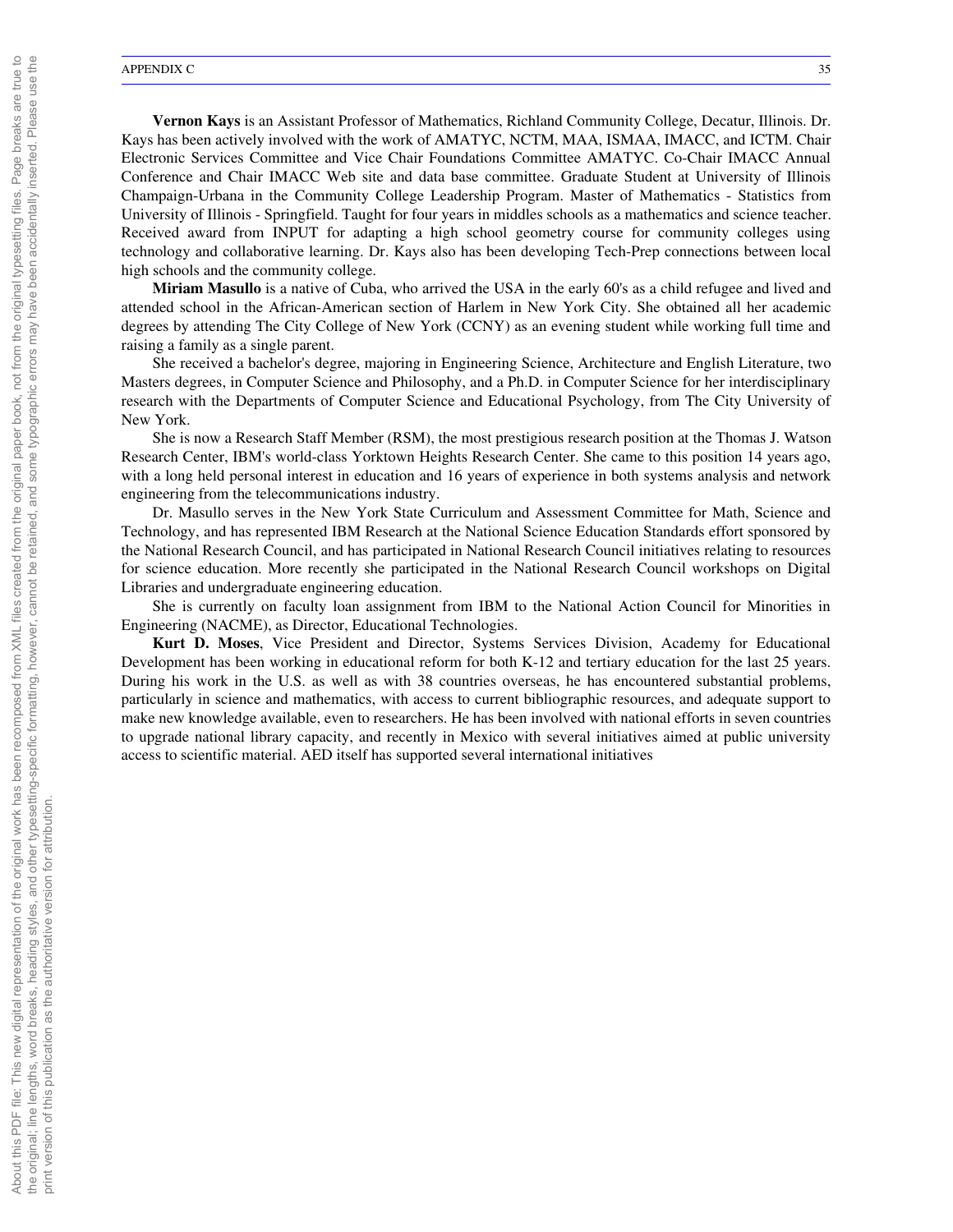#### $APPENDIX C$  36

to digitize key materials for wider distribution. Mr. Moses is a graduate of Stanford University and the University of Chicago.

**Kimberly S. Roempler** is the Associate Director for Instructional Resources for the Eisenhower National Clearinghouse for Science and Mathematics at The Ohio State University. She has a B.S. in Zoology and Chemistry, a M.A. in Science Education, and completed her doctorate in Science Education at OSU. Before accepting the Associate Director position, she was the Science Resource Specialist at ENC, taught science methods courses, supervised student teachers, developed inservice programs for teachers on the topics of authentic assessment and the Ohio Competency-Based Science Model, and was an evaluator for Project Discovery (Ohio's State Systemic Initiative Project) and the Buckeye Assessment Teams for Science (BATS) project. She taught science for ten years at the high school and community college levels before coming to ENC. As Resource Specialist, she worked daily with science educators, helping them learn about the resources available to them, both real and virtual.

**James H. Stith** is the Director of Physics Programs for the American Institute of Physics. His Doctorate in physics was earned from The Pennsylvania State University and his Master's and Bachelor's degrees in physics were received from Virginia State University. A physics education researcher, his primary interests are in Program Evaluation and Teacher Preparation and Enhancement. He was formerly a Professor of Physics at The Ohio State University and spent 21 years on the faculty of the United States Military Academy at West Point. He has also been a visiting Associate Professor at the United Air Force Academy, a Visiting Scientist at the Lawrence Livermore National Laboratory, a Visiting Scientist at the University of Washington, and an Associate Engineer at the Radio Cooperation of America. He is a past president of the American Association of Physics Teachers, a Fellow of the American Association for the Advancement of Science, a Fellow of the American Physical Society, a Chartered Fellow of the National Society of Black Physicists, and a member of the Ohio Academy of Science.

**Keith Stubbs**' current responsibilities as Director of the National Library of Education's Resource Sharing and Cooperation Division include the U.S. Department of Education's Web site, the Education Resources Information Center (ERIC) and its 30+ Web sites (which include AskERIC and the National Parent Information Network), and plans for a resource sharing network for educational libraries and information providers. Mr. Stubbs initiated ED's Internet presence in 1992, launched ED's Web site in March 1994, led an award-winning Web redesign and wrote ED's Web Server Standards SME&T Guidelines in 1995, represented ED on the World Wide Web (WWW) Federal Consortium 1995-1998, and recently conducted one of the first OMB-sanctioned Internet customer surveys. He co-chairs ED's Internet Working Group and represents ED on the interagency Federal Resources for Educational Excellence (FREE) initiative. Currently he is directing several Internet indexing, cataloging, and searching projects including the Gateway to Educational Materials (GEM) and ED's Cross-Site Indexing Project.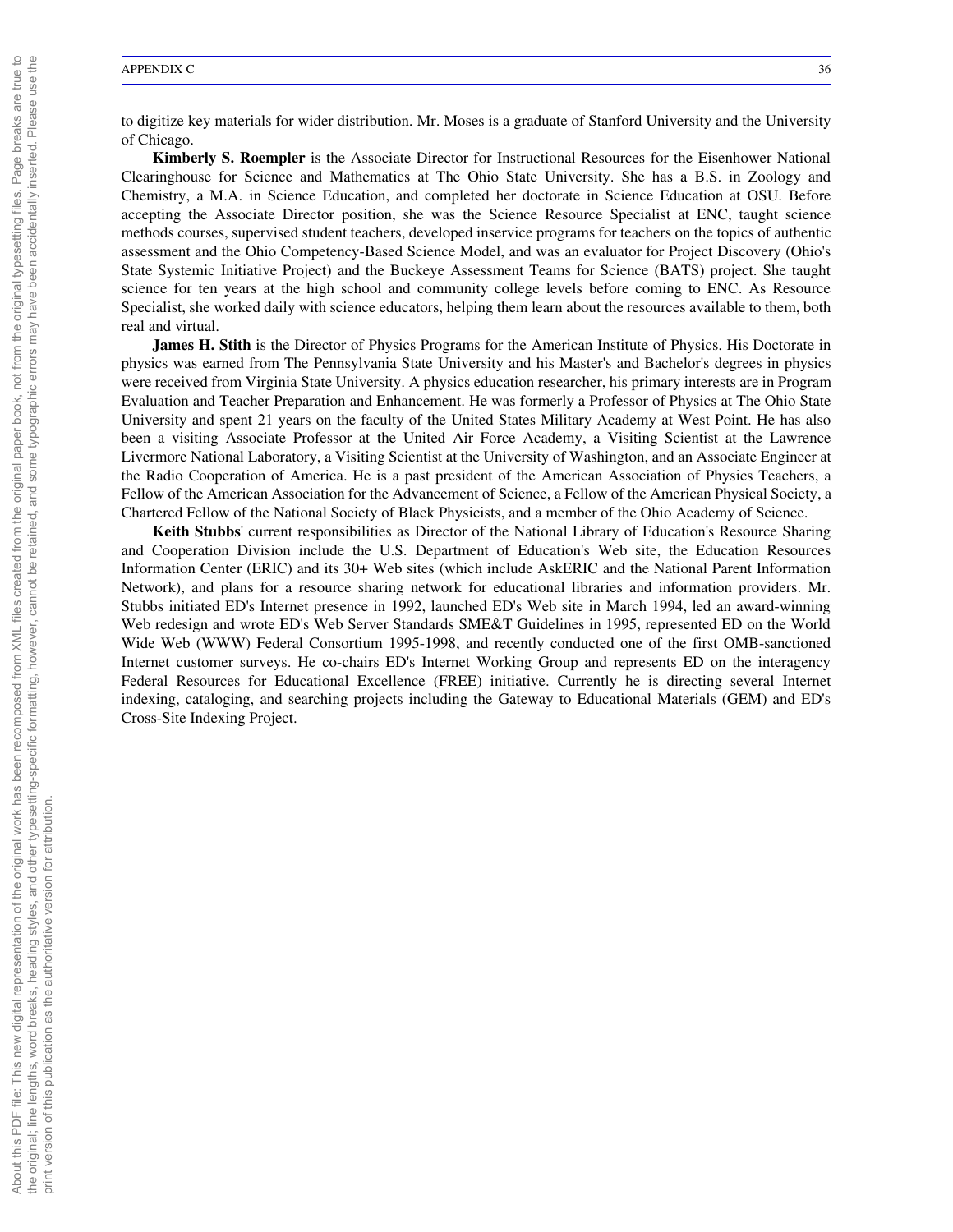# **APPENDIX D**

# **Workshop Agenda**

# **WORKSHOP ON THE USES OF A DIGITAL NATIONAL LIBRARY FOR UNDERGRADUATE SCIENCE, MATHEMATICS, ENGINEERING, AND TECHNOLOGY EDUCATION BY THE K-12 SCIENCE AND MATHEMATICS EDUCATION COMMUNITY**

**Mathematical Sciences Education Board Center for Science, Mathematics, and Engineering Education National Research Council**

**September 24-25, 1998**

**Cecil and Ida Green Building, Room 118**

**2001 Wisconsin Ave., NW**

**Washington, DC**

| Thursday, September 24: | Meeting the needs of users of the digital national library for undergraduate SME&T<br>education from the K-12 mathematics, science, and technology communities                                                                                                                                                                                                                       |
|-------------------------|--------------------------------------------------------------------------------------------------------------------------------------------------------------------------------------------------------------------------------------------------------------------------------------------------------------------------------------------------------------------------------------|
| $8:15$ AM               | <b>Breakfast</b>                                                                                                                                                                                                                                                                                                                                                                     |
| 9:00 AM                 | Welcome and Introductory Remarks:<br>Lee Jenkins, Workshop acilitator Rodger Bybee, Executive Director, CSMEE Frank<br>attenberg, NSF Program Officer                                                                                                                                                                                                                                |
| $9:45 \text{ AM}$       | Overview and discussion of the August 1997 Workshop and the Report, Developing a<br>Digital National Library for Undergraduate Science, Mathematics, Engineering, and<br>Technology Education <sup>1</sup><br>Jay Labov, Responsible Staff Officer for the NRC's Digital National Library Workshops and<br>reports                                                                   |
| $10:30$ AM              | <b>Break</b>                                                                                                                                                                                                                                                                                                                                                                         |
| $10:45$ AM              | Uses of a Digital National Library for Undergraduate SME&T education by the K-12<br>community - Topic 1:<br>As a potential user (teacher, learner, or teacher educator) of a digital national library for<br>undergraduate SME&T education, what would have to be available in this facility, both in<br>terms of content and services, for you to initially log into this resource? |

<sup>&</sup>lt;sup>1</sup> All workshop participants received a copy of this report. It is also available on-line in HTML format at the website of the National Academy Press: **<http://www.nap.edu/readingroom/enter2.cgi?ED.html>**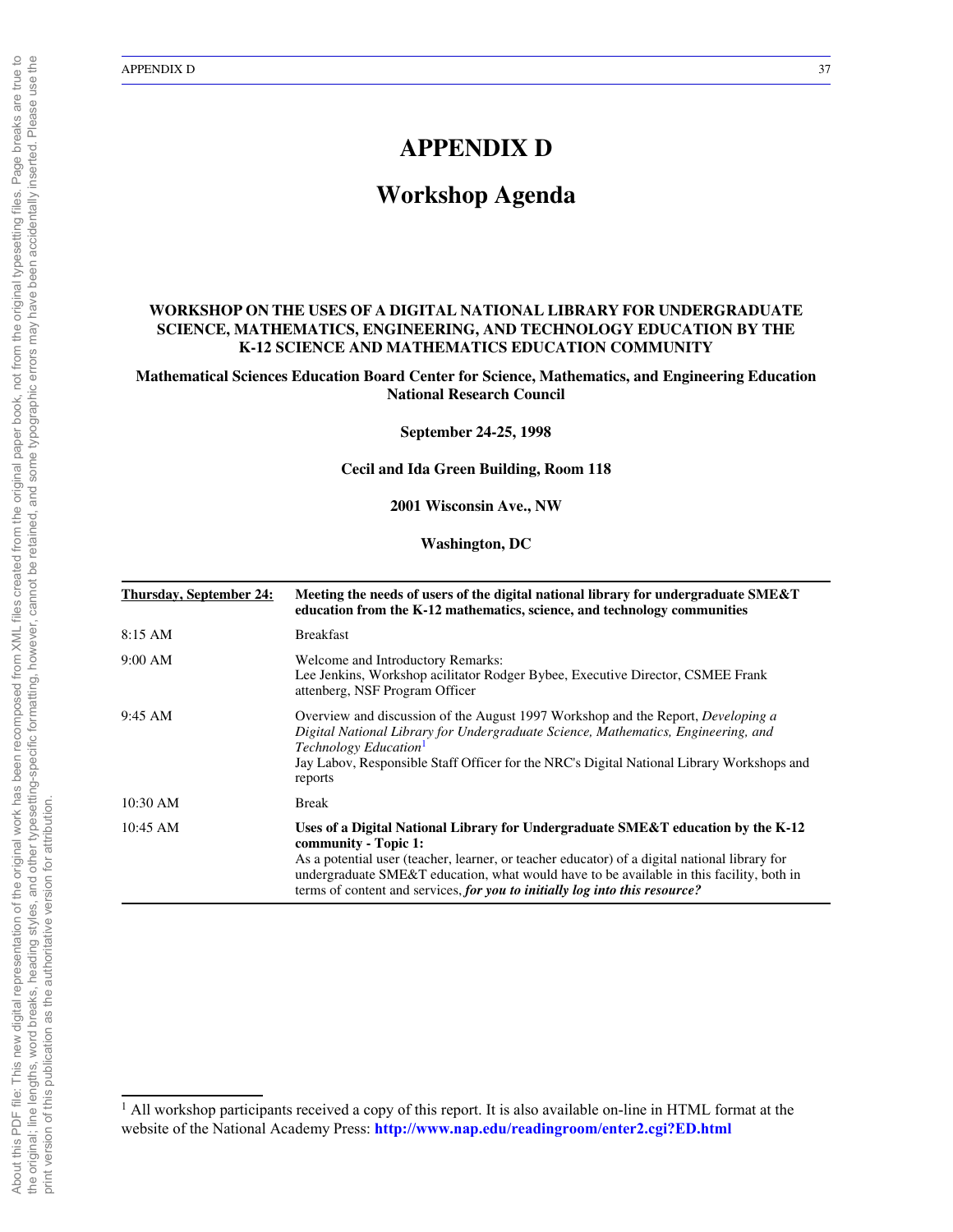| APPENDIX D<br>the contract of the contract of the contract of the contract of the contract of the contract of the contract of | 38 |
|-------------------------------------------------------------------------------------------------------------------------------|----|
|                                                                                                                               |    |

| 12:30 PM  | Lunch. Optional viewing of Part 1 of the new 2-hour PBS series, <i>net. Learning</i>                                                                                                                                                                                                                                                                                                                                                                                                                                                                                                                                                                                                                                                                                                            |
|-----------|-------------------------------------------------------------------------------------------------------------------------------------------------------------------------------------------------------------------------------------------------------------------------------------------------------------------------------------------------------------------------------------------------------------------------------------------------------------------------------------------------------------------------------------------------------------------------------------------------------------------------------------------------------------------------------------------------------------------------------------------------------------------------------------------------|
| 1:45 PM   | Uses of a Digital National Library for Undergraduate SME&T education by the K-12 community -<br>Topic 2:<br>As a potential user (teacher, learner, or teacher educator) of a digital national library for undergraduate<br>SME&T education, what would have to be available in this facility, both in terms of content and services, for<br>you to use it consistently for your teaching or learning?                                                                                                                                                                                                                                                                                                                                                                                           |
| $3:15$ PM | <b>Break</b>                                                                                                                                                                                                                                                                                                                                                                                                                                                                                                                                                                                                                                                                                                                                                                                    |
| 3:30 PM   | <b>Concurrent Sessions:</b><br>Topic 3: Uses of a Digital National Library for Use by People in Pre- and In-service Teacher Education<br>Programs (Green 127)<br>What content, services and features should be incorporated into a digital national library for undergraduate<br>SME&T education to best serve the curricular and professional needs of future teachers and those<br>teachers involved with in-service programs in mathematics, science, and technology?<br>Topic 4: Uses of a Digital National Library by Professional Organizations for Teachers<br>What content, services and features should be incorporated into a digital national library for undergraduate<br>SME&T education to best serve the needs of <i>professional societies and organizations for teachers</i> ? |
| 5:00 PM   | Reports from Breakout groups for Topics 3 and 4                                                                                                                                                                                                                                                                                                                                                                                                                                                                                                                                                                                                                                                                                                                                                 |
| 5:40 PM   | Adjourn for the day. Dinner on your own (NRC staff will assist those participants who wish to meet together<br>for dinner at a local restaurant in making arrangements and reservations)                                                                                                                                                                                                                                                                                                                                                                                                                                                                                                                                                                                                        |